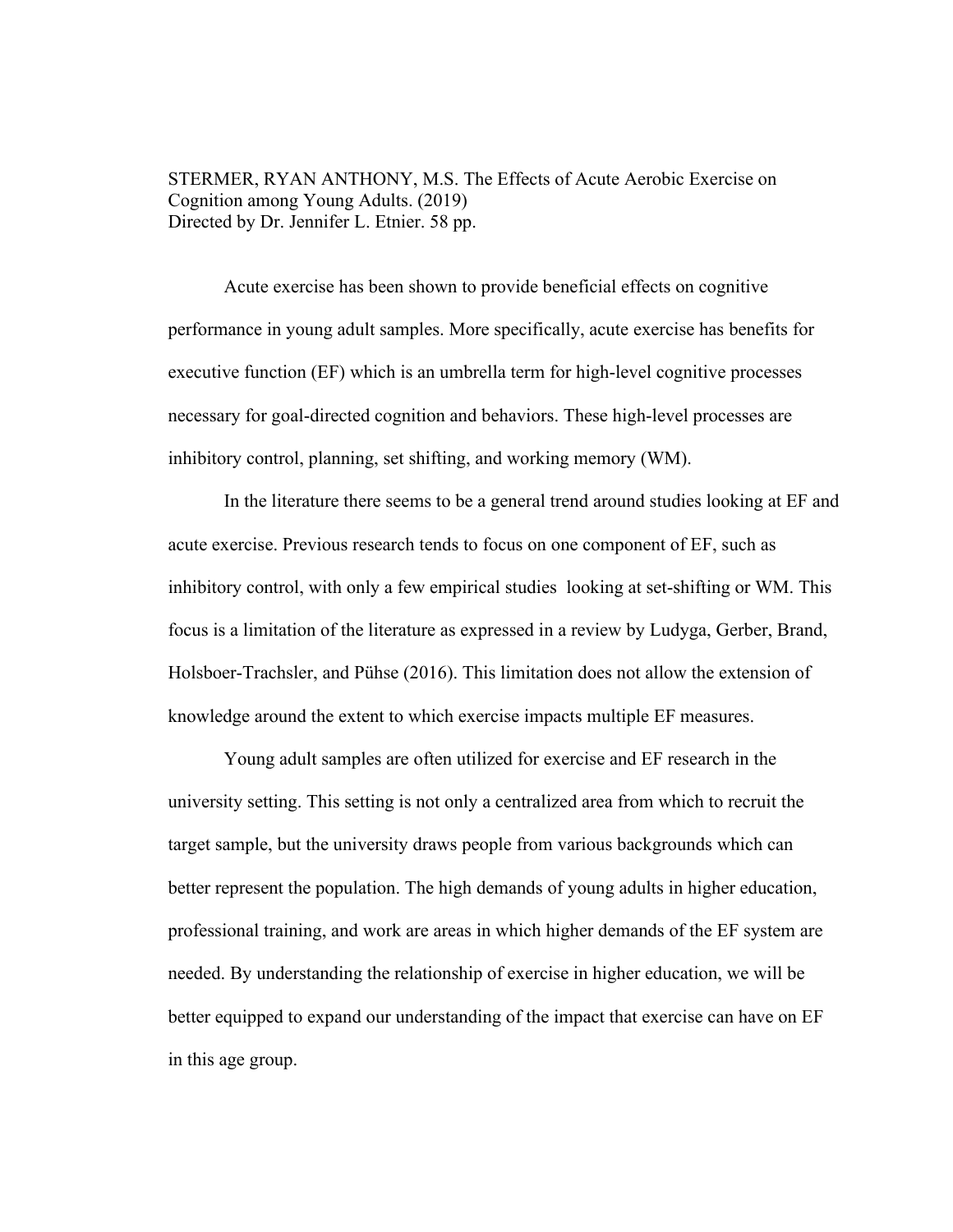Therefore, the purpose of this study was to investigate the changes of EF after an acute bout of exercise in college-aged young adults (18-30) using a word recognition memory task, flanker task, and a WM task. The present study was part of a larger study regarding cognition and exercise. For this study, I hypothesized that exercise would beneficially affect RT and accuracy specific to each task. Results indicated that the variable time (pre, post) had a significant effect on reaction time (RT) for the flanker (congruent and incongruent trials) and the dot task. Regarding memory, there was a significant interaction effect for response accuracy. Results from this study show that condition (exercise, rest) did not have a significant effect on cognitive performance (RT, accuracy) for the memory task. Whereas, individuals improved their RT from pre-test to post-test for the dots and flanker tasks. These findings tell us that, regardless of certain measures utilized to test cognitive performance, condition (exercise, rest) had no effect on cognitive performance.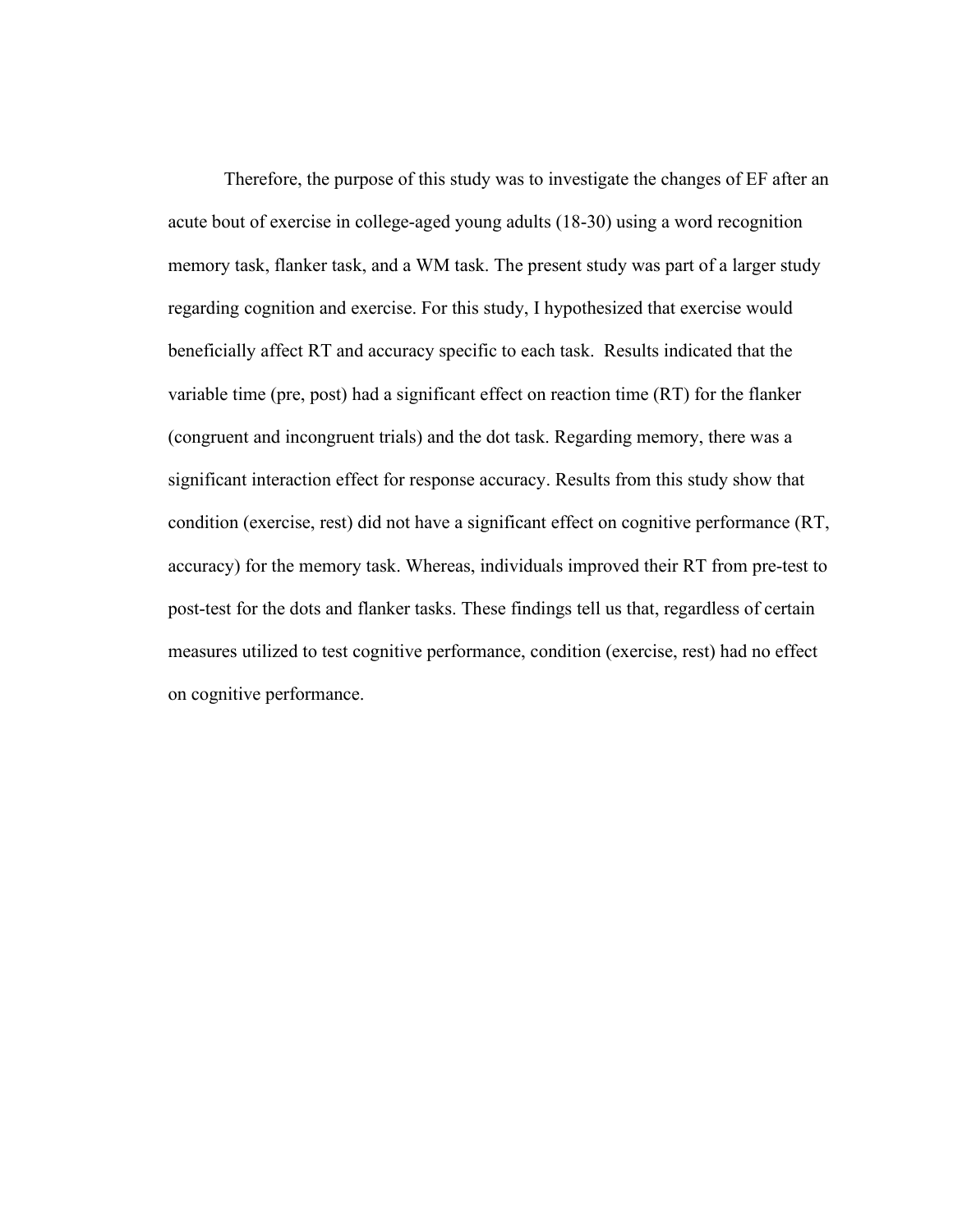# THE EFFECTS OF ACUTE AEROBIC EXERCISE ON COGNITION AMONG YOUNG ADULTS

by

Ryan Anthony Stermer

A Thesis Submitted to the Faculty of The Graduate School at The University of North Carolina at Greensboro in Partial Fulfillment of the Requirements for the Degree Master of Science

> Greensboro 2019

> > Approved by

Committee Chair

 $\frac{1}{2}$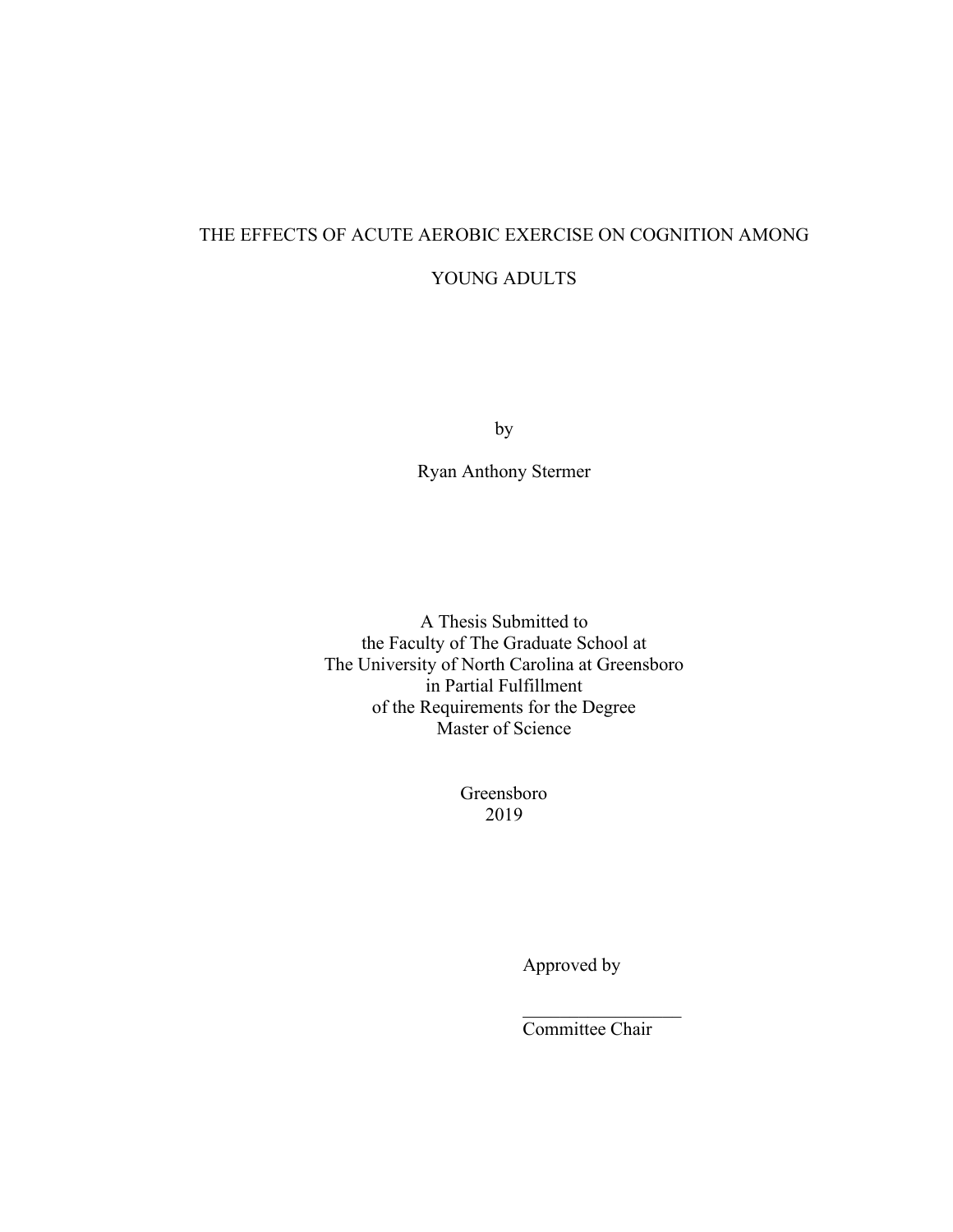# To my wife,

for encouraging and supporting me through this journey.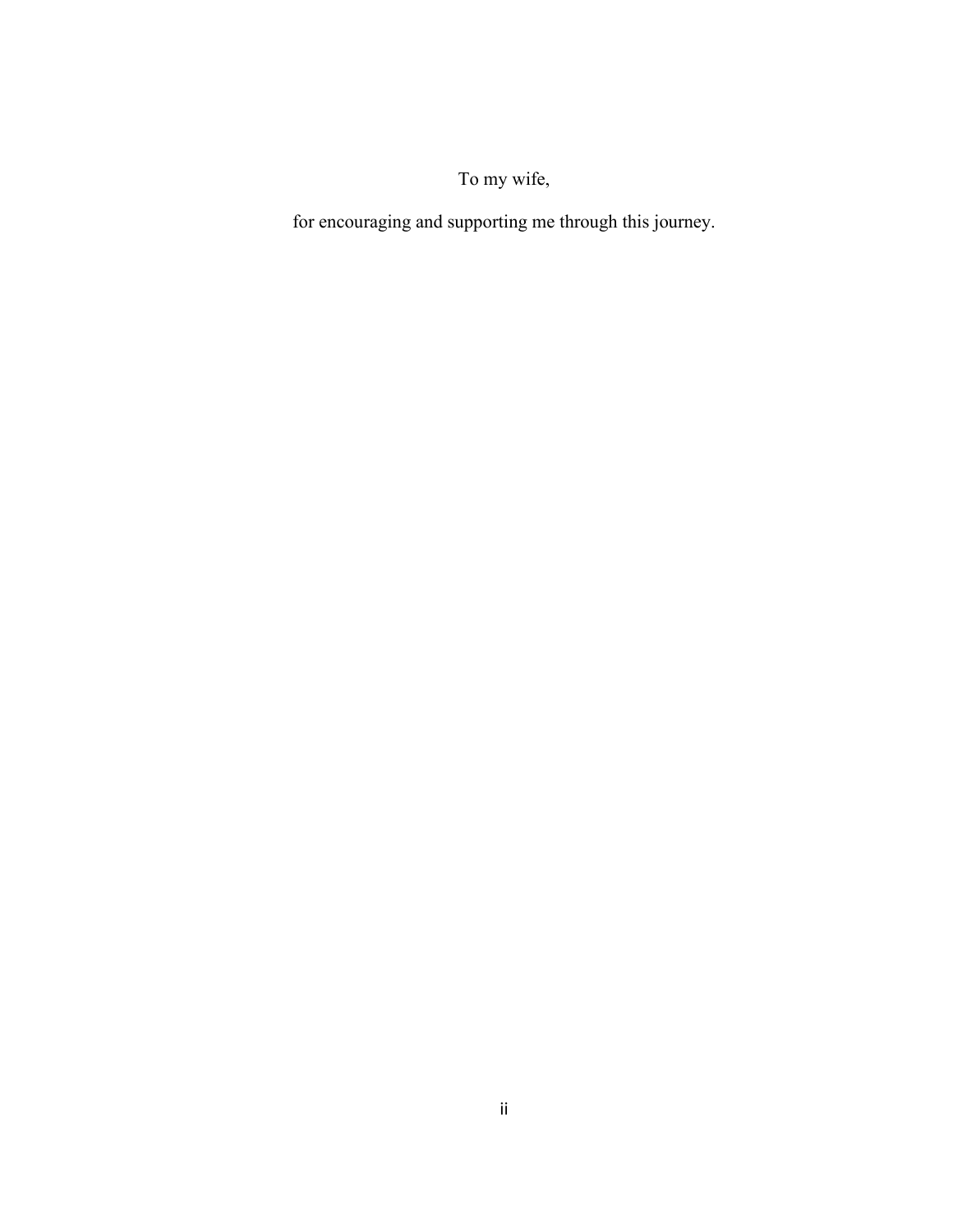# APPROVAL PAGE

This thesis written by Ryan Anthony Stermer has been approved by the following committee of the Faculty of The Graduate School at The University of North Carolina at Greensboro.

Committee Chair\_\_\_\_\_\_\_\_\_\_\_\_\_\_\_\_\_\_\_\_\_\_\_\_\_\_\_\_\_\_

Committee Members\_\_\_\_\_\_\_\_\_\_\_\_\_\_\_\_\_\_\_\_\_\_\_\_\_\_\_\_\_\_

 $\mathcal{L}_\text{max}$  , which is a set of the set of the set of the set of the set of the set of the set of the set of the set of the set of the set of the set of the set of the set of the set of the set of the set of the set of

\_\_\_\_\_\_\_\_\_\_\_\_\_\_\_\_\_\_\_\_\_\_\_\_\_\_\_ Date of Acceptance by Committee

\_\_\_\_\_\_\_\_\_\_\_\_\_\_\_\_\_\_\_\_\_\_\_\_\_ Date of Final Oral Examination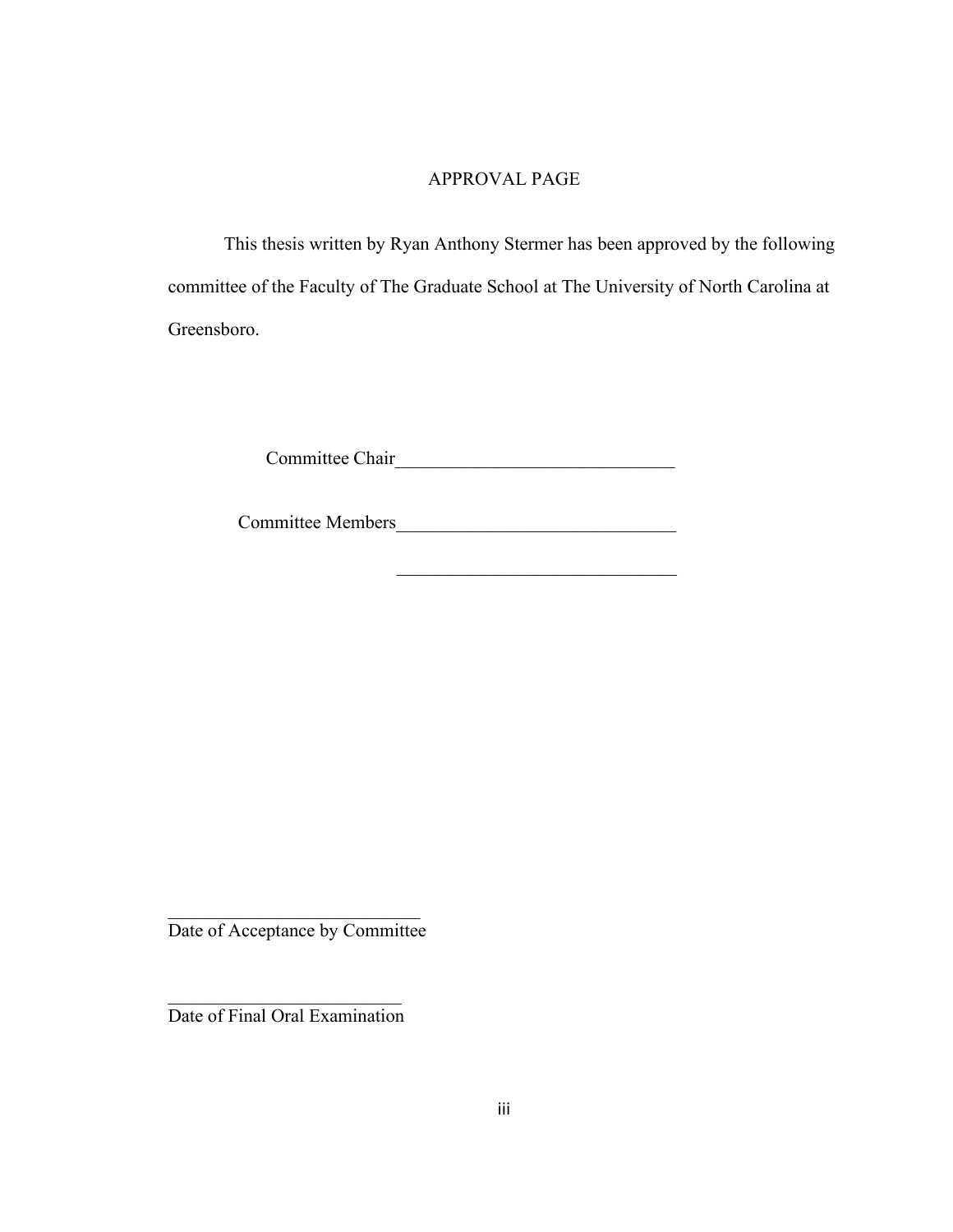# ACKNOWLEDGMENTS

I am beyond thankful for my academic advisor, Dr. Jennifer Etnier, whose constant guidance and support helped me through my thesis. I would also like to thank my committee member, Dr. Jeff Labban for taking time out of his schedule to provide thoughtful feedback and assistance. I would also like to give a special thank you to another committee member, Dr. Eric Drollette for allowing me to utilize his study parameters and provide aid when I needed it. I would like to thank Caroline Meadows for her guidance and time throughout this study. Lastly, I want to thank all the ENH Lab undergraduates who assisted during testing days.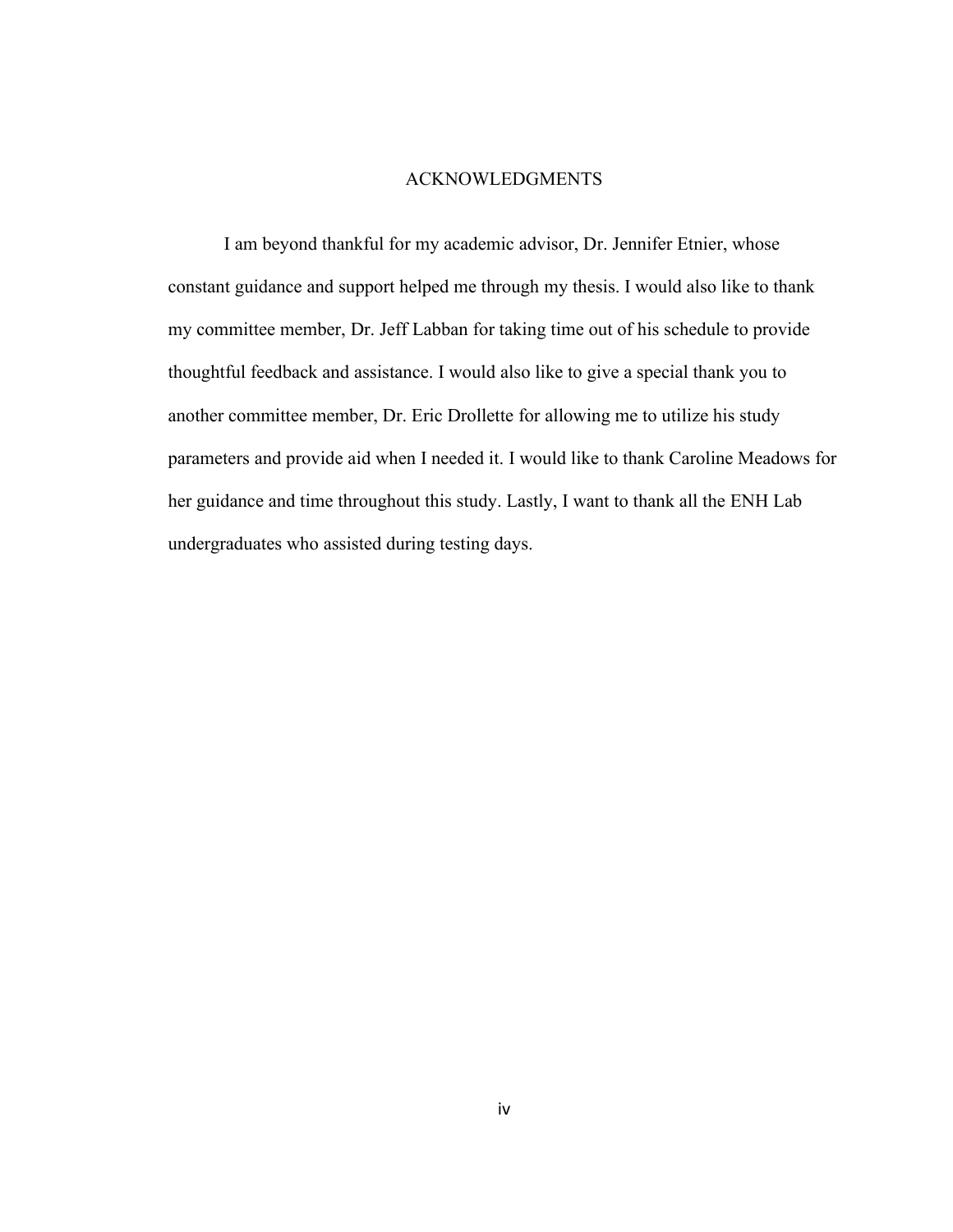# TABLE OF CONTENTS

|                | Page |
|----------------|------|
|                |      |
| <b>CHAPTER</b> |      |
|                |      |
|                |      |
|                |      |
|                |      |
|                |      |
|                |      |
|                |      |
|                |      |
|                |      |
|                |      |
|                |      |
|                |      |
|                |      |
|                |      |
|                |      |
|                |      |
|                |      |
|                |      |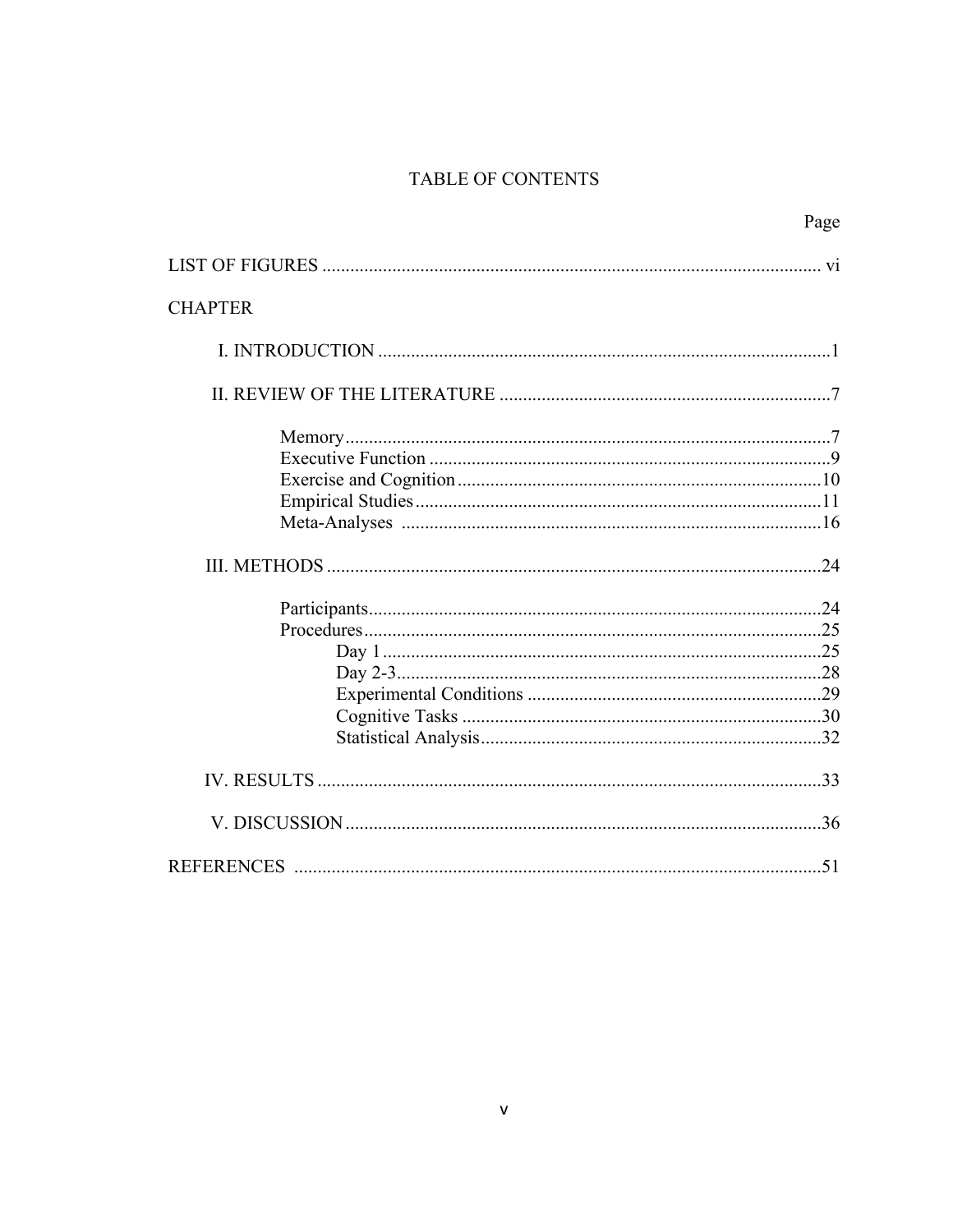# **LIST OF FIGURES**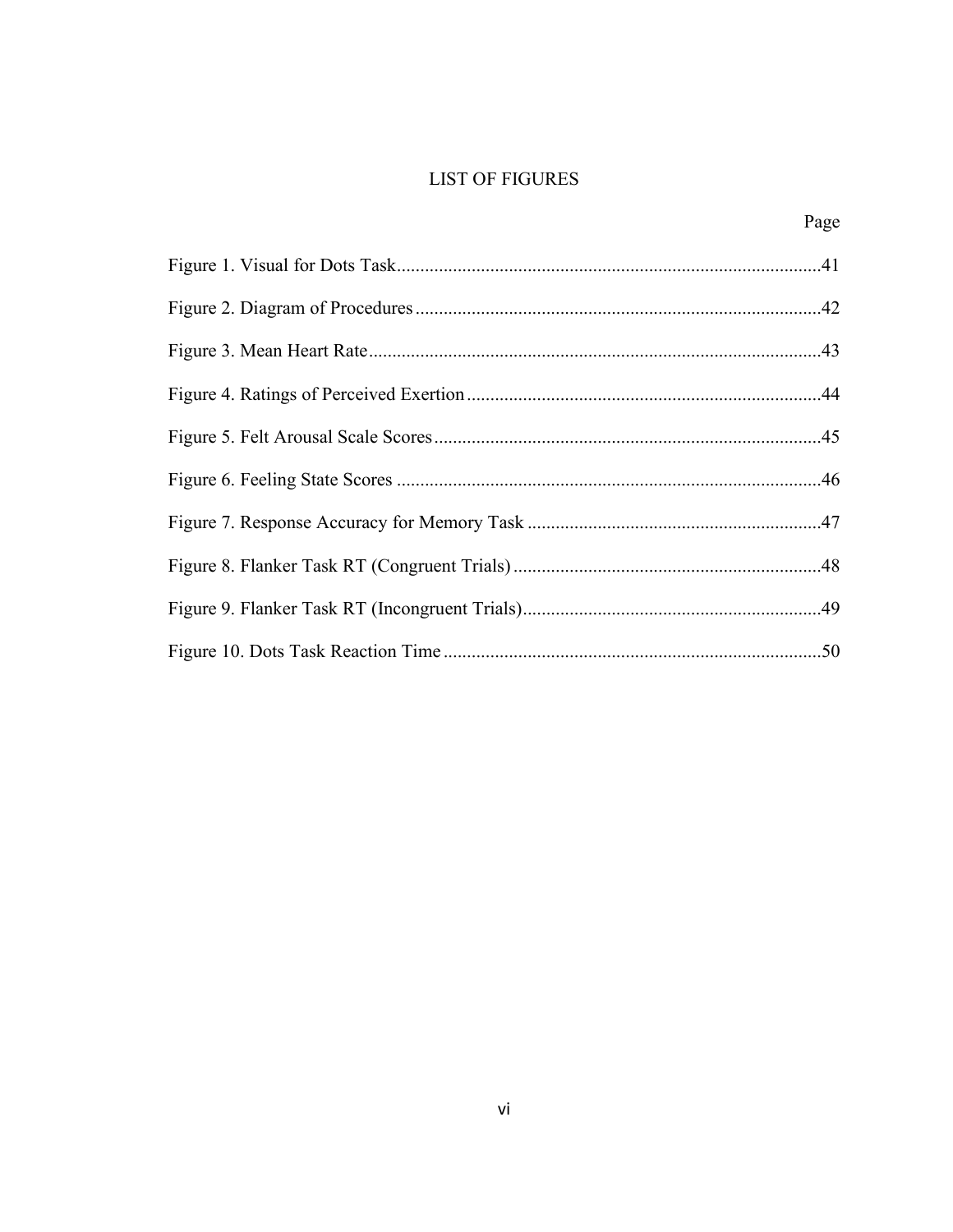# CHAPTER I

# INTRODUCTION

The relationship between exercise and cognition has been a prominent scientific research interest among scholars. Early exercise and cognition research focused on the effects of participation in physical education activities on reaction time, RT (Burpee & Stroll, 1936). In addition, scholars initially investigated specific cognitive abilities such as RT and speed of processing along with agility measures for major muscle groups as they related to certain sport skills (Beise & Peaseley, 1937). Since the 1930s, researchers have aimed to assess the paradigm differences of exercise such as chronic and acute exercise. A recent study described how chronic exercise had a positive effect on attentional networks in a young adult sample (Pérez, Padilla, Parmentier, & Andrés, 2014). The distinction between acute and chronic exercise is a key variable to consider when attempting to study exercise and cognition. Li, O'Connor, O'Dwyer, and Orr (2017) systematically reviewed the effect of both acute and chronic exercise on cognitive function in adolescents. The authors found that both exercise paradigms had favorable effects on cognitive function.

When considering the exercise and cognition literature, it is critical to understand how cognition has been operationalized. In an early definition, cognition was referred to as mental processes in which sensory input can be transformed, stored, recovered, and used to complete tasks like problem-solving (Neisser, 1967). Of particular interest in the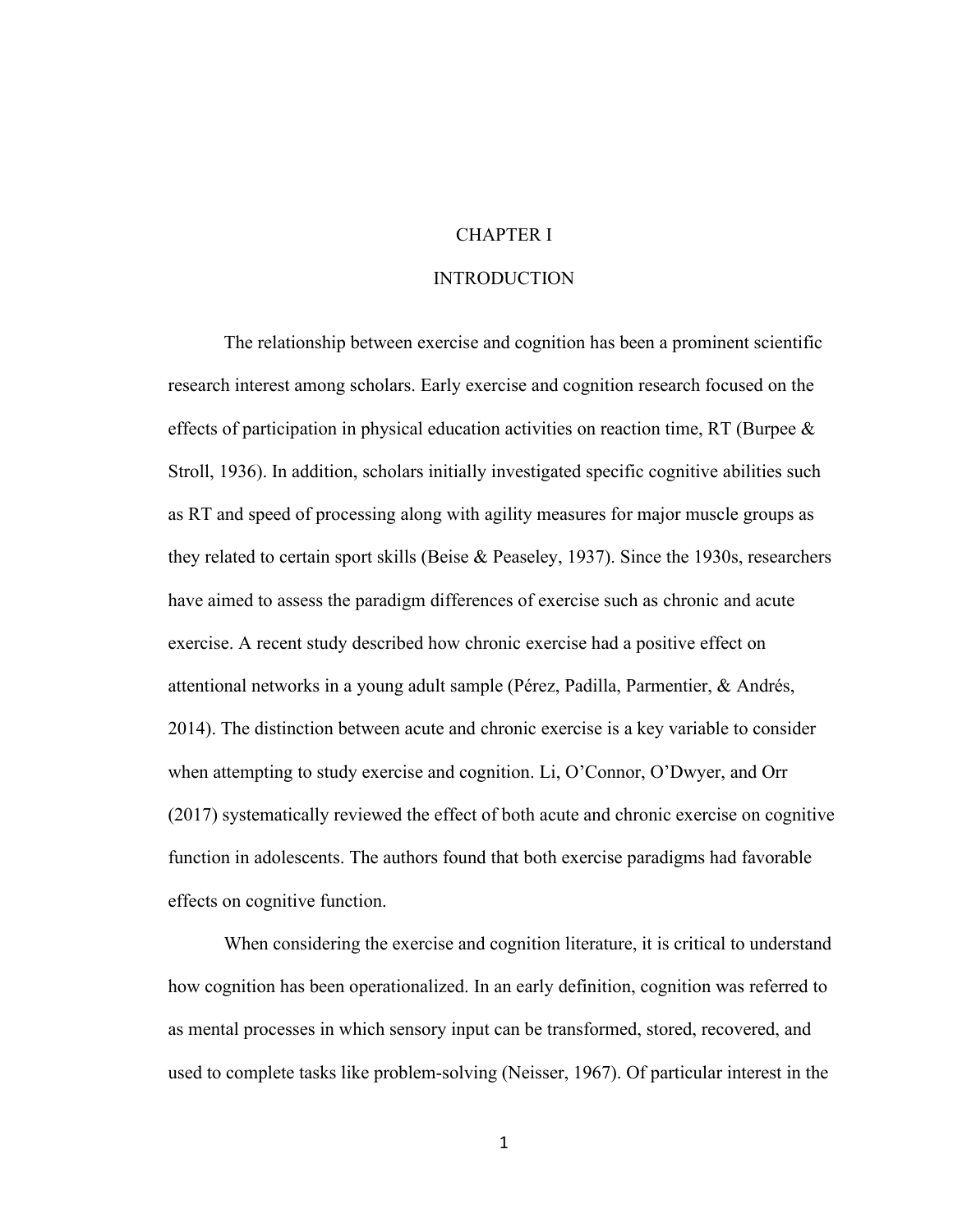exercise and cognition research is executive function (EF) which is a set of higher-order processes that has to do with the management of oneself and one's resource in order to achieve a certain goal. Scholars have defined EF as a construct that manages higher-order cognitive functions (Alvarez & Emory, 2006; Baddeley,1986) necessary for goal-directed and purposeful behaviors. Therefore, EF is used as an umbrella term for neurologically based skills involving mental control and self-regulation. The specific higher cognitive processes considered to be a part of EF consist of inhibitory control, planning, setshifting, and working memory (WM) (Gilbert & Burgess, 2008). Although they reside under the term EF, each cognitive dimension is related but also distinct. Inhibitory control refers to the ability to voluntarily inhibit or regulate attentional or behavioral responses (Davis, Bruce, Snyder, & Nelson, 2003; Durston, Thomas, Yang, Ulug, Zimmerman, & Casey, 2002). Inhibitory control involves one's ability to stay focused on a specific and relevant stimulus in the presence of an irrelevant stimulus. A common measure of inhibitory control is the flanker task. Set-shifting is the degree to which one can shift attention between an old cognitive set or rule and a new one (Miyake, Friedman, Emerson, & Witzki, 2000). A common measure for set-shifting is the Wisconsin Card Sorting Test. Planning is the ability of thinking about activities to achieve a specific goal (Kramer, Hahn, Cohen, Banich, McAuley, Harrison, Chason, Vakil, Bardell, Boileau & Colcombe, 1999). A common measure for planning used in exercise literature is the Tower of London task (Chang, Chu, Chen, & Wang, 2011). WM is the ability to hold and manipulate information in the mind (Baddeley & Hitch, 1974) and is assessed in tasks where the participants are presented sequences of visual or verbal information and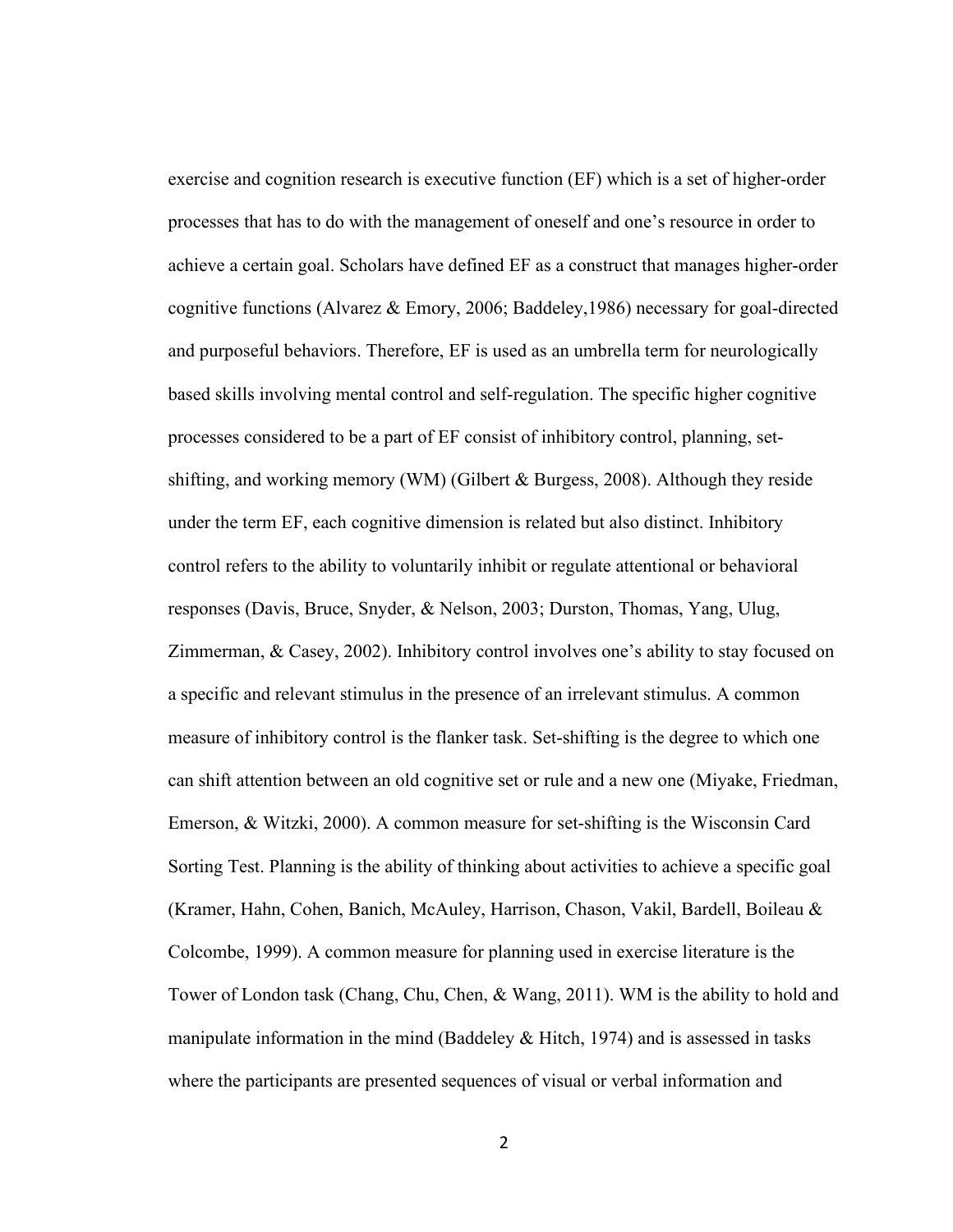required to monitor and update the information in some way. Various measures such as the operation span task (OSPAN), reading span task (RSPAN), and n-back task have been used in scientific literature to measure WM.

More recently, because EF has been of interest in the exercise and cognition literature, researchers have conducted meta-analyses to understand the nature of the effect of exercise on cognition. Several meta-analyses have been published in order to provide a summary understanding of empirical research about exercise and EF. One meta-analysis provided findings of different exercises and how the exercise impacted cognition. Lambourne and Tomporowski (2010) found that acute bouts of cycling enhanced performance of EF both during and after exercise. Equally important, is that treadmill acute exercise elicited small improvements on EF after the completion of the exercise. The researchers' general finding from this review tell us that EF performance may be enhanced or weakened depending on when it is measured (before, during, after), the type of cognitive task, and the type of exercise. This literature depicts that cognitive task performance was impacted when assessed during an exercise condition, eliciting a mean effect of -0.14, whereas, performing cognitive tasks after an exercise improved performance by a mean effect of 0.20 (Lambourne & Tomporowski, 2010).

In addition, two other meta-analyses have provided work that supports (or "is consistent with") the results described in the former review. Chang and colleagues (2012) extended our knowledge when meta-analytically reviewing the acute exercise and cognition literature by incorporating different ages and by analyzing studies in three subsets of cognitive task administration (during exercise, immediately following exercise,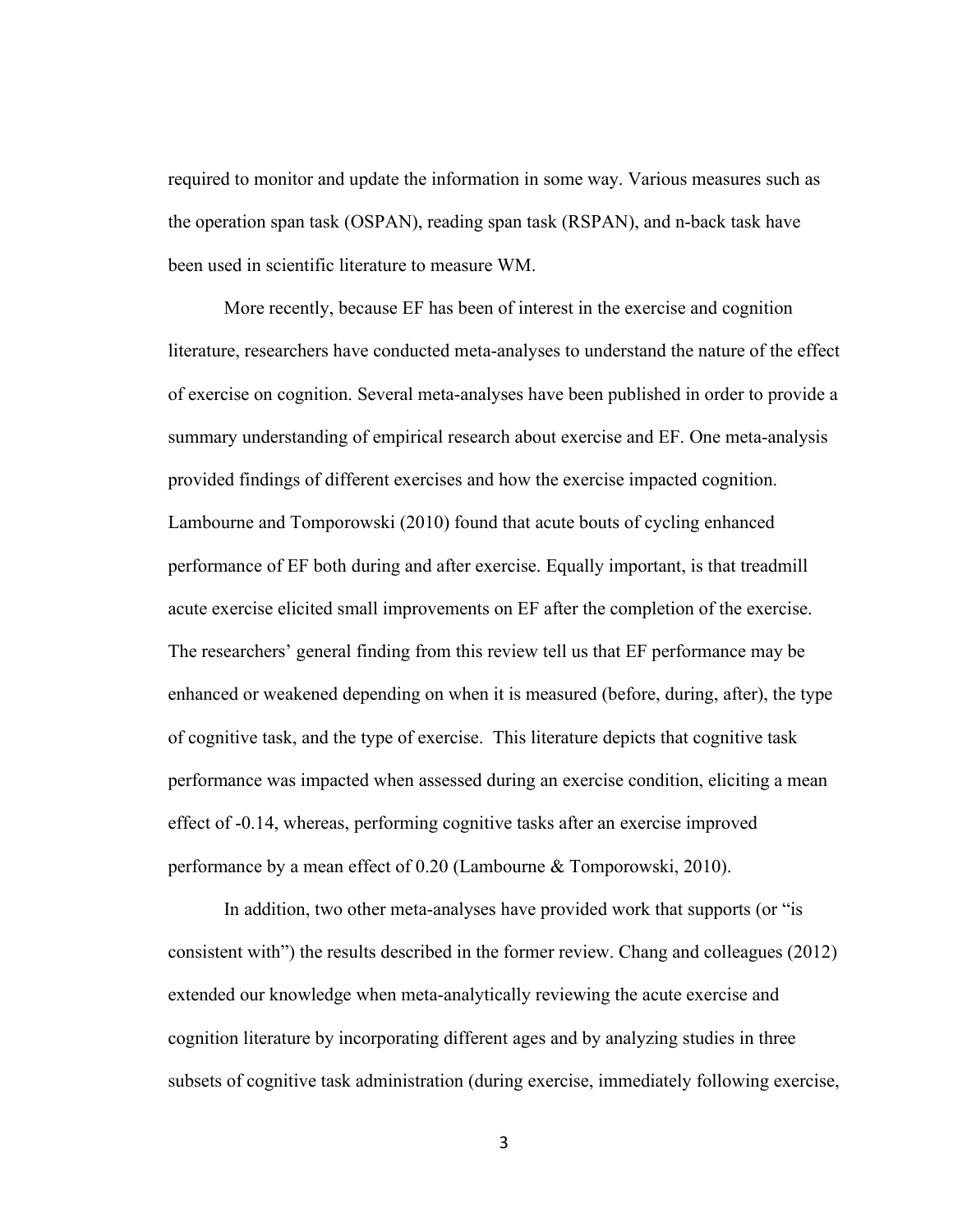and after a delayed timespan following exercise). Equally important, is that the authors looked at potential moderators such as exercise intensity, type of cognitive performance assessment, and participant fitness level. Like the previous review, Chang and colleagues found differential effects when cognitive performance was measured at various times. When cognition was measured during exercise results indicated a positive significant effect after 20 minutes of exercising. Also, results indicated that the largest positive effects were found in studies that measured cognition utilizing a 11-20 minute period of exercise and when cognition was performed within 15 minutes of completing the exercise. Furthermore, EF, attention, and crystalized intelligence measures showed significantly larger effects compared to other cognitive tasks such as information processing, memory, and RT. Regarding age differences, the authors found that most effects of exercise and cognition came from studies that tested young adults.

A recent review utilized similar methodologies as previous reviews regarding moderating variables (EF component, age, and fitness level) when looking at the relationship between acute exercise and cognition. Ludyga et al. (2016) found that studies of exercise and EF elicited greater effects in pre-adolescent children and older adults compared to young adults when RT was a dependent variable. Moreover, of the experimental studies compiled, exercise had small effects in time-dependent and accuracy measures of various EF tasks. This finding is consistent with previous reviews that also found small effects for EF measures (Chang et al., 2012). Additional examination of EF subcomponents did not reveal specific differences. However, the authors caution readers to understand that there tends to be more focus on certain EF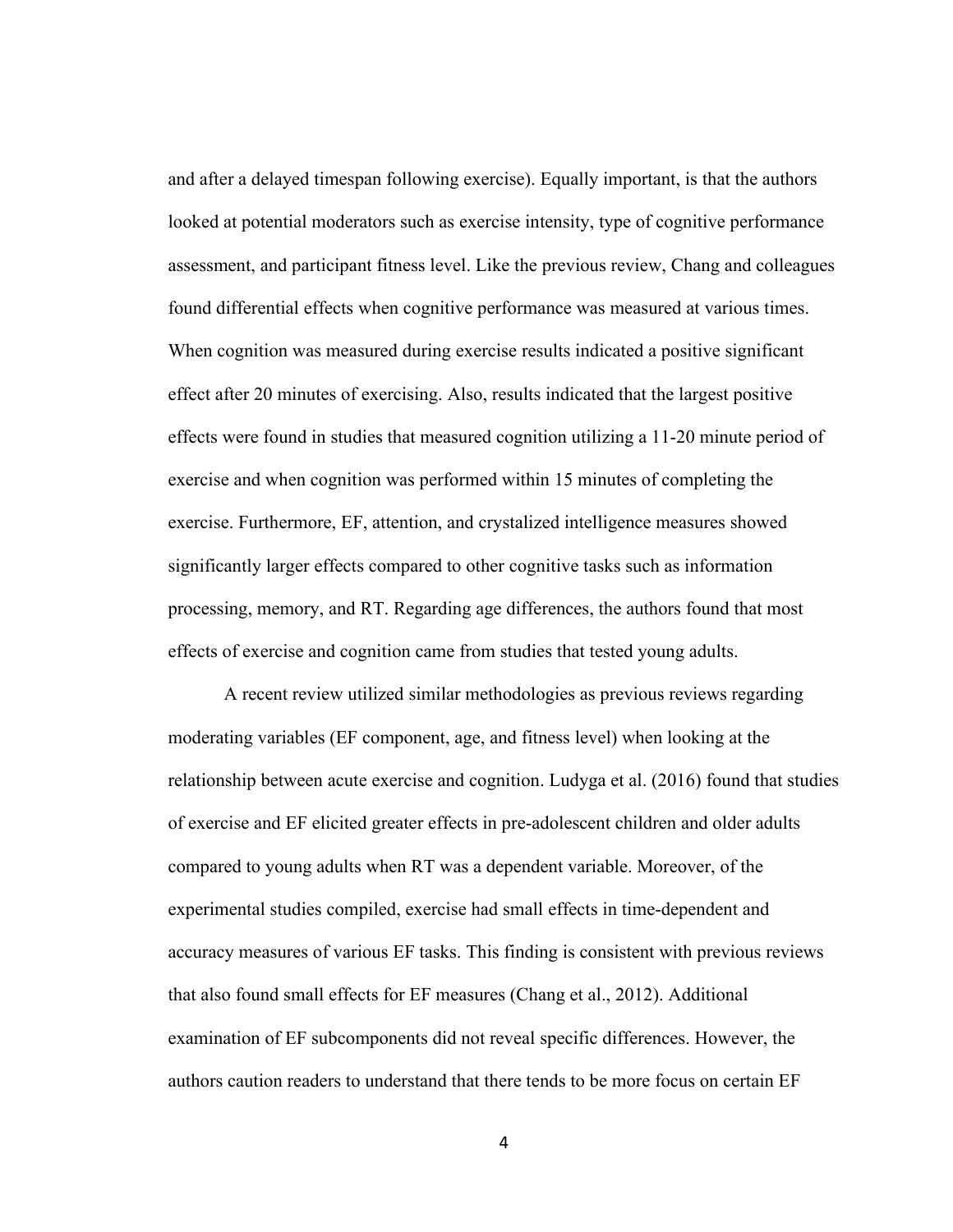components like inhibitory control compared to WM. Additionally, it is important to note that many studies only focus on one aspect of EF and therefore more research needs to look at multiple components of EF. Therefore, we need to look further into this relationship of exercise and cognition, specifically relating to EF.

Regarding beneficial effects of acute exercise on cognitive performance in young adult samples, there seems to be a general trend in many studies. In the extant literature, inhibitory control is commonly measured, but there are few studies looking at set-shifting or working memory. This limitation of studies only assessing one component of EF was expressed in the review by Ludyga and colleagues (2016). This is a critical shortcoming of the literature because our understanding of which aspects of EF are most improved by acute exercise is based only upon averages of effect sizes across studies. Given the myriad differences in study design, the interpretation of observed differences is unclear when it comes to identifying the specific variables that are driving the differences in effect sizes. Therefore, it is necessary to further our understanding around exercise and cognitive performance by assessing multiple aspects of EF in a single study. Since EF represents higher-order processing, it is crucial to understand how the benefits of exercise impact the various EF processes.

Although previous research has examined acute exercise and cognition of young adults utilizing a treadmill, few studies focus on comparing specific EF constructs such as WM and inhibition. By demonstrating sound evidence in this study, I hope to aid in the addition to knowledge around these constructs to better understand the impact that exercise has on the young adult population. The present study is part of a larger study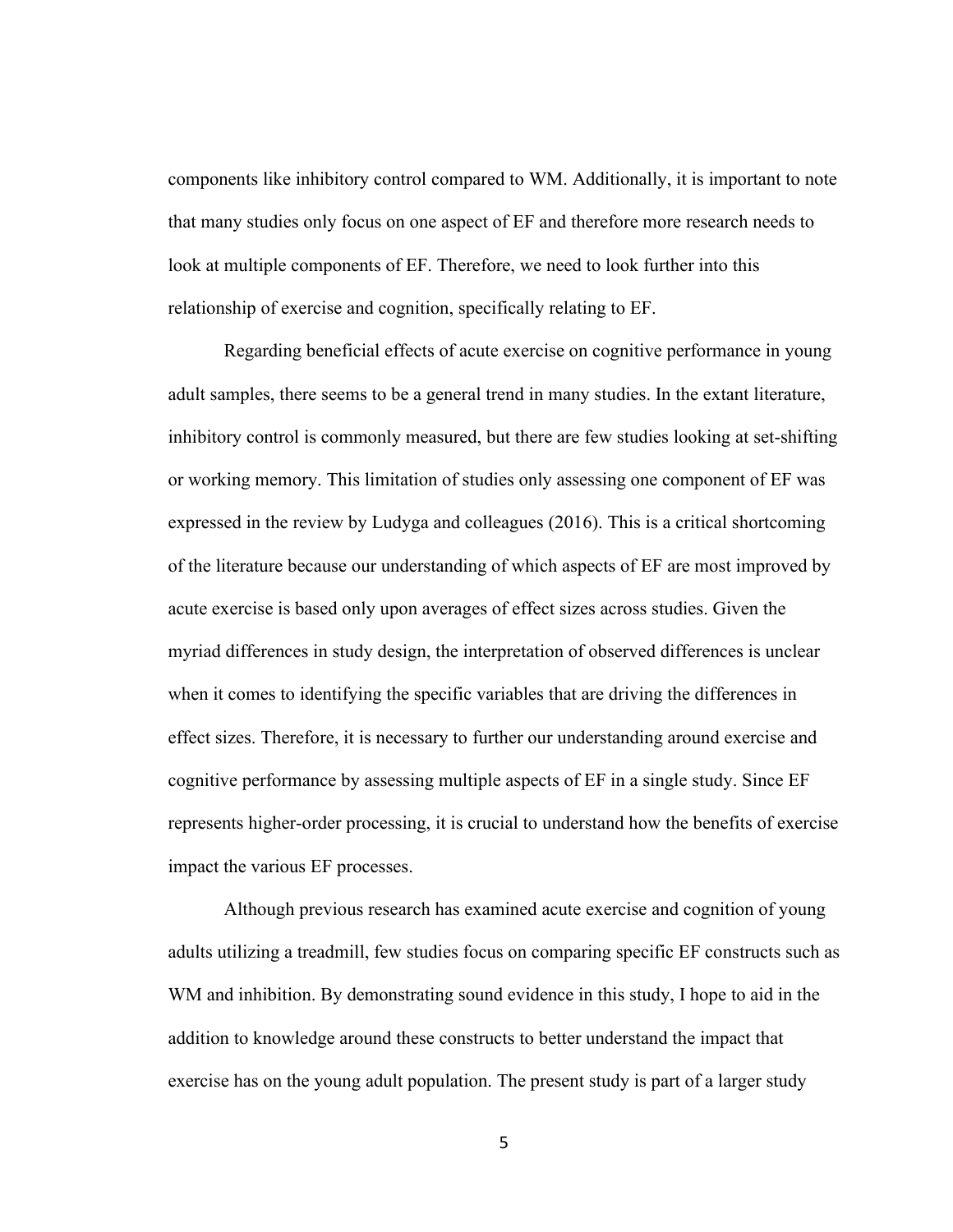regarding cognition and exercise which investigates the relation of individual differences such as, body mass index (BMI) to acute exercise effects on cognition and memory. For this study, the focus is on the RT and accuracy outcomes from the behavioral measures. I hypothesize that exercise will beneficially affect RT and accuracy specific to each task (flanker, dots, and memory task). Therefore, the aim of the investigation was to study the changes in EF and memory after acute aerobic exercise in college-aged young adults (18- 30 years) using a word recognition memory task, flanker task, and a change detection task (dots task). Exercise was expected to beneficially affect RT and accuracy on each task (flanker, dot, memory), but the magnitude of the effects were expected to differ between the tasks. Partial eta squared was used to compare the ratio of variance between conditions.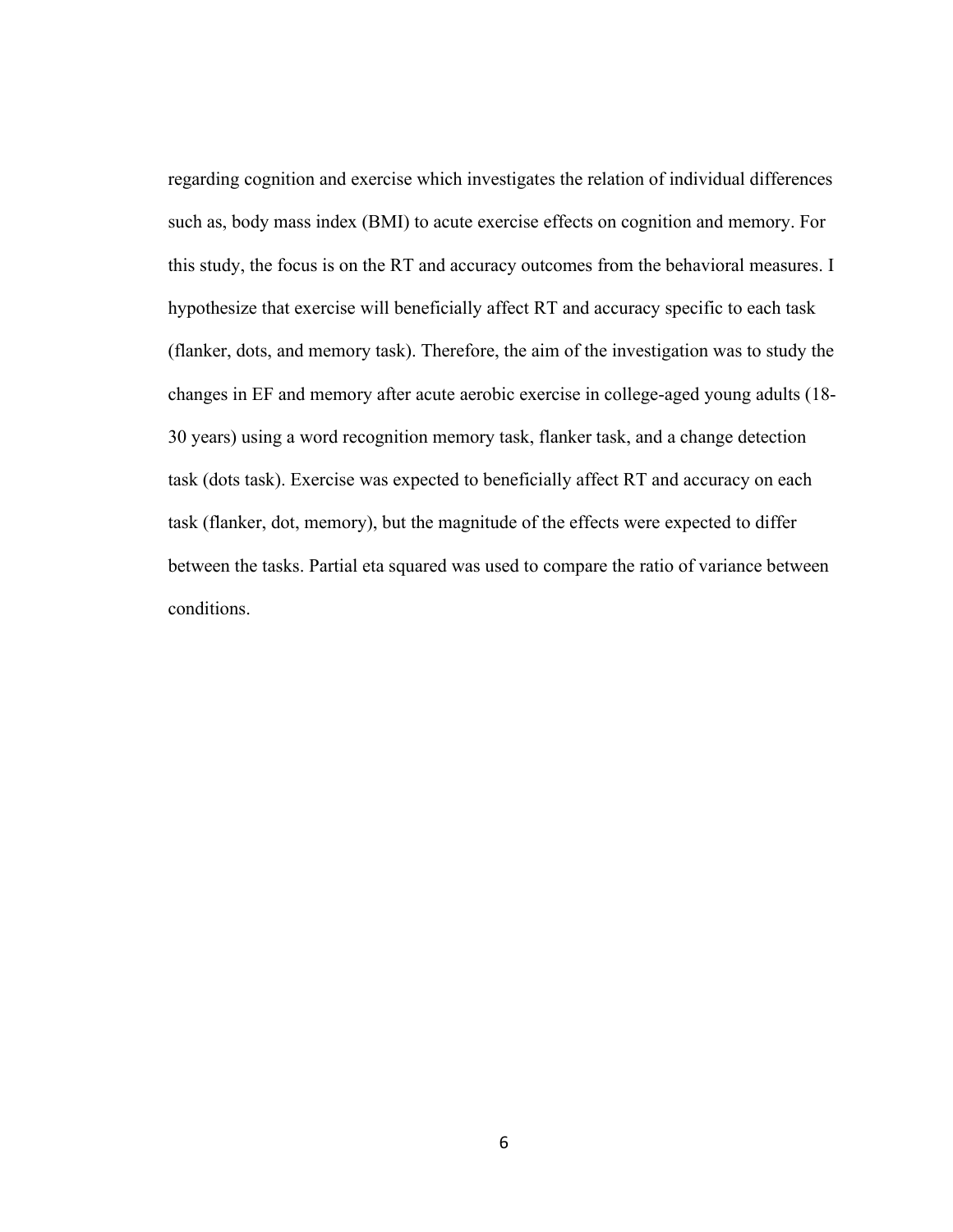# CHAPTER II

# REVIEW OF THE LITERATURE

# **Memory**

The ability to encode, store, retain, and recall information or past experiences in the brain is known as memory. Essentially, memory is the summation of what we remember, and it allows us the capability to learn and adapt from former experiences. Memory is related to but also distinct from learning, which is the process of acquiring knowledge. Therefore, when we learn new things our memory provides sets of neural connections that allows for the storage and retrieval of learned information. The study of memory dates to Hermann Ebbinghaus (1885/1913 translation), who studied his own acquisition and forgetting of new information. William James (1890) later proposed the distinction between primary and secondary memory. Primary memory being the amount of information obtained relative to the conscious present, and secondary memory relating to the vast body of knowledge stored over a lifetime. Memory in the scientific literature has since been identified as three different types, short-term memory (STM), long-term memory (LTM), and working memory (WM).

STM and LTM have been studied across various disciplines. Researchers have discussed the distinction between the two and that they differ in both duration and capacity of stored information (Cowan, 2008). STM and LTM are different in duration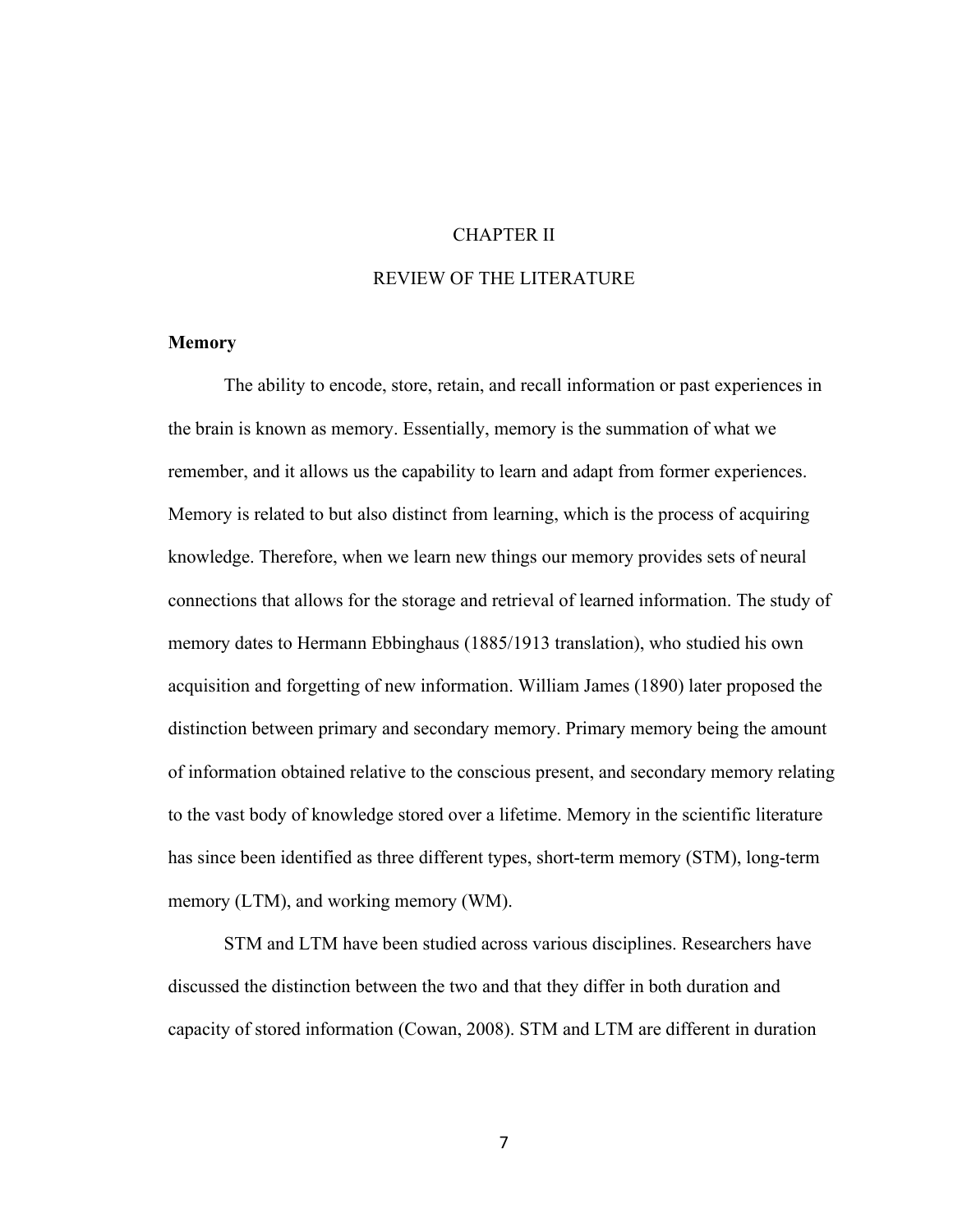where each memory system holds information over different spans of time. The difference between the two systems of memory can also be differentiated by a capacity difference in STM, which means that there is a limit to how many items can be held.

WM was introduced to describe the differences between information that was needed to fulfill near-term needs, and situations where information needed to be manipulated in some way to meet those near-term needs (Miller, Galantar, & Pribram, 1960). WM as its own construct became prevalent in the scientific research when Baddeley and Hitch (1974) introduced their model of WM. The authors define WM as a theoretical construct that refers to a system of mechanisms that allows humans to maintain task/goal-relevant information in the face of concurrent processing and/or distractions. WM incorporates its own unique constructs, thus setting it apart from other forms of memory. Baddeley and Hitch describe their model as consisting of three components. The most extensively investigated aspect of WM, and the first component in the model, is the phonological loop. This component has been thought to involve a sound or acoustic memory storage unit. The second component of WM is the visuospatial sketchpad. This component is less understood compared to the phonological loop. The authors describe the sketchpad as a general workspace or even blackboard for maintaining, holding, and retrieving visuospatial information. Additionally, there is some support that the sketchpad plays a part in planning and executing spatial tasks. The final component according to Baddeley and Hitch's 3-component model is the central executive. The central executive has been described as the most complex and least understood aspect of WM. This sub-component of WM manages all the information that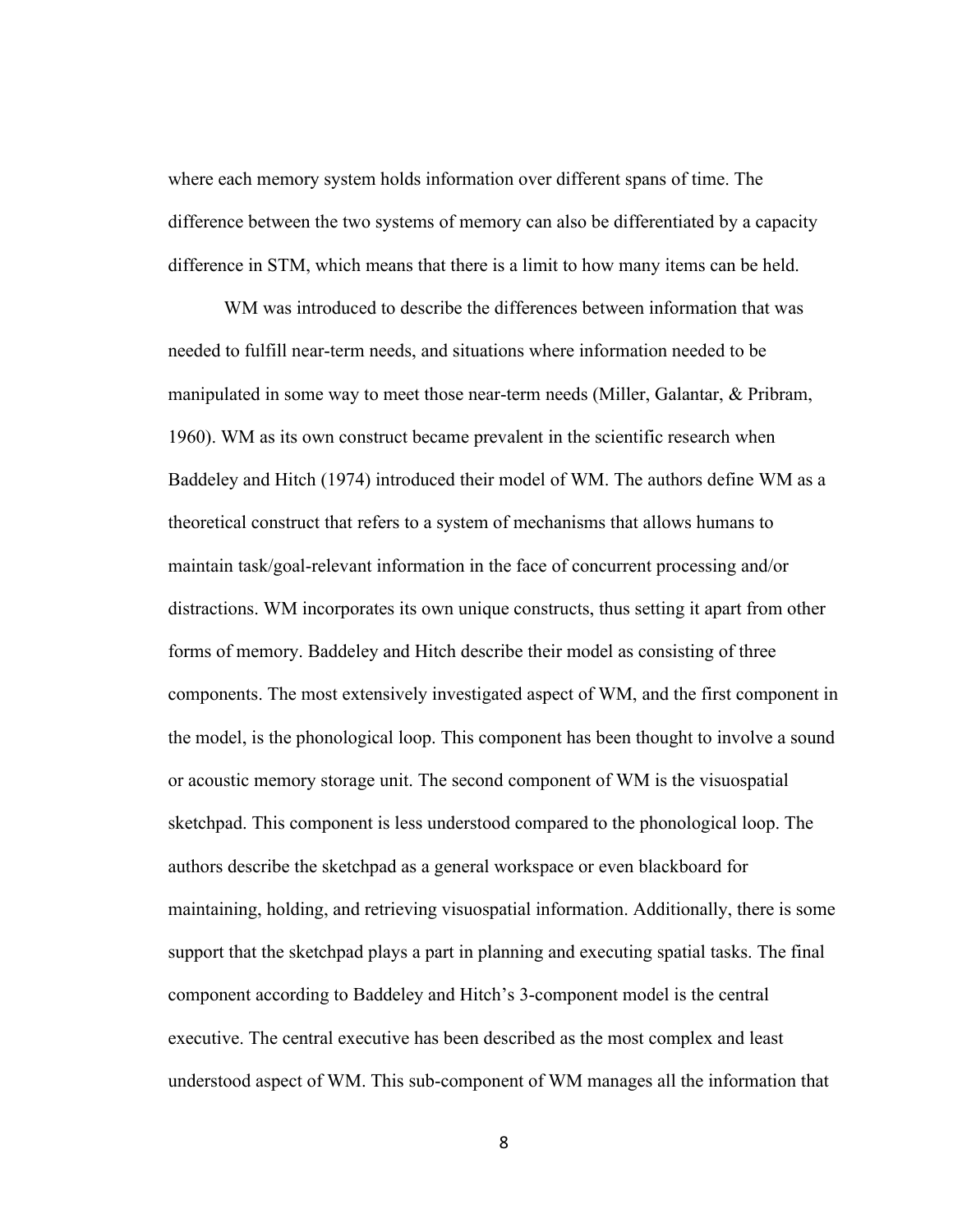is encoded by humans and divided into the specific component whether it be auditory or visual. Overall, WM acts as a theoretical construct that describes our ability to psychologically and neurologically assess the encoding, maintenance, and retrieval of information that is kept in the mind temporarily. The authors put forth the necessity of future research to focus on the visuospatial sketchpad and the central executive so that the scientific community can better understand the concept of WM. In 2000, Baddeley proposed a more up to date view of WM. Though his model did not dramatically change, Baddeley introduced the component called the episodic buffer. Baddeley described the episodic buffer as a limited capacity system. This system provides temporary storage of information held in various codes, which can combine information from the other subcomponents of the model (phonological loop and visuospatial sketchpad). Baddeley explained that conscious awareness is the principal mode of retrieval from the episodic buffer. This revised model differs from the original by focusing attention on the processes of integrating information compared to information being isolated in the respective subsystems. This allows for a more elaborate basis for looking at the complex aspects of executive control in WM.

# **Executive Function**

Executive function (EF) has been extensively researched in many different fields. However, researchers are still trying to understand the many complexities. The intricacies of the brain have allowed researchers to pose enlightening questions to better understand how our brain works. Researchers' scholarly efforts have provided us knowledge in deciphering questions related to EF testing. Gilbert and Burgess (2008) describe current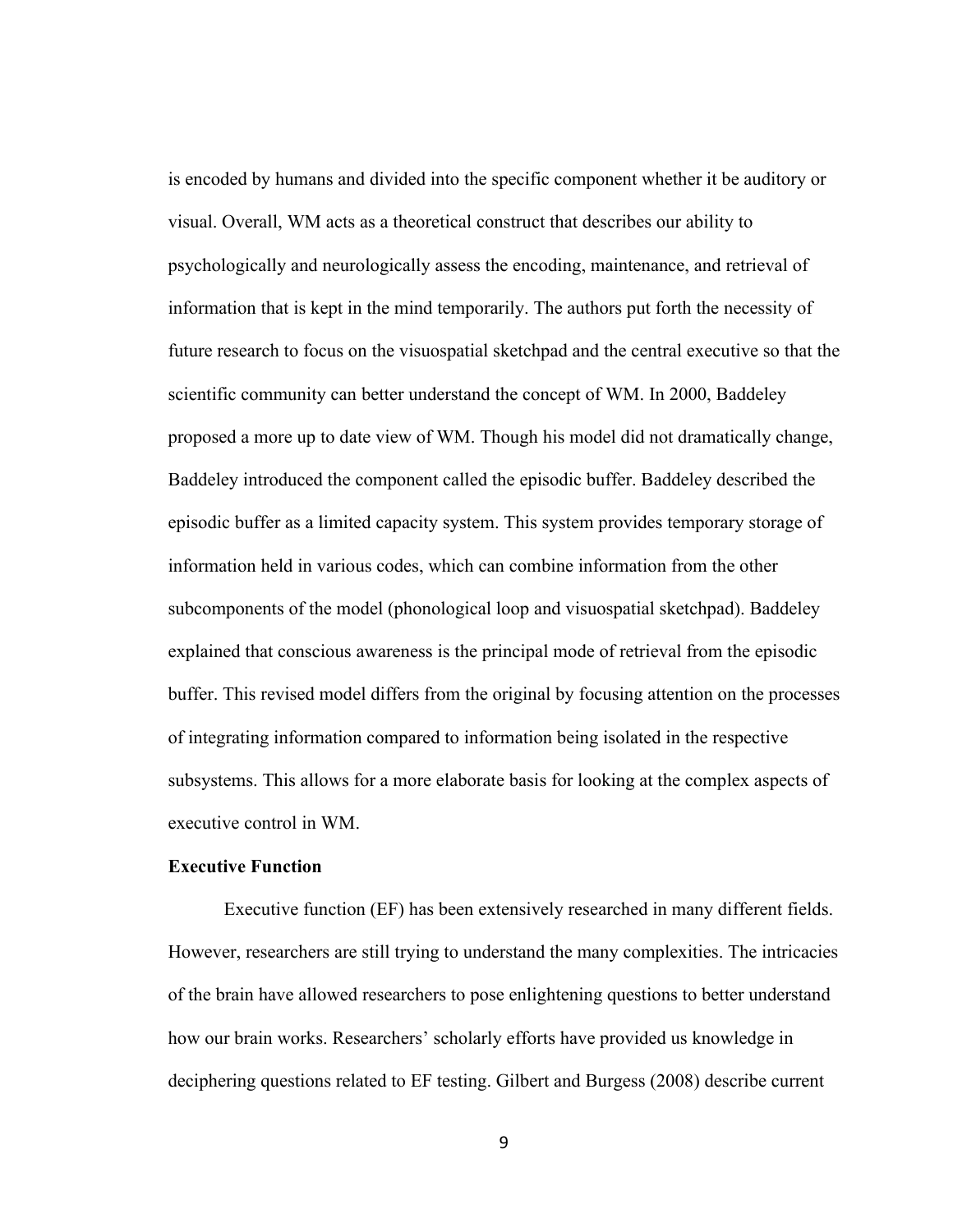definitions of EF and how brain mapping techniques have been utilized to understand different neural structures in the brain. EF is described as the high-level cognitive processes necessary for goal-directed cognition and behaviors. The authors describe EF as an umbrella term for specific high-order cognitive processes such as planning, set shifting, inhibitory control, and WM. Neurological testing in humans and animals has provided foundational understandings of EF occurring in the frontal lobe specifically, the prefrontal cortex (PFC). The authors describe how breaking down the different neural regions of the PFC allows researchers the ability to gauge specificities in EF relating to the PFC regions. Studies have shown that the ventrolateral prefrontal cortex (VLPFC) is involved with the short-term maintenance of information. Research also shows that the dorsolateral prefrontal cortex (DLPFC) is implicated in the manipulation of information like dialing a number in reverse. Additionally, functional neuroimaging has suggested activation in the DLFPC when a measure such as the Stroop task is given. It has also been hypothesized that the DLPFC is involved with complex functioning like planning.

# **Exercise and Cognition**

Many researchers have formulated studies to help understand the effect that exercise has on the brain. More specifically, scientific research has shown the impact of exercise on cognition. Sibley and Etnier (2003) meta-analytically reviewed the relationship between physical activity and cognition in children. The authors found an effect size of 0.32. Those results were similar ( $ES = 0.16$ ) to another meta-analysis looking at the effects of physical activity on cognition across the life span (Etnier et al., 1997). These findings suggest that physical activity and/or exercise can be beneficial at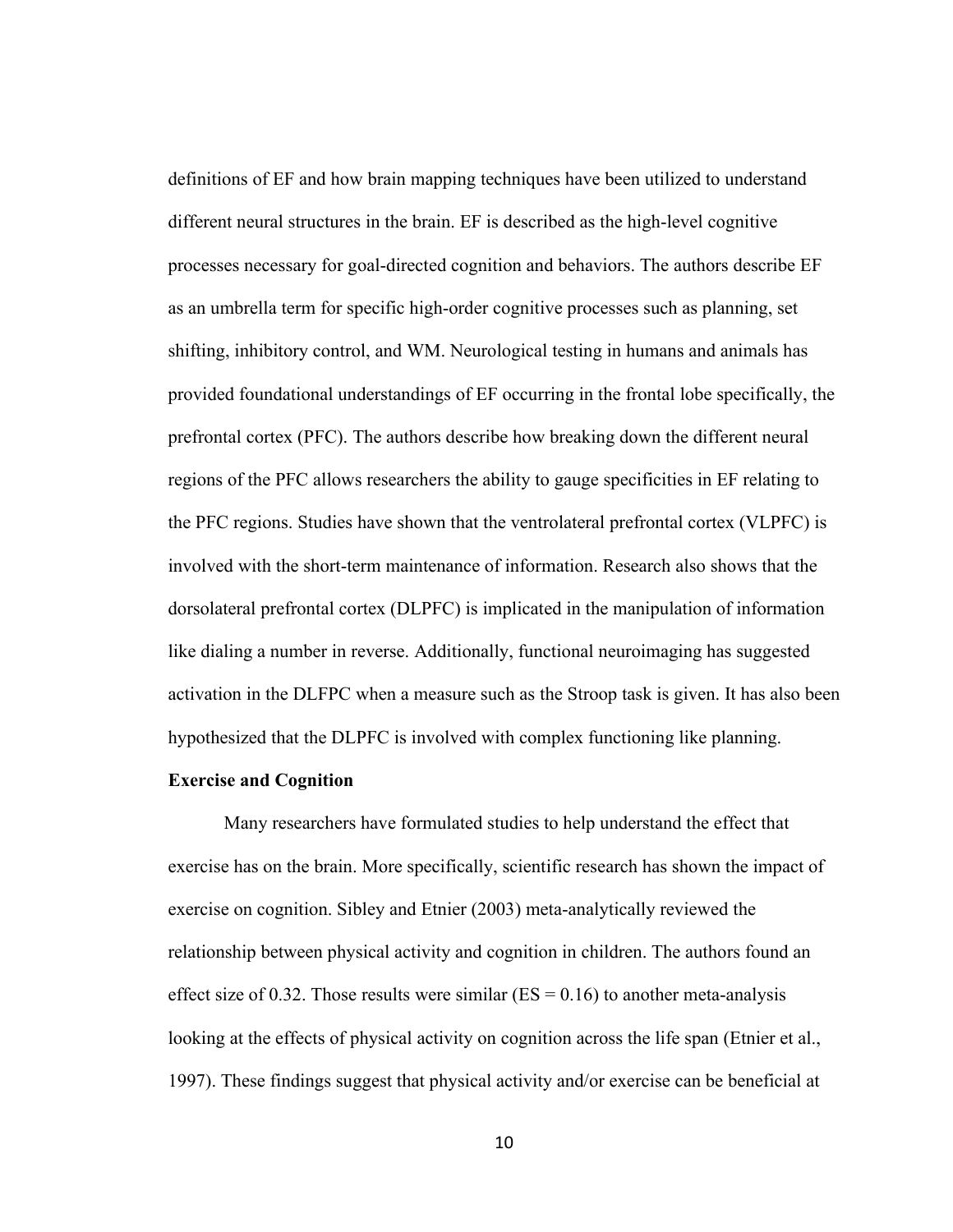all stages of life. More importantly, early intervention is preferable so that improvement and maintenance of cognitive function continue through adulthood. Equally important, is the relationship between exercise and memory. Stroth, Hille, Spitzer, and Reinhardt (2009) studied aerobic endurance exercise, memory, and affect in young adults. The authors found a significant increase in visuospatial memory performance and a significant increase in positive affect in the exercise experiment group compared to the control group. These findings not only aid in future research but demonstrate the positive implication of exercise as it relates to memory. In addition, exercise has also been researched with EF. Recall that EF allows people to plan, organize, and complete tasks that require higher ordered thinking and processing. Skills like inhibitory control are regularly tested in empirical research. There are several studies that have investigated inhibitory control (Alves et al., 2012; Barella et al., 2010; and Chang et al., 2012) and setshifting (Coles & Tomporowski, 2008; Cordova et al., 2009; and Loprinzi & Kane, 2015), but there are fewer studies that have investigated WM. However, the empirical work that does look at WM (Chen et al., 2014) tends to be coupled with other aspects of EF. Therefore, studying multiple aspects of EF simultaneously will allow researchers to delve deeper into the question of how exercise can impact our higher-order functioning.

# **Empirical Studies**

Sibley and Beilock (2007) conducted a study with young adults ( $N = 48$ ; 31 males, 17 females). Pre-screening was performed during the first session. Following the first session, each participant performed two WM tasks and completed a graded exercise test to determine  $VO<sub>2max</sub>$ . The exercise and control sessions were counterbalanced across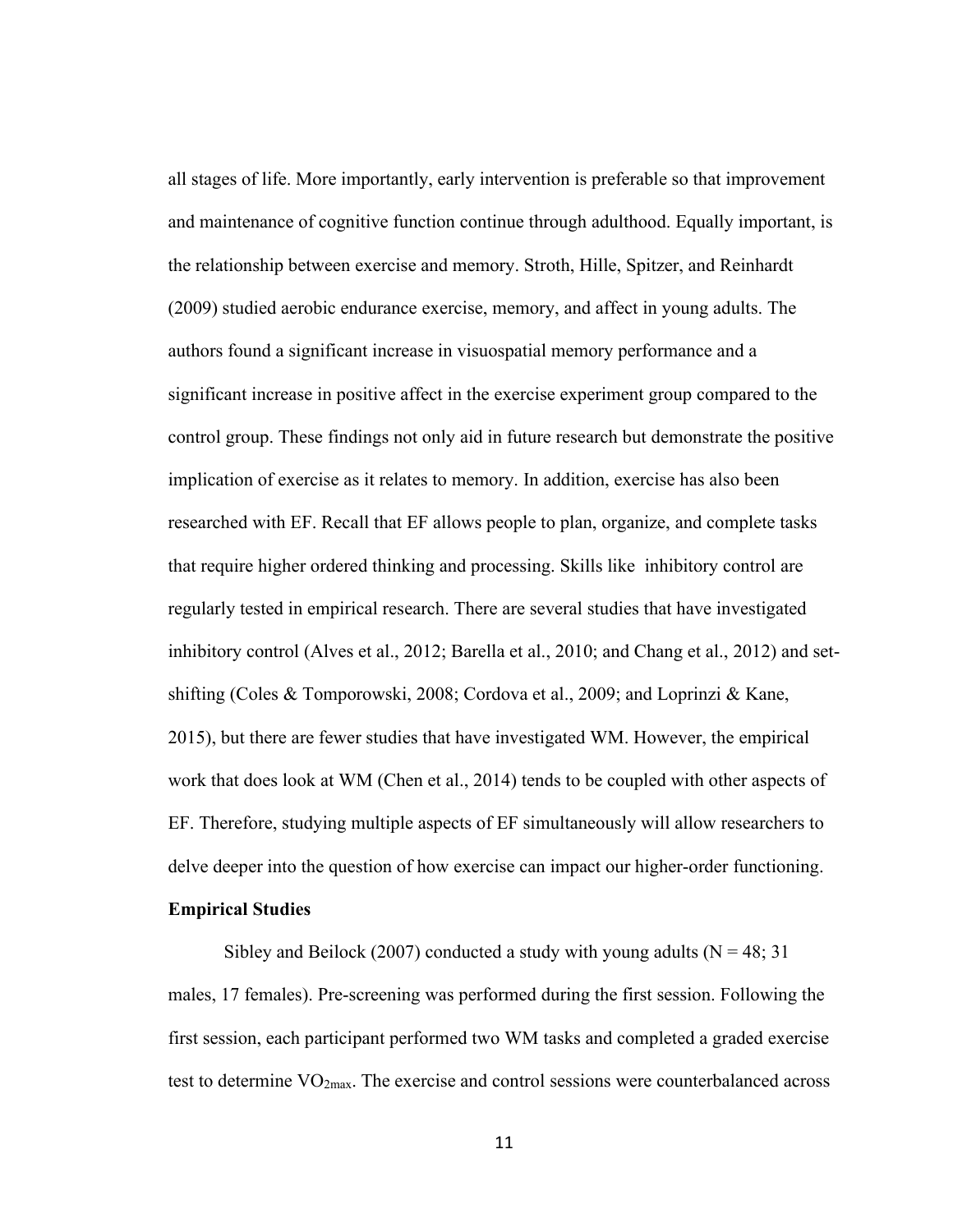participants, such that some participants performed the exercise first and some performed the control session first. One week later, at the same time of day, participants returned to the lab to perform a 30-minute self-paced bout of exercise on a treadmill. Each participant was instructed to keep his or her heart rate at 60%-80% of age predicted max HR. Immediately thereafter, each participant completed two valid measures of WM. The measures consisted of Operation Span (OSPAN) and Reading Span (RSPAN). Both WM tasks measure the ability to focus attention on a central task and execute its required demands while inhibiting irrelevant information. As previously described, the authors wanted to test the constructs based on individual differences, more specifically, testing to see if participants who score lower or higher during the baseline WM task would be more or less affected by an exercise condition. Based upon their performance at the pre-test, a quaternary split was conducted so that participants were placed into their respective WM quadrants for performance on OSPAN and RSPAN. The pre- and post- test measures along with the division of WM quadrants (low, middle-low, middle-high, high) allowed the authors to perform a  $2 \times 4$  repeated-measures ANOVA. Interestingly, the authors found a significant increase in WM scores for participants whose baseline WM scores were in the lowest quartile. This novel study sheds light on the idea that acute exercise may have a more beneficial factor for people who generally have lower cognitive performance compared to regular or high cognitive performance individuals.

Identifying effects of exercise on executive processing, STM and LTM, Coles and Tomporowski (2008) studied the exercise-induced effects on cognitive performance across eighteen young adults (mean  $age = 22.2$  years,  $s = 1.6$ ). The authors hypothesized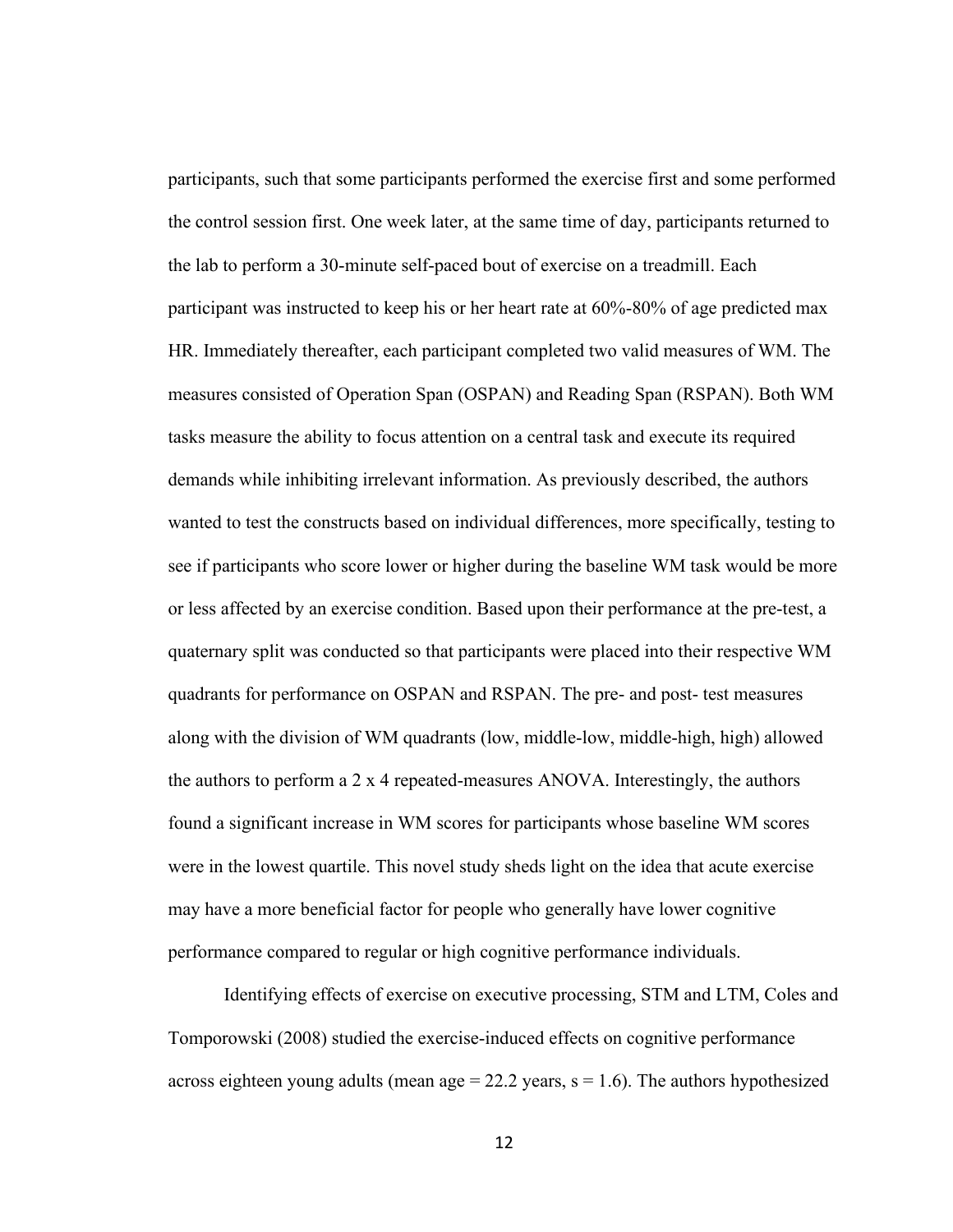that short-term effects of acute exercise bouts would facilitate cognitive performance. The authors utilized the first session to gather participant information and for each participant to be familiarized with the cognitive tasks in the study. During all sessions, the first cognitive task was the immediate free-recall test. Thereafter, the following tasks were counterbalanced across participants, the switch task or Brown-Peterson task (STM). After the screening session, the order of conditions was counterbalanced among the participants. The experimental sessions included a 40-minute ergometer cycling acute exercise, a seated ergometer session, and a rest condition. Coles and Tomporowski tested the distributed-learning hypothesis by including two control conditions. The distributedlearning hypothesis predicts that individuals' cognitive performances would improve if given a rest period between cognitively challenging tasks. During the exercise condition, the workload (Watts) increased at a rate of 23 W per minute, and participants performed the exercise to exhaustion. Although the authors incorporated various cognitive tasks, there was no significant finding of exercise altering EF.

Investigating the impact of exercise on WM, Pontifex, Hillman, Fernhall, Thompson, and Valentini (2009) included aspects of executive control (EC) as it relates to the WM construct. Further, the authors extended the literature by comparing resistance exercise and aerobic exercise. A total of 21 young adults (12 men, 9 women; M=20.2 years) participated in the study. Day 1 consisted of the baseline testing that incorporated a PAR-Q to screen for health issues, instruments to gather height and weight, being fitted for a HR monitor, a  $VO_{2max}$ , and a 1-repetition max on several different exercises. Across days 2-4, participants completed the experimental sessions. Experimental sessions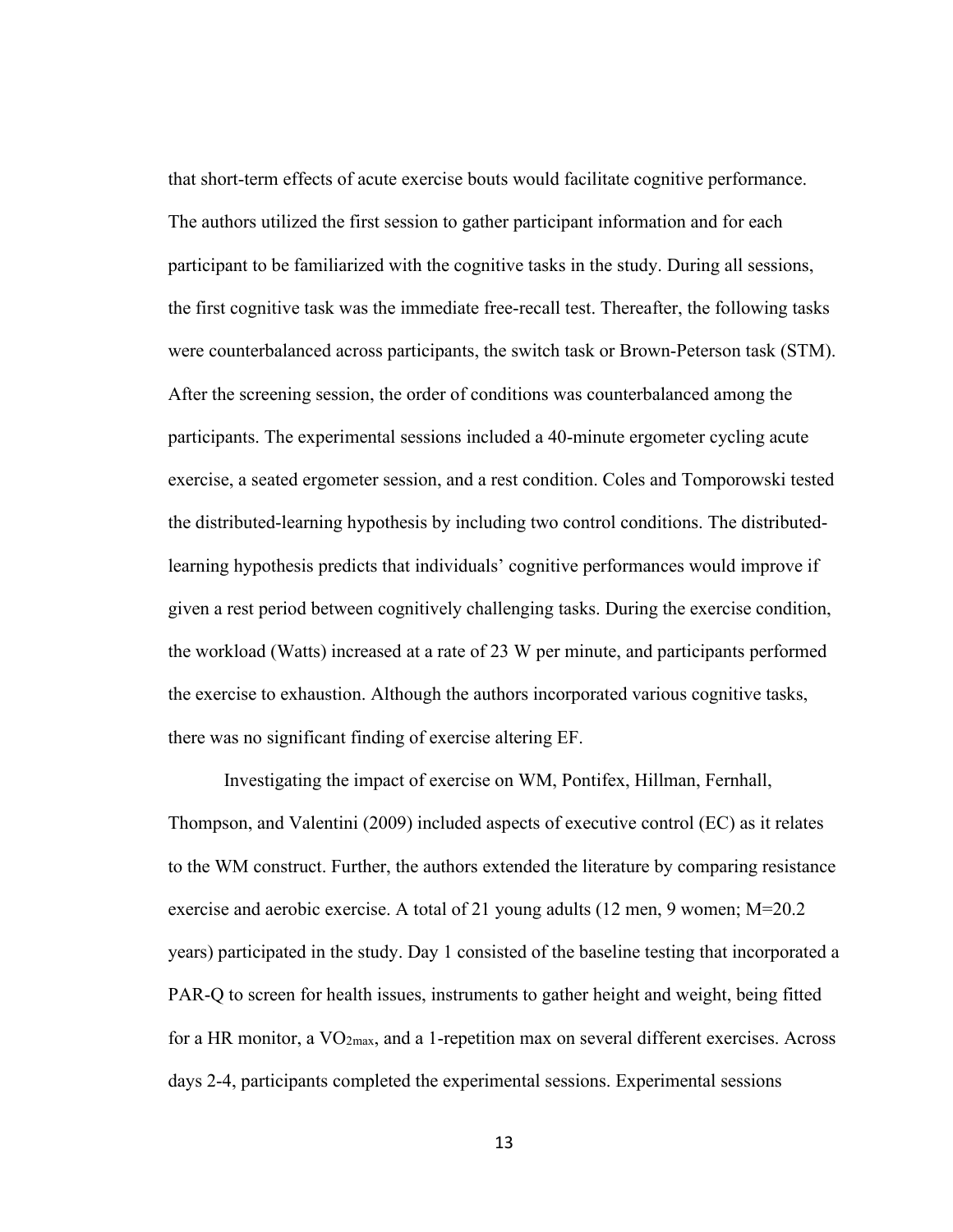consisted of either resistance exercise (3 sets of 8-12 repetitions at 80% of their 1RM), aerobic exercise (30 min on a treadmill at a  $60-70\%$  VO<sub>2max</sub>), or seated rest (served as the control condition). To measure WM, the Sternberg task was given before, immediately after, and 30 min after the experimental sessions. The findings showed a shorter RT latency on the Sternberg task immediately and 30-min after acute aerobic exercise, relative to the pretest. No effects on RT were found after resistance exercise or a seated rest.

Li and colleagues (2014) investigated the effect of acute aerobic exercise on WM while also measuring neural brain activity through functional magnetic resonance imaging (fMRI). The conditions consisted of a 30-minute acute session at a moderate intensity (60%-70% estimated maximal HR) and a control condition of 20 minutes of seated rest. Within 15 minutes of the exercise or control condition, participants performed the N-back task while undergoing a MRI scan. The authors hypothesized that aerobic exercise would improve WM as measured by the N-back task and change neural activity associated with WM. Even though there was a lack of behavioral measures affected by exercise, it did have an impact on activations of brain regions that reflect an improvement of EF.

Researching differential effects of acute exercise on EF, Weng, Pierce, Darling, and Voss (2015) implemented two experimental sessions to measure within-subject conditions of exercise modality and EF tasks. A total of 26 young adults were utilized in this study. Participants in the study were counterbalanced among exercise conditions. The exercise conditions consisted of an active 30-minute moderate intensity bout of aerobic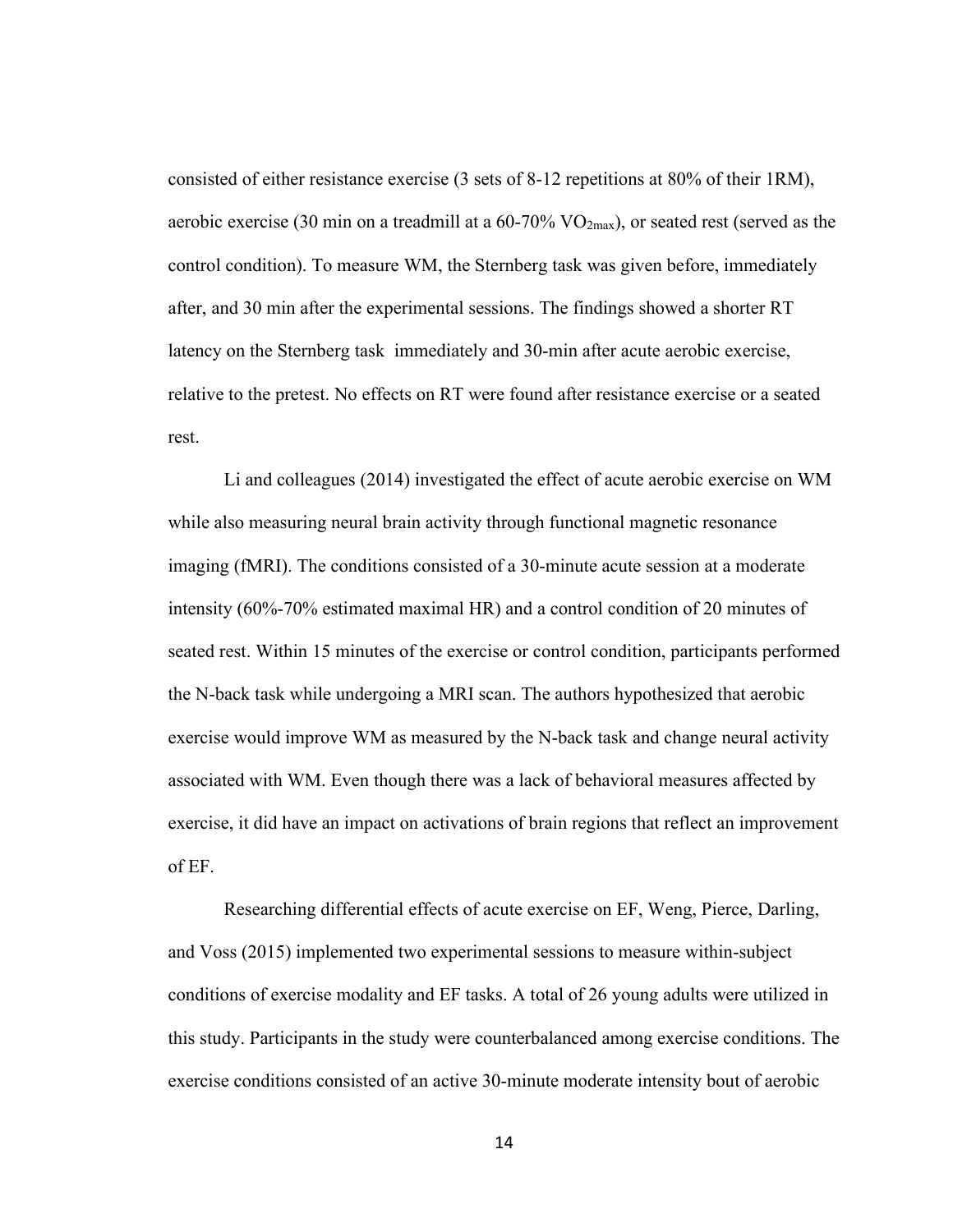cycling or a passive motor driven cycling ergometer which was meant to represent a low intensity workout. EF was measured based on two subcomponents, WM and inhibition. In order to measure WM, the authors utilized a modified facial n-back task, whereas, inhibition was measured by the flanker task. The authors hypothesized that cognitive improvements would come after active exercise rather than passive exercise. Results showed that the active exercise condition slightly improved WM performance during the facial n-back task, specifically, the 2-back condition. In terms of inhibition, active aerobic exercise did not significantly affect performance for incongruent trials on the flanker task. On the other hand, there was a decrease in performance from pre-test to post-test during the passive exercise condition.

Wang and colleagues (2015) assessed EF by using the Wisconsin Card Sorting Task (WCST). The authors assessed 27 young adults across two different groups. The adults were randomly assigned to either an exercise (30-minute single bout of exercise at moderate intensity) condition or a 30-minute reading control condition. EF was measured by implementing the WCST right before and after the assigned condition. The authors found no significant effects, suggesting that acute exercise failed to demonstrate an effect on EF. Consequently, the authors attempted to reproduce the same study but with a middle-aged adult sample. The second study was used to act as a control for potential ceiling effects in young adult ages. After replicating study 1 on middle-aged adults, the authors found similar effects. Results from study 2 indicated that acute exercise had no significant effect on EF in a middle-aged adult sample.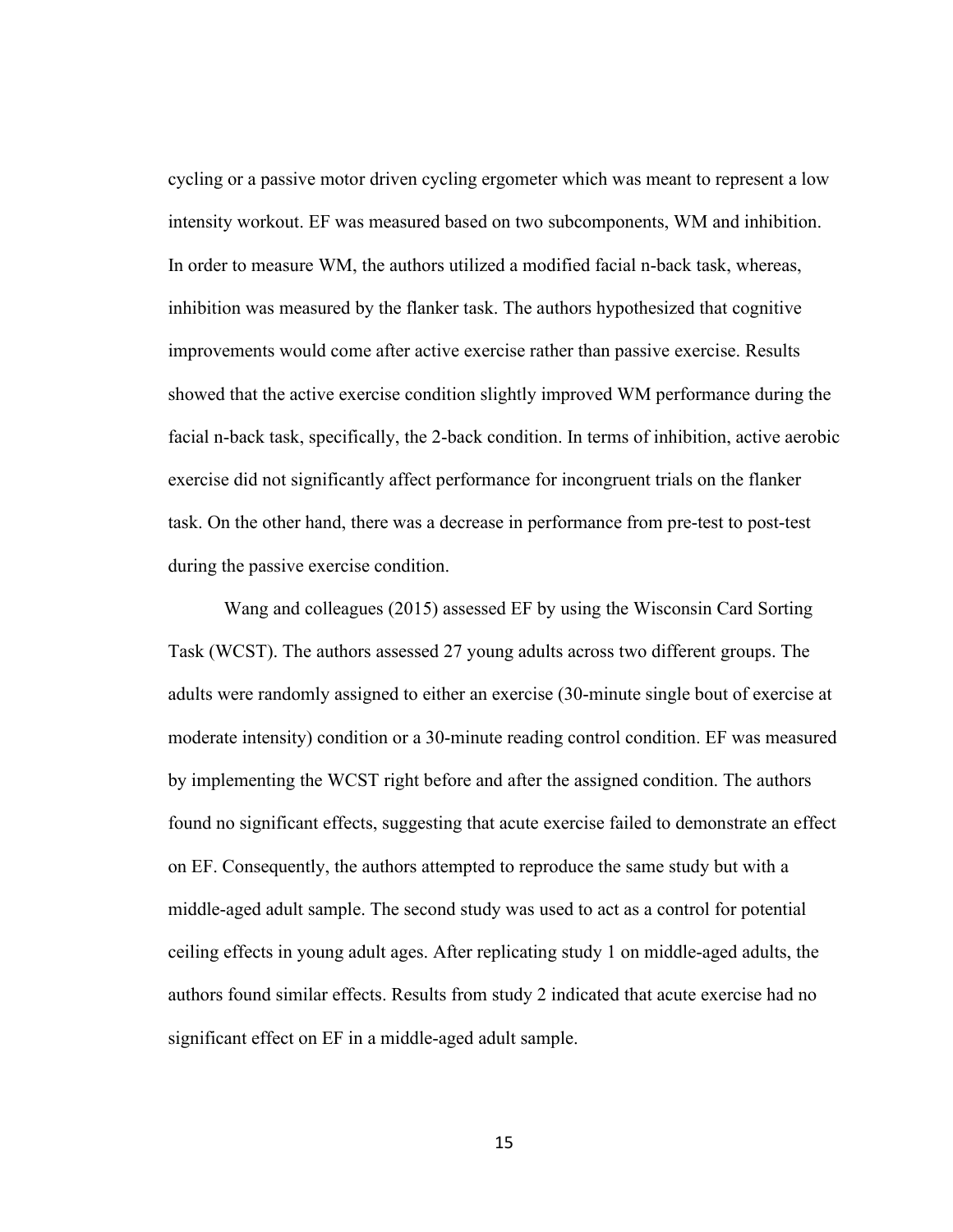Utilizing a higher education classroom setting, Ludyga, Gerber, Brand, Pühse, and Colledge (2018) examined the effects of acute aerobic exercise on EF. The sample consisted of 51 young adults ( $M_{\text{age}} = 21$ ) on a university campus. Each participant completed a 20-minute bout of moderate intensity running or read an article while seated. Participants were counterbalanced across conditions. The two experimental sessions were separated by one week. After the completion of the experimental or control condition each participant completed the free-recall task, followed by the n-back and flanker task. The order of EF task presentation was counterbalanced across participants. The freerecall task is used to study STM and LTM, the n-back assesses WM, and the flanker task assesses inhibitory control. Therefore, this study utilized three factors or subsets of EF. Ludyga and colleagues found that a moderate run compared to an inactive control positively influenced inhibitory control, STM, and LTM. However, aerobic exercise posited no influence on WM.

#### **Meta-Analyses**

McMorris, Sproule, Turner, and Hale (2011) compared the effect of acute, moderate intensity exercise on two distinct factors of performance in memory tasks, specifically, speed and accuracy. A total of 24 empirical articles were included in this analysis that incorporated 14 different WM tasks, such as operation span (OSPAN), reading span (RSPAN), the paced auditory serial addition task (PASAT), and the Sternberg task. In order to investigate the effects of moderate intensity exercise on WM, meta-analytic methods were utilized to focus on effect sizes rather than probability. The authors hypothesized that moderate intensity exercise would portray beneficial effects on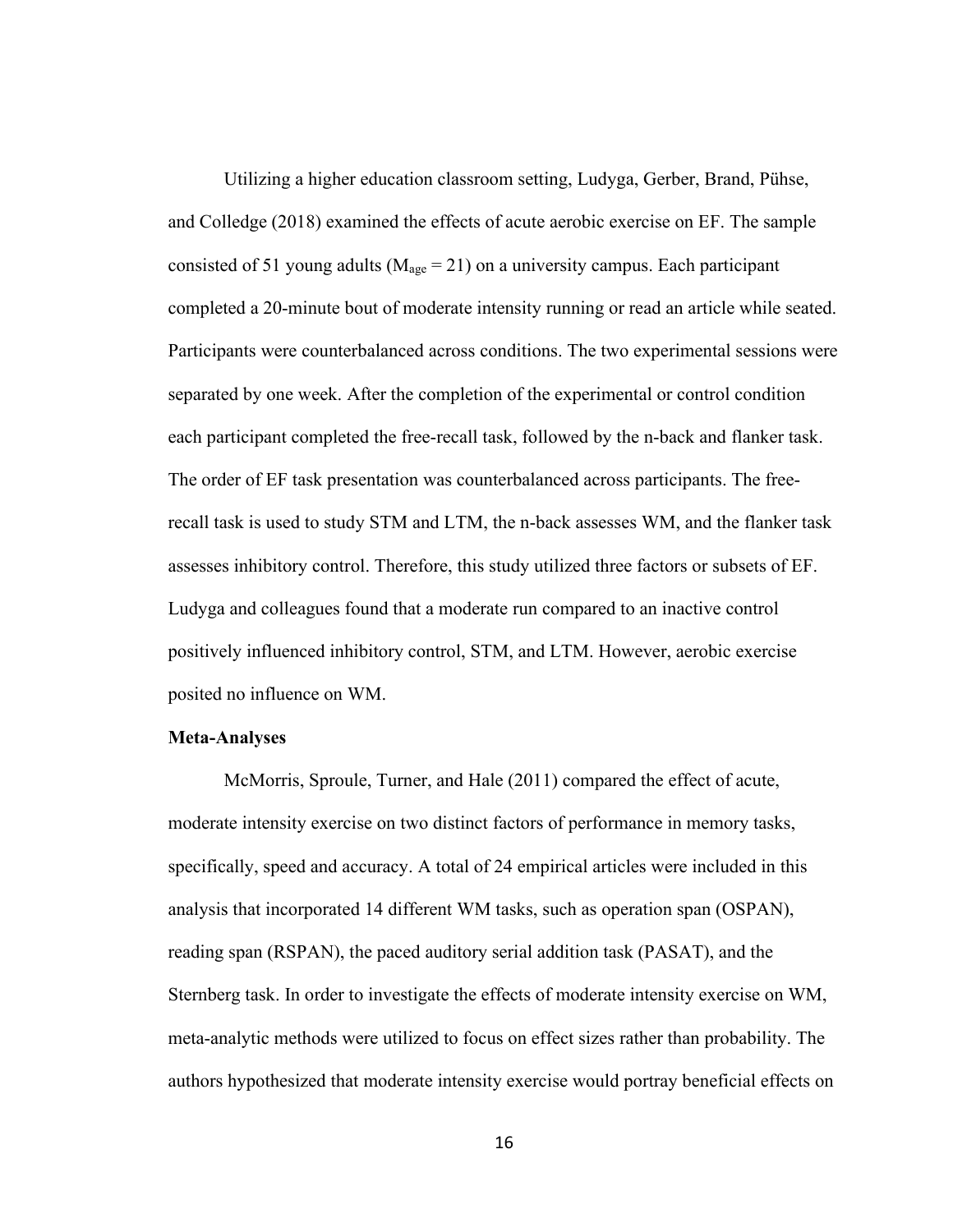response time in WM tasks and show different effect sizes between response time and accuracy. The authors calculated the effect-size as Cohen's d and Hedge's g. Overall, the results supported the authors' hypothesis. Moderate intensity exercise did have a large beneficial effect on response time in WM tasks. In addition, there were no significant differences between the exercise durations, fitness level, gender, or age.

Utilizing meta-analytic techniques, Lambourne and Tomporowski (2010) reviewed studies that focused on acute exercise and cognitive performance. The inclusion criteria consisted of the study being: performed on healthy adults, using repeatedmeasures, and using a within-subject design, and the study had to be in English. Twentyone studies were included to analyze measure of cognition before and during exercise, while 29 studies were included to analyze pre- and post-exercise cognitive measures. The authors were focused on five different hypotheses. First, the effects of exercise on cognition were predicted to be contingent on the exercise intensity and duration of the exercise. Second, the timing of the cognitive task was expected to have an influence. Specifically, where larger effects were seen during exercise with a gradual decrease as the exercise was completed. Third, the exercise mode was expected to depict a differential effect size. The authors predicted a smaller effect during exercise on a treadmill compared to exercise on a cycling ergometer. Next, the authors hypothesized that specific cognitive tasks that measure speed, decision-making, and executive processing would result in larger effect sizes than tasks requiring memory encoding and retrieval. Some of the cognitive tasks used included PASAT, Stroop task, visual search, RT, choice response time (CRT), finger tapping, and the flanker task. Lastly, studies that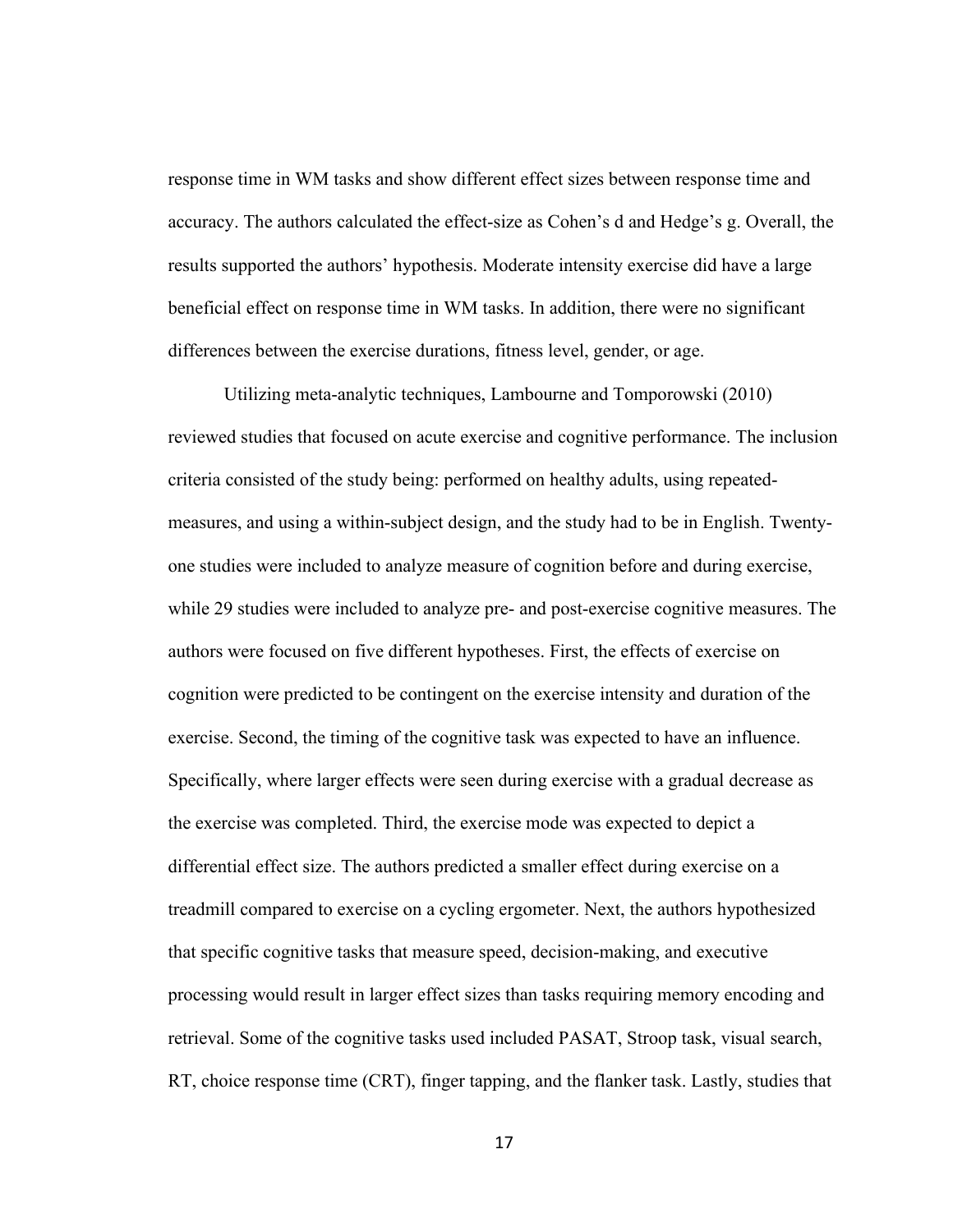included a resting control condition were hypothesized to portray smaller effect sizes compared to pre- and post- exercise measurement designs. A multiple regression model was used to determine the effect of moderating variables during exercise. Three moderators had an independent relation to the effect size. Negative effects were found during the first 20 minutes of exercise and positive effects were found after the first 20 minutes of exercise. The exercise modality showed statistical differences between exercise modes. The effect size for studies that incorporated a treadmill was negative, whereas, the cycling mode was positive. Lastly, effect sizes were dependent on the type of task where positive effects were found for studies that used a visual search and negative effects were found for studies that incorporated processing speed and perceptual tasks. An additional model was used to assess design and timing of the cognitive assessment. Large negative effects were found in studies without a control group that measured cognitive performance during the first 20 minutes of exercise compared to studies with a control group. In addition, a large positive effect was found with testing cognition after 20 minutes of exercise. Task type and exercise dictated the interaction where processing speed during a steady-state exercise was positive but then negative when exercise focused on fatigue. Similarly, the authors used a multiple regression model to look at the moderating effects after exercise. Overall, acute exercise indicated a small but significant improvement in cognitive task performance after a bout of exercise. Task type also portrayed a small effect for tasks that measured processing tasks ( $\Delta = .18$ ) compared to memory tasks ( $\Delta = 0.30$ ). Lastly, larger effects were found in studies that did not include a control condition.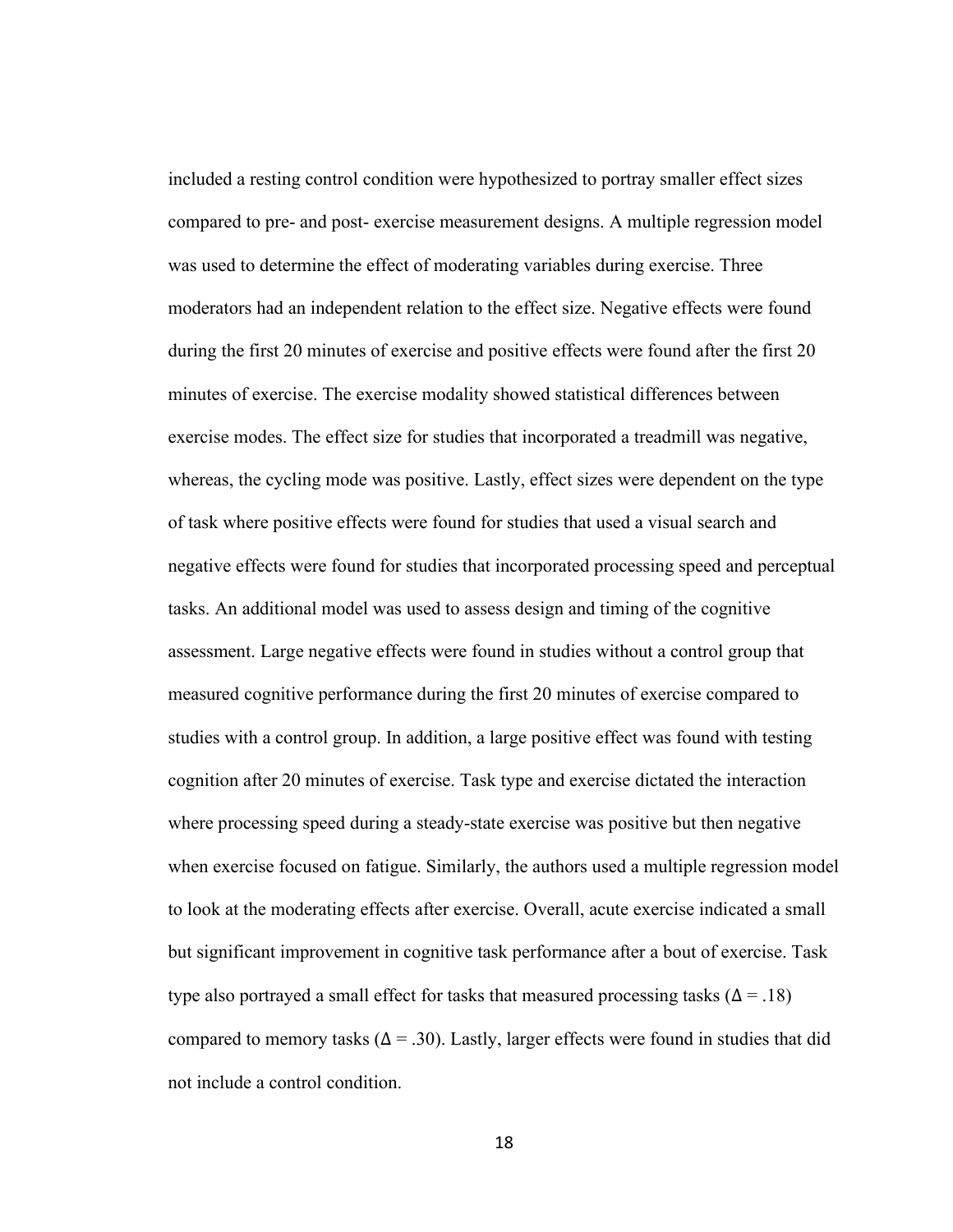Chang, Labban, Gapin, and Etnier (2012) provided a meta-analysis on the effects of a single session of exercise on cognitive performance. The authors used broad inclusion criterion to gather empirical studies on cognitive performance and exercise. This approach differed from the meta-analysis performed by Lambourne and Tomporowski in that the aim was to provide a more comprehensive review of the literature which allowed the Chang and colleagues to test for additional moderators. More specifically, Chang and colleagues incorporated various moderators to gauge the effectiveness of exercise on cognitive performance. It was hypothesized that exercise would have a small but beneficial effect on cognitive task performance after the single session of exercise. Additionally, the authors hypothesized that a negative effect would be seen in cognitive performance during the exercise session. For the purpose of this meta-analysis the authors included studies that incorporated exercise on a single day. Cognitive performance domains were included based on information regarding processing, attention, expertise, memory, and EF. Seventy-nine studies and 1034 effect sizes were included. The 79 studies incorporated a wide range of participants (2072 total) including children (5-20 years), adults (30-60 years), and older adults (>60 years). In order to measure effect sizes, Cohen's d was utilized.

Exercise intensity did not moderate the relationship of the cognitive task administration during a session of exercise. The moderating variable time impacted effects on cognitive performance. If the test was administered during the first ten minutes of the exercise session, there was a negligible effect. Whereas, administering the cognitive test 11-20 minutes during the exercise resulted in negative effects and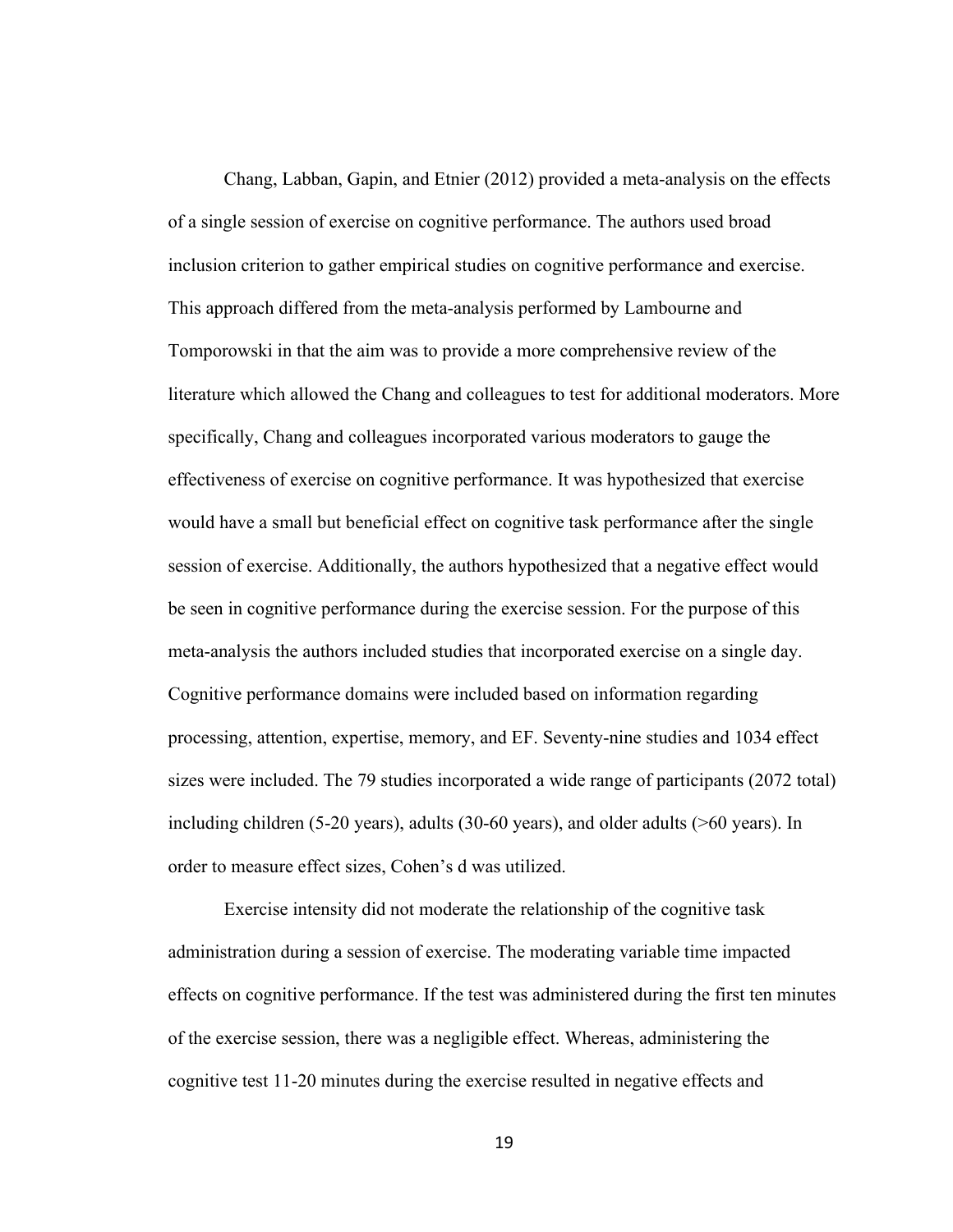administration after 20 minutes of exercise resulted in positive effects, all while still performing the exercise session. Regarding cognitive task type, only tasks that were categorized as an EF task had a significantly larger effect than other cognitive task types. Fitness levels moderated the effects such that positive effects were found for higher fit individuals and negative effects were found for moderate and low fit individuals.

Next, the authors calculated effect sizes of the moderators when the cognitive task was performed immediately following the exercise. Very light exercise intensity showed positive effect sizes that were differed from zero, whereas, moderate and maximal intensities were not significantly different from zero. The cognitive tasks that showed significant effects were tasks that measured crystallized intelligence, attention, and EFs. In addition, the three tasks were not significantly different from one another. Fitness levels also had a significant moderating effect such that people who were deemed high fit or low fit achieved positive significant effects in response to acute exercise as compared to moderately fit people who showed no significant effects.

Additionally, moderating effects were analyzed to study the influence of exercise and cognitive performance with a delay after the exercise session. Light intensity varied from all other levels where light exercise had negative effects on cognitive performance with a delayed administration of the test. On the other hand, all other intensity levels showed positive effects that differed from zero.

Lastly, cognitive tasks that aim to measure memory are important to understand moving forward in the research. The authors found that cognitive tasks measuring memory immediately following exercise and after a delay, yielded no significant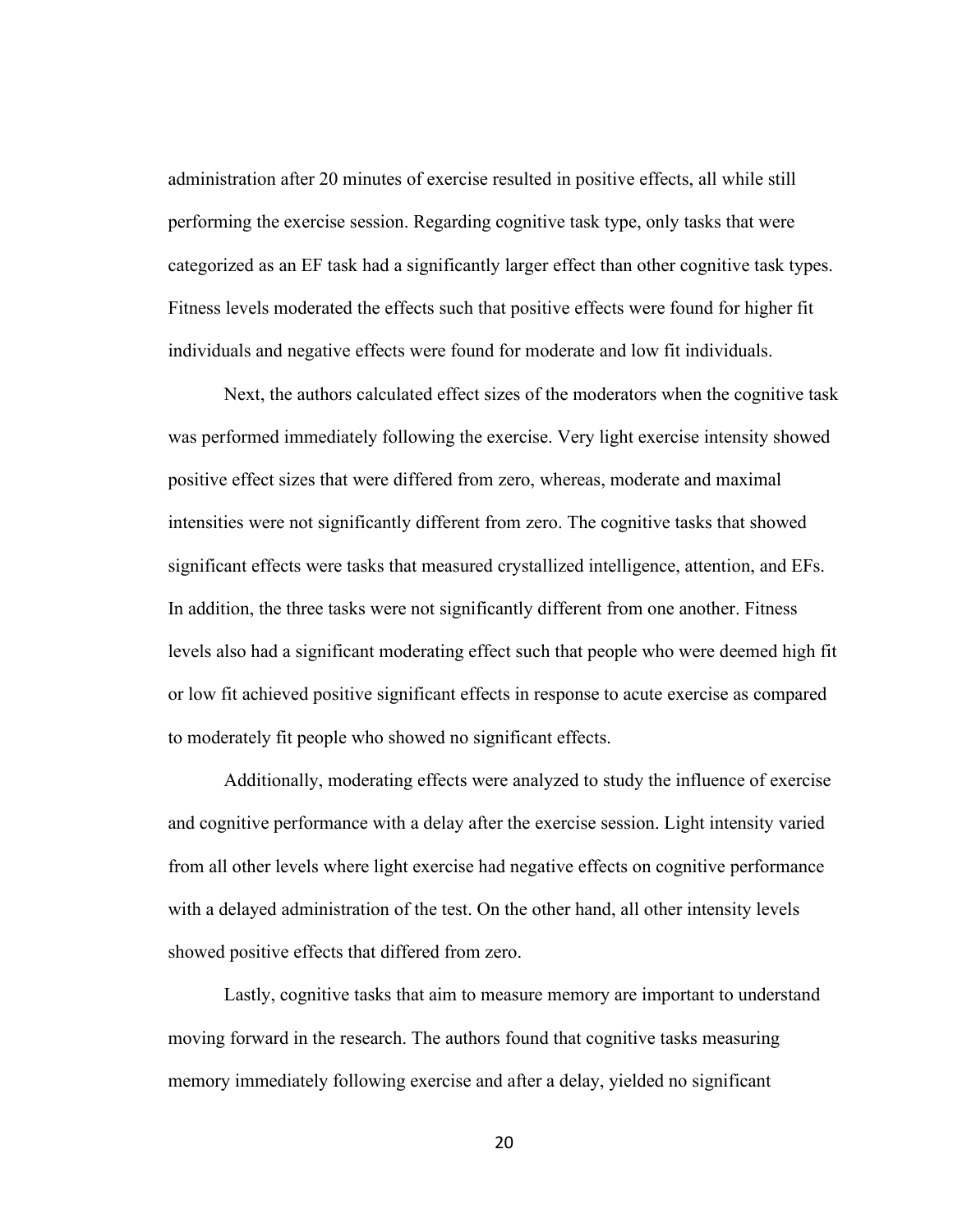difference from zero. Additionally, there was a difference in moderating effects regarding memory tasks. Positive effects were found for measures of visual STM, negative effects were found for sequential memory, and non-significant effects for verbal WM. These findings help researchers understand the impact of different cognitive tasks specific to memory and exercise. Overall, most effects came from studies that specifically tested young adults and studies that did not incorporate a particular theoretical framework.

Empirical research has shown that exercise can be used to improve memory. Roig, Nordbrandt, Geertsen, and Nielsen (2013) aimed to meta-analytically review the current literature on exercise and human memory. Studies were categorized by the measure of long-term memory and short-term memory. In each given category, the studies were also categorized into groups of acute interventions and long-term interventions. In order to examine differential aspects that could impact the effects of acute exercise on memory the authors grouped studies depending on time of information encoding, exercise intensity, and duration of the exercise. Long-term exercise interventions were grouped depending on the intensity of the exercise, duration of the exercise itself, and the exercise program length. Lastly, the authors grouped studies based on additional moderating factors such as age and fitness level. The final count of studies incorporated was 41 (29 acute exercise, 19 long-term exercise). Overall, researchers found that acute exercise has a moderate to large effect on long-term memory and moderate effects on short-term memory. In contrast, long-term exercise did not show an effect on long-term memory and only produced small effects on short-term memory.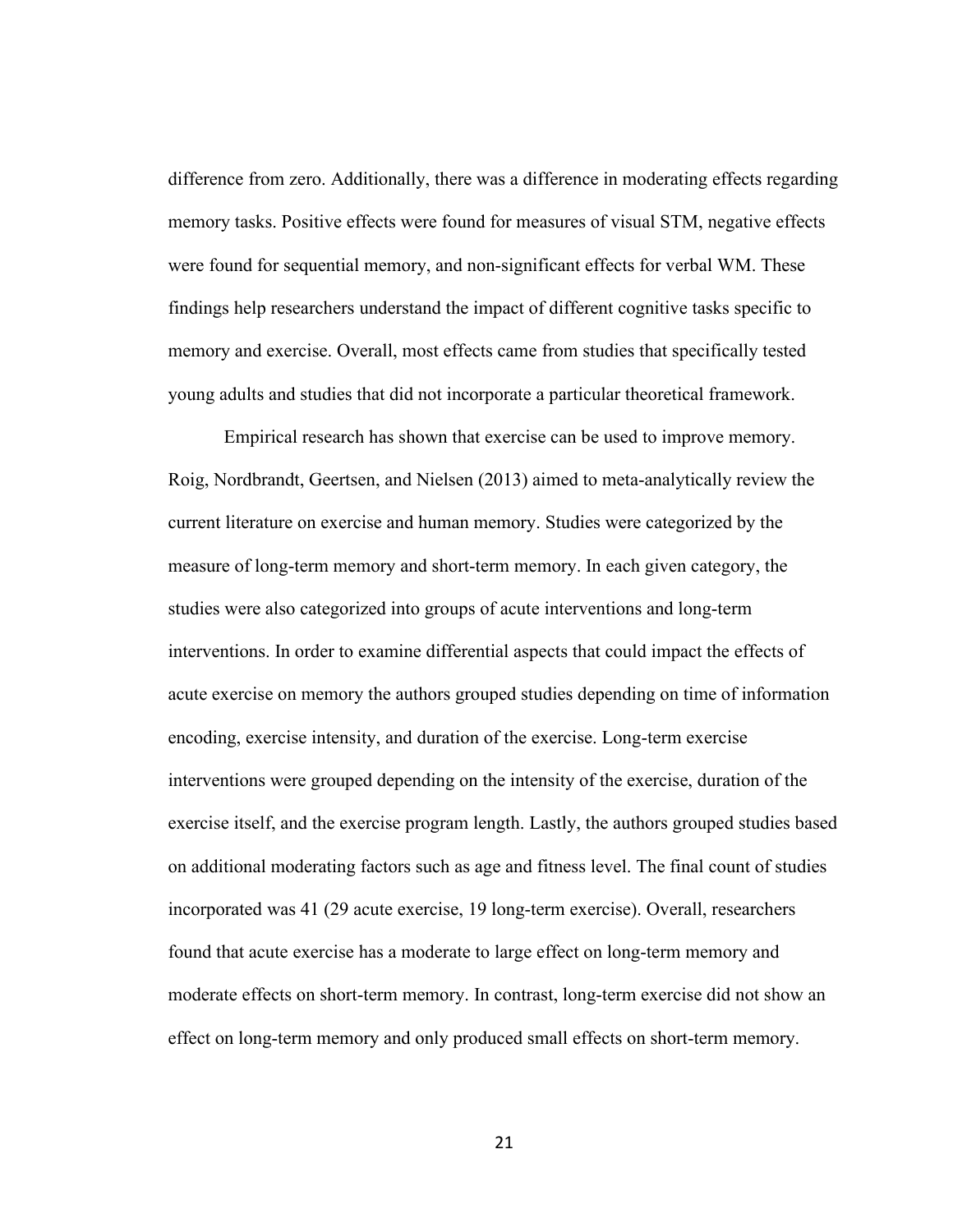There is a vast amount of research that investigates the relationship between exercise and EFs. Ludyga et al. (2016) meta-analytically reviewed the relationship between exercise and EF as well as additional factors such as age and aerobic fitness levels. The authors selected studies based on criteria such as changes of EF after moderate aerobic exercise, the use of time and accuracy of EF measures, the use of counterbalanced and or randomized study designs, and comparison of an exercise and control group. The authors' first sub-group analysis inspected effects of aerobic exercise on different EF measures. These measures consisted of inhibitory control, shifting, and WM. The researchers' second analysis focused on how age impacted the relationship as a moderating variable. Ludyga and colleagues implemented a third subgroup analysis, which investigated participants' fitness level as a moderating variable between exercise and EF. Fitness was measured based on  $VO<sub>2</sub>max$  and categorized as low-fit, average-fit, and high-fit.

The authors found that there was a small effect of moderate aerobic exercise on timing measures (g=.35) and accuracy in EF tasks (g=.22). Regarding age, the authors found that preadolescent children and older adults benefit most from aerobic exercise. Comparatively, young adults  $(g=0.20)$  showed small improvements of time-dependent EF measures after acute exercise. Fitness levels were also assessed as a possible moderating variable of EF and exercise. According to the authors, EF and exercise did not different between different levels of fitness. Overall, authors found that age does have a moderating impact, in that preadolescent children and older adults perform better on EF tasks after moderate exercise.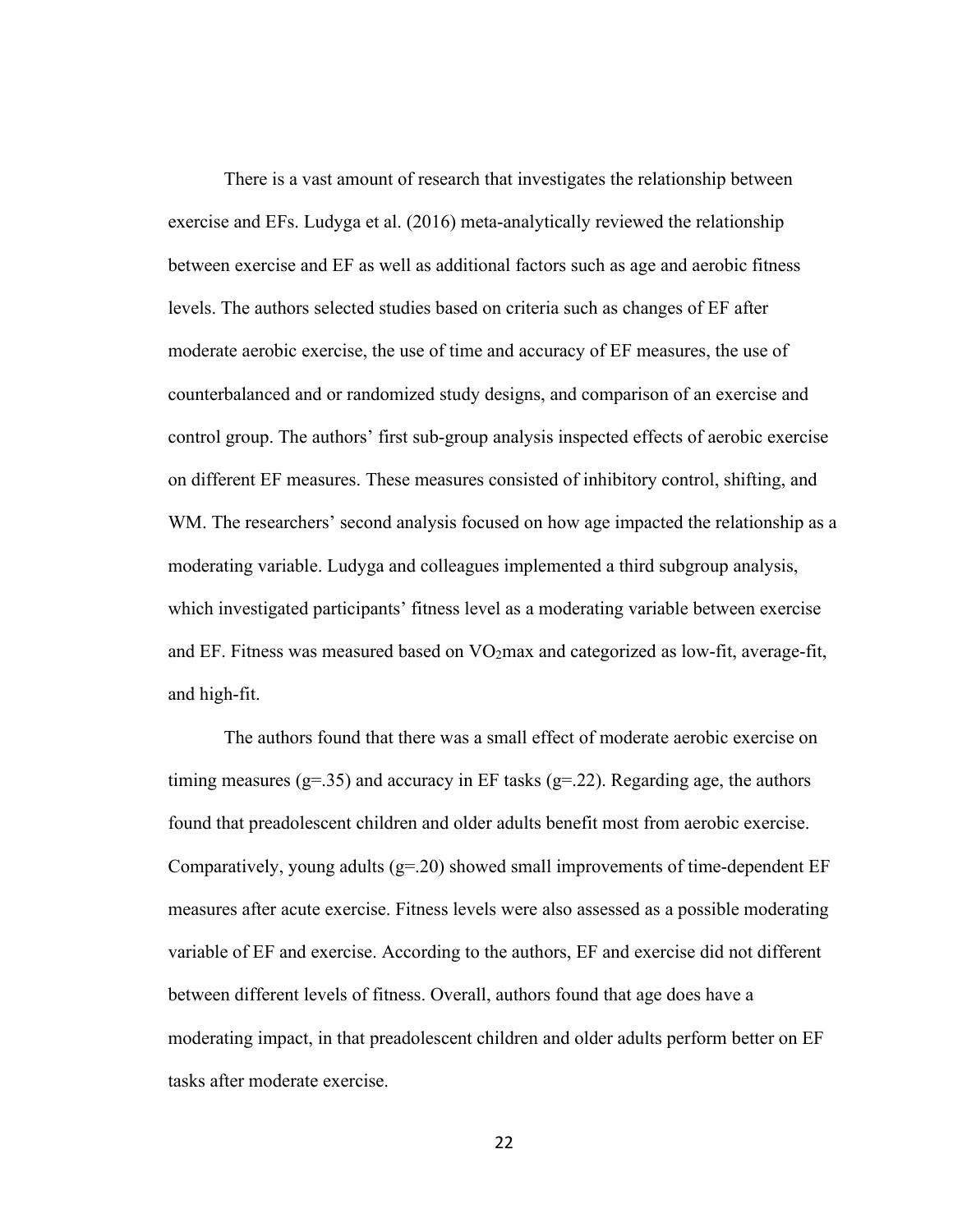Therefore, this study aimed to investigate the changes in EF and memory after acute aerobic exercise in college-aged young adults (18-30 years) to see if cognitive performance differed from past literature.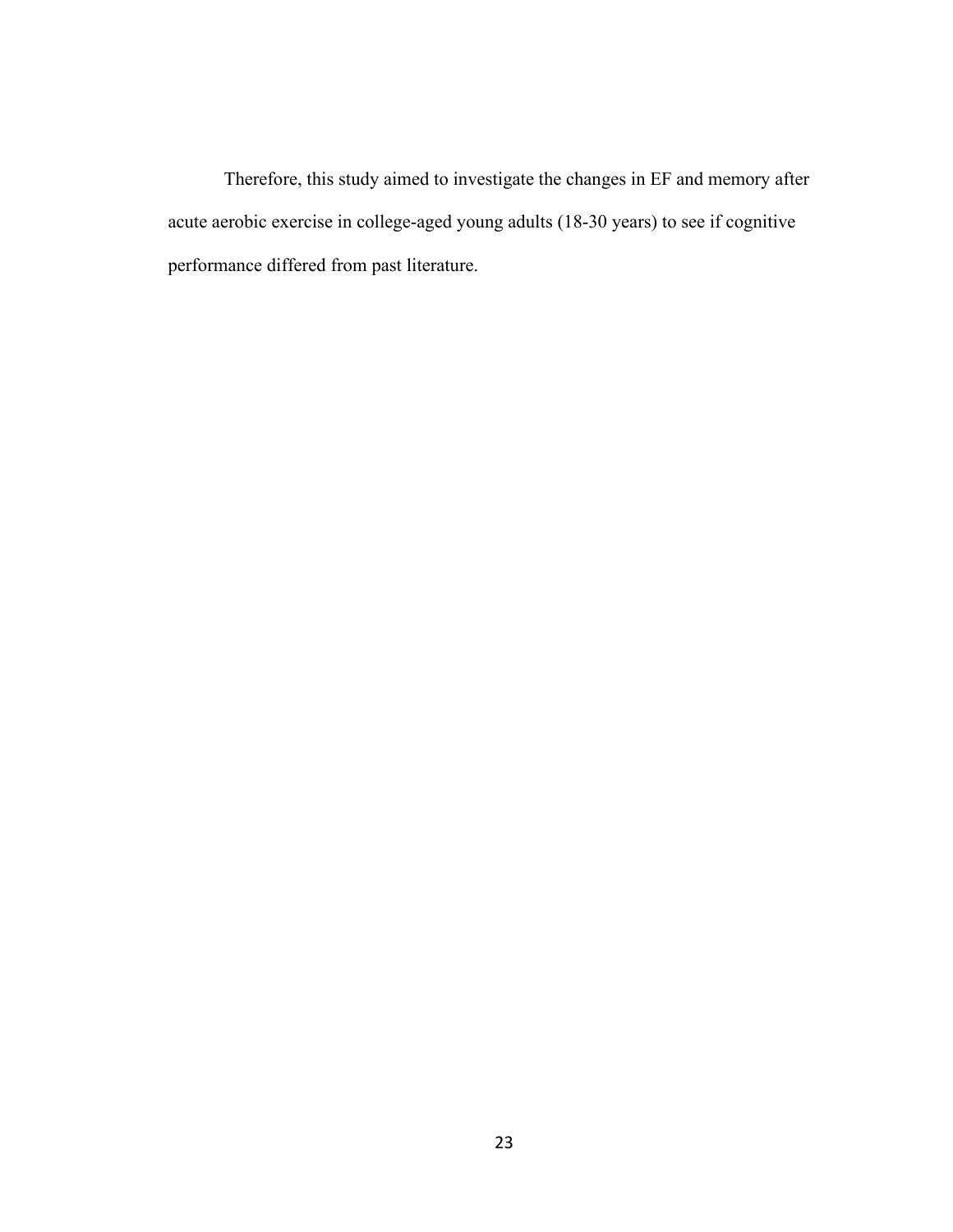# CHAPTER III

## **METHODS**

# **Participants**

Participants (n= 30) for this study included students (22 females, 8 males) between 18 and 30 years of age from the University of North Carolina at Greensboro (UNCG) campus. In order to recruit this sample, flyers were posted, the study was verbally explained to Kinesiology undergraduates in various classes, and word of mouth was used. Participants were first screened by telephone or email to verify age and physical ability to exercise. All inclusion criteria were discussed with the participant. Inclusion criteria consisted of participants being between the ages of 18-30 years old at the time of testing and being physically capable to perform the exercise in the study. The latter was confirmed by the participant completing the Physical Activity Readiness Questionnaire (PAR-Q) and the cardiovascular section of the Health History and Demographics Questionnaire (vision, neurological conditions, and native language) through the online Qualtrics survey software (Qualtrics, 2019).Participants had to have normal or corrected-to-normal vision based on the minimal 20/20 standard in order to complete the computer tasks. In addition, participants had to be free of any neurological conditions that would otherwise limit them from completing the cognitive tasks. Lastly, English had to be the native language of all participants.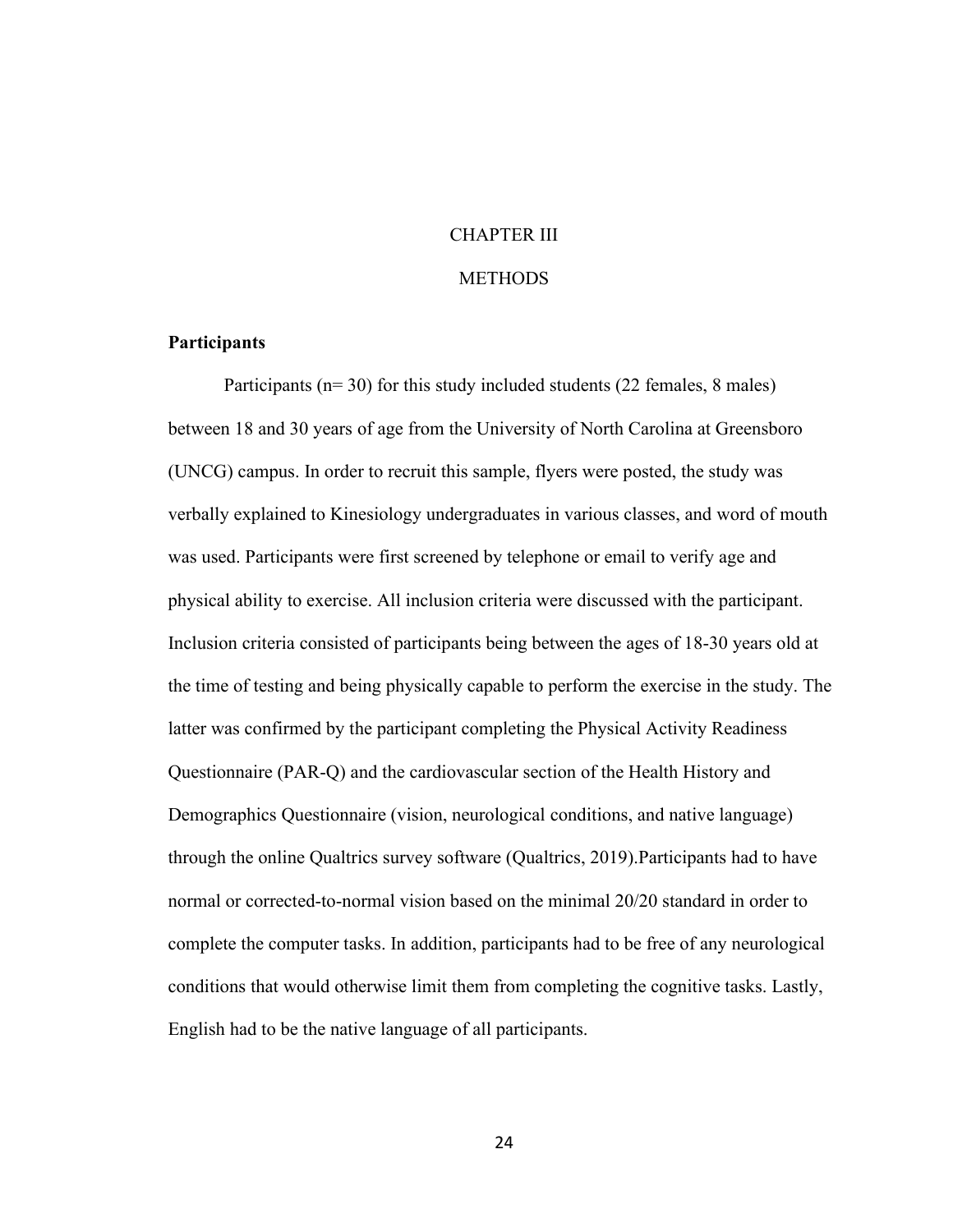# **Procedures**

#### *Day 1*

Participants were provided a detailed explanation of the purpose of the study, any possible risks from participating in the study, and allowed to ask questions once the explanation was given. Before obtaining informed consent, participants acknowledged the potential risks, and that they were under no obligation to participate in the study, and that at any time they could withdraw without penalty. After completing the informed consent paperwork, each participant completed several surveys utilizing the Qualtrics survey software. The questionnaires consisted of a Health History and Demographics questionnaire, the Physical Activity Readiness Questionnaire (PAR-Q), and the International Physical Activity Questionnaire (IPAQ; Craig et al., 2003). Next, the participants completed the Wechsler Abbreviated Scale of Intelligence, Second Edition (WASI-II; Weschler, 2011) which is a tool to measure level of intelligence. This measure was administered by a trained lab member in paper-pencil format. There was no specific score that needed to be met on the WASI-II to be included in the study. The scores were utilized for future statistical analyses to see if level of intelligence acted as a moderating variable. Following the WASI-II, each participant was directed towards the computer where a practice phase was completed by each participant. This practice phase consisted of a shortened version of the entire battery of computerized cognitive tasks which included 4 words on the memory encoding phase (15 seconds), 8 words on the memory test phase (25 seconds), and 52 trials on the flanker task (1 minute 5 seconds), and 32 trials for the dot task (2 minutes 30 seconds). The purpose of having a practice phase was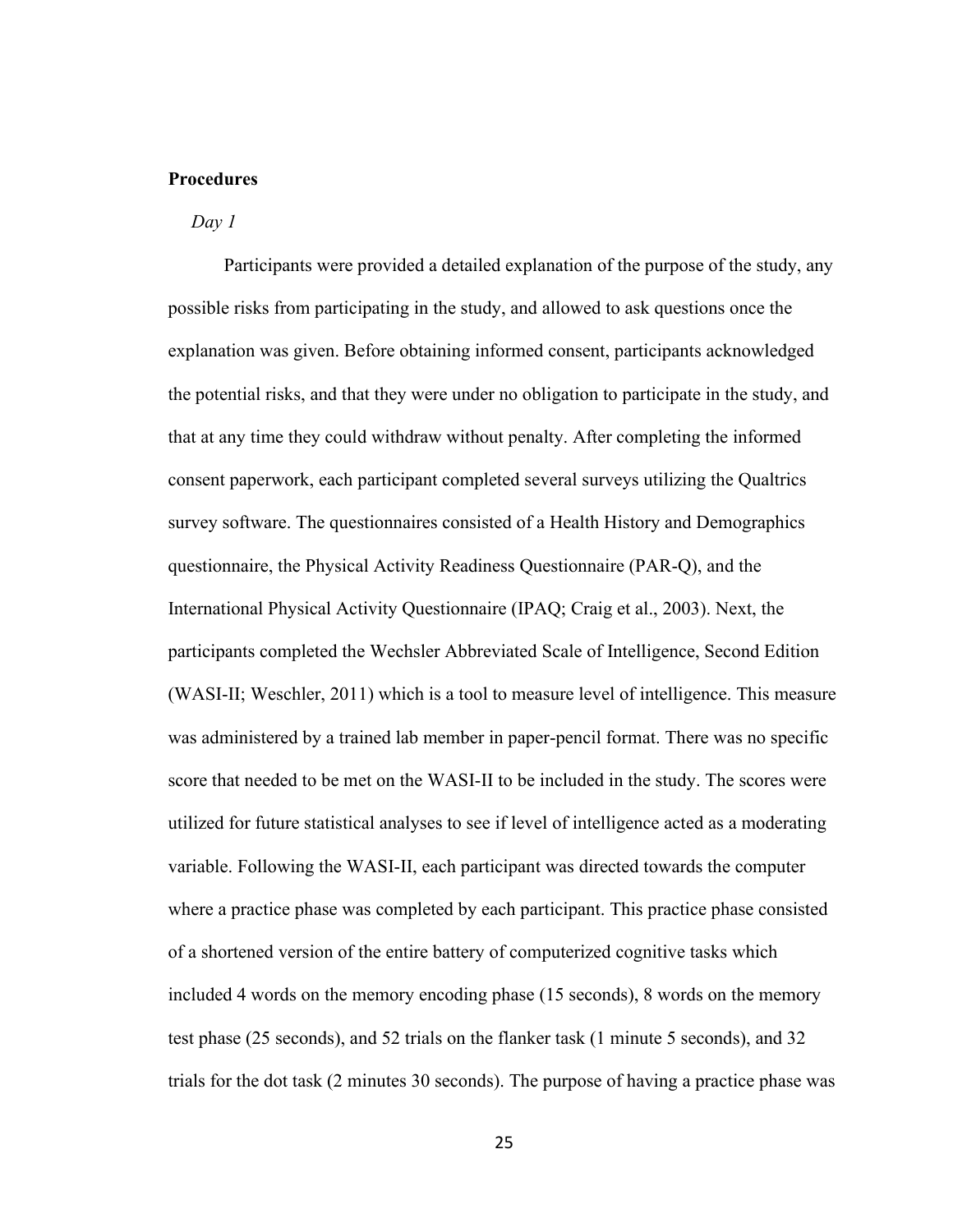to allow the participant to get an understanding of each task and what was expected of them to complete the task. This portion was solely to get the participants acquainted with the tasks and no data was collected for these practice trials. In addition, each participant was given an identification number. This number was put in place not only for confidentiality purposes but also acted as guideline for specific cognitive tasks such as the dots task and memory testing phase. If a participant received an odd ID number then they would use a left button click to indicate when they saw a color change (right button click for no color change) in the dots task and a left button click when recognizing an old word (right click for new word). If a participant received an even ID number then they would use a right button click to indicate when they saw a color change (left button click for no color change) in the dots task and a right button click when recognizing an old word (left click for new word).

Next, the participant completed a graded exercise test (GXT). Before the test began, the participant was provided an orientation to the equipment for aerobic fitness testing (i.e., mouth apparatus, nose clip, treadmill). Additionally, before starting the GXT a Polar heart rate monitor was attached to each participant just under their sternum. This device allowed us to record the resting and max HR. After the introduction of the equipment, the GXT was performed to assess aerobic capacity ( $VO<sub>2</sub>max$ ). This aerobic assessment was based on a modified version of the Balke treadmill protocol. The general procedures for GXT of cardiorespiratory fitness are as follows. The exercise test began with a 3 min warm-up. During the first minute, a comfortable speed was established between the experimenter and the participant. Since the participant was hooked up to a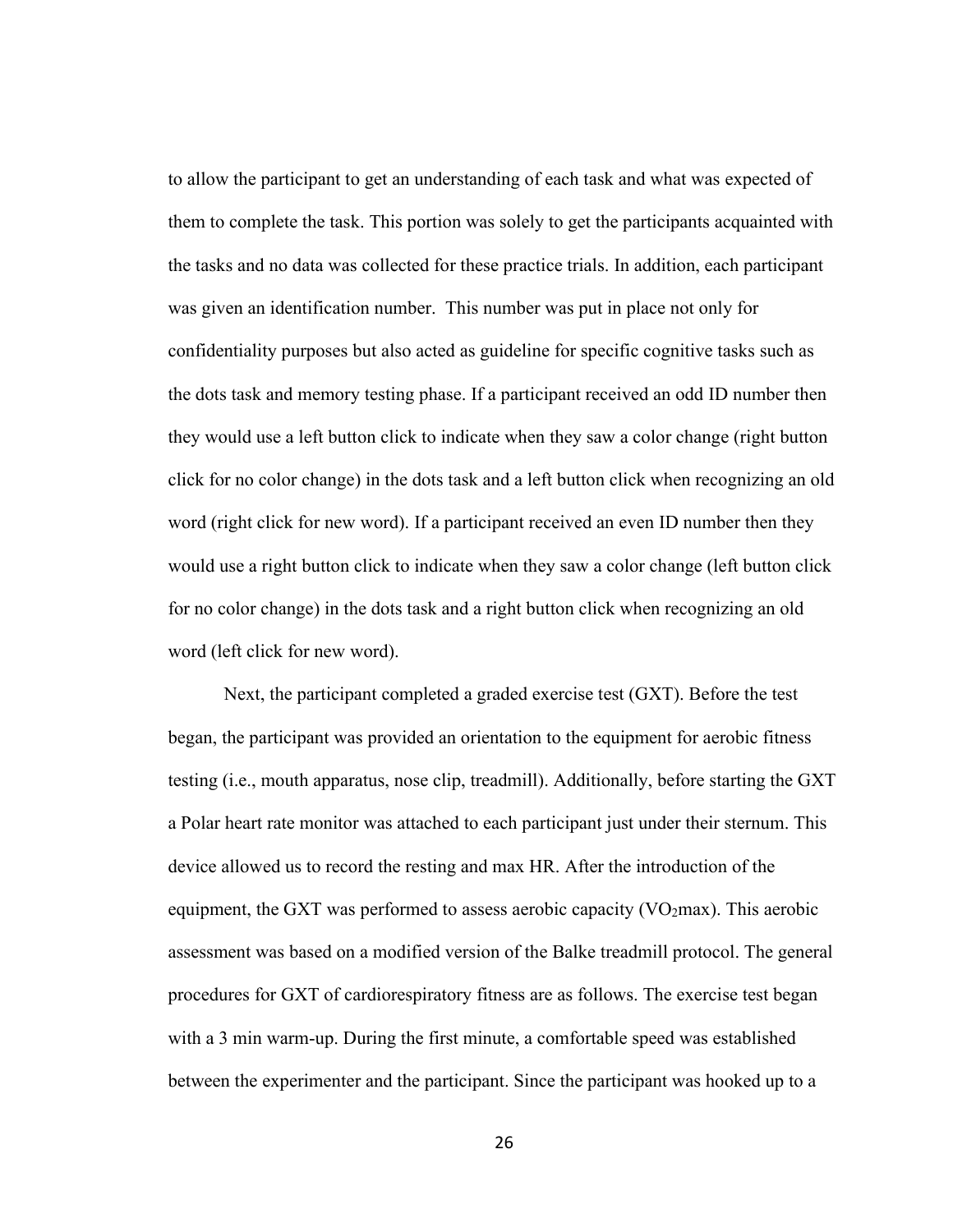VO2max headset non-verbal signals were utilized. An index finger pointing up meant to increase the speed, index finger down meant decrease the speed, and a thumbs up was indicated for the comfortable speed in which the test was administered. After, the 3 minute warm-up and establishment of a comfortable speed, the gradient was increased to level 2.5 on the treadmill. Gradient levels on a treadmill are predetermined and programmed within the unit. An increase in gradient level means that the base of the treadmill would move to an inclined position dependent upon the level picked on the equipment dashboard. Heart rate (HR) was monitored every 2 minutes to verify steadystate. Once the fixed duration of 2 minutes passed, workload increased by adjusting the gradient. If the participant's HR was not greater than or equal to 185 bpm, workload increased after the 2-minute stage of the previous workload level. Workload gradient levels were, 4 min is 2.5, 6 min is 5/6, 8 min is 7.5/8.5, 10 min is 10/11, 12 min is 12.5/13.5, and 14-20 min will be set at 15. The exercise test was stopped if participants indicated they needed to stop based on volitional exhaustion or if the trained experimenter noticed physical fatigue manifestations in the participant. When the GXT was conducted, one trained CPR certified experimenter was present. While performing the GXT, HR was continuously recorded. In addition, participants' ratings of perceived exertion (RPE), feeling state (FS), and the felt arousal scale (FAS) were assessed every 2 minutes by having the participant point to a laminated paper with each scale. To measure RPE, Borg's RPE scale ranging from 6 (no exertion at all) to 20 (maximal exertion) was used (Borg, 1998). FS is an affective valence scale ranging from -5 (very bad) to +5 (very good) (Hardy & Rejeski, 1989). The FAS measures perceived activation and ranges from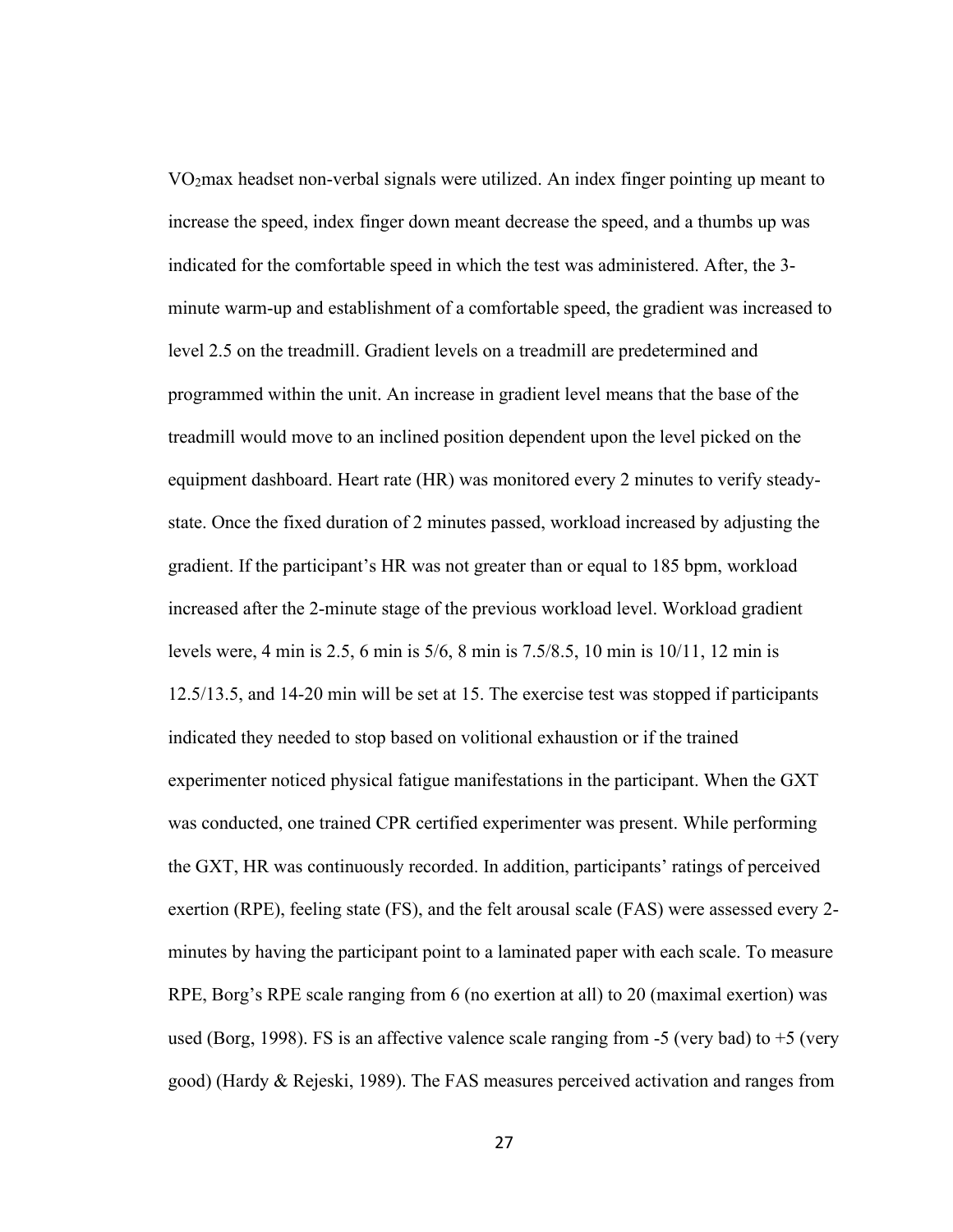1 (low arousal) to 6 (high arousal) (Svebak & Murgatroyd, 1985). Following the completion of the exercise test, attainment of performance of  $VO<sub>2</sub>$ max was confirmed by participants reaching 3 of 4 criteria including  $VO<sub>2</sub>Plat (<2.0m]/kg/min$  increase despite increase in workload), RER (>1.1), RPE ( $\geq$ 1.7), and HR ( $\geq$  185 bpm). Testing on day 1 in the lab took approximately 2 hours. Those who met all inclusion criteria were invited to participate in two additional days of testing. Lastly, each participant was asked to not participate in exercise or physical activity on day 2 and day 3 of testing. This allowed us the best possible chance for gathering reliable data on how rest or exercise can impact cognition.

#### *Day 2-3*

This study utilized a within-subject randomized counterbalanced design. Each participant was given a rest day and an aerobic exercise day that were separated by a minimum of two days. In addition, each participant was scheduled either at the exact same time of day on days 2 and 3 or within a two-hour time gap of time on days 2 and 3. Each day the participant was given a brief overview of the planned experimental session including an orientation of the equipment and procedures used that day. Following the initial discussion, participants put on a Polar HR monitor and completed a practice phase that was the same as the practice phase on day 1. Following the practice, initial testing acted as a baseline cognitive measurement. Following each cognitive task, baseline HR, FAS, FS, and Time were recorded. After, participants performed a 30-minute aerobic exercise or seated rest dependent on the order given. Every two minutes the following items were recorded, speed, incline, HR, RPE, FAS, and FS. Following the exercise,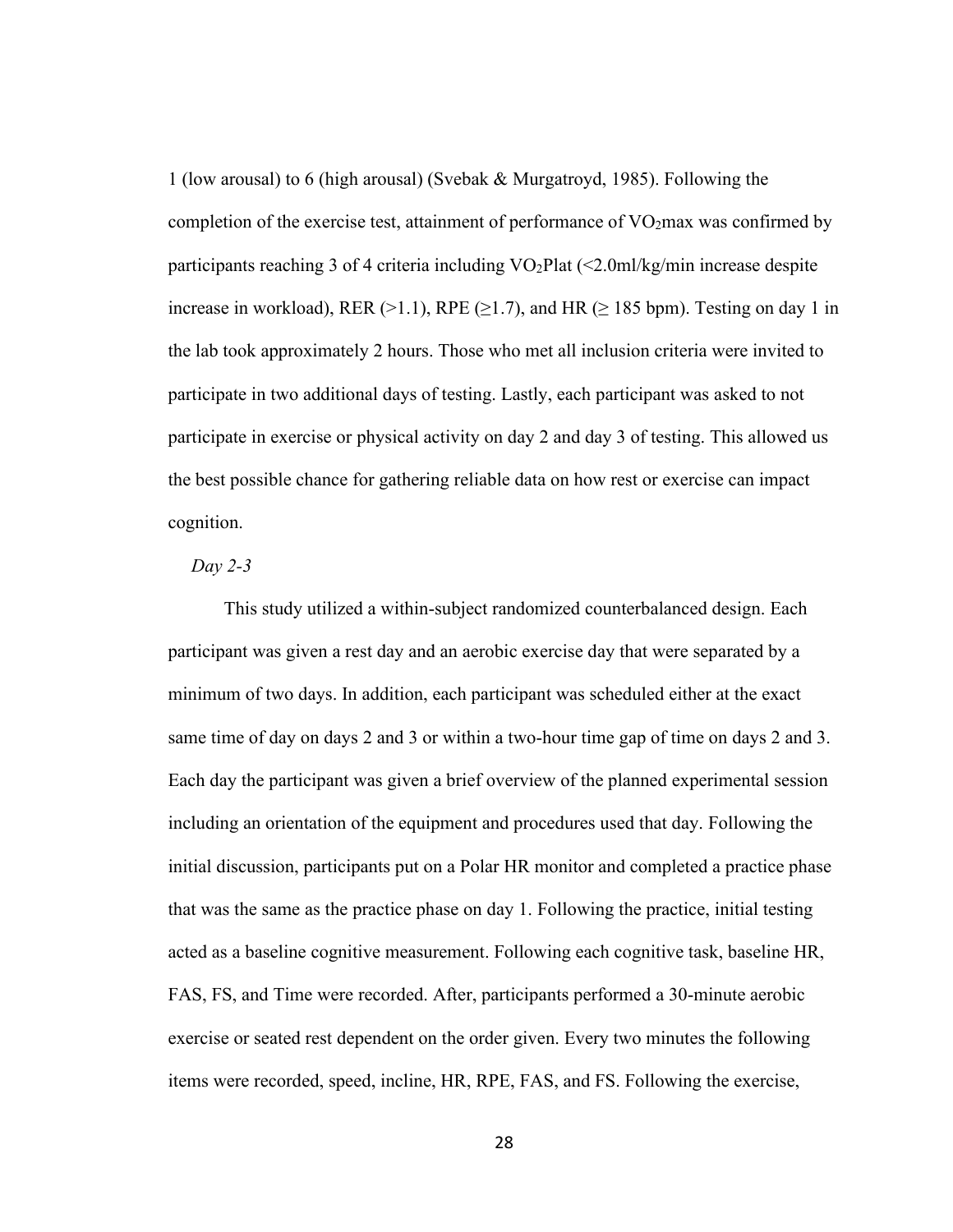another round of cognitive tasks was administered to assess memory (recognition memory task), WM (change detection task), and inhibitory control (flanker task). Following each post-test, HR, FAS, FS, and Time were recorded. Throughout each day, participants were allowed to ask questions pertaining to any part of the procedure. These sessions lasted about 2 hours.

#### *Experimental Conditions*

The aerobic exercise protocol consisted of 20-minutes of running on a treadmill at 70% of max heart rate (HR max is based on maximum HR achieved following completion of the GXT test on day 1). Accommodations were made if the participant appeared to struggle maintaining a continuous run for the entirety of the exercise bout. Accommodations included an increase of incline and a decrease of treadmill speed, short slow walking breaks, or cessation of the exercise bout at the request of the participant or if it was visibly apparent that the participant was in distress. Also, there was a 5-minute warm up prior to the exercise condition and a 5-minute cool down after the exercise making the total exercise protocol 30-minutes. This exercise protocol has been used in empirical research (Tomporowski, 2003; Sibley & Beilock, 2007) and has been shown to elicit changes in brain function and task performance.

The rest condition consisted of the participants sitting on a chair, remaining quiet, and watching an educational video for 30 minutes. HR was also recorded using a Polar HR monitor during all interventions to estimate intensity.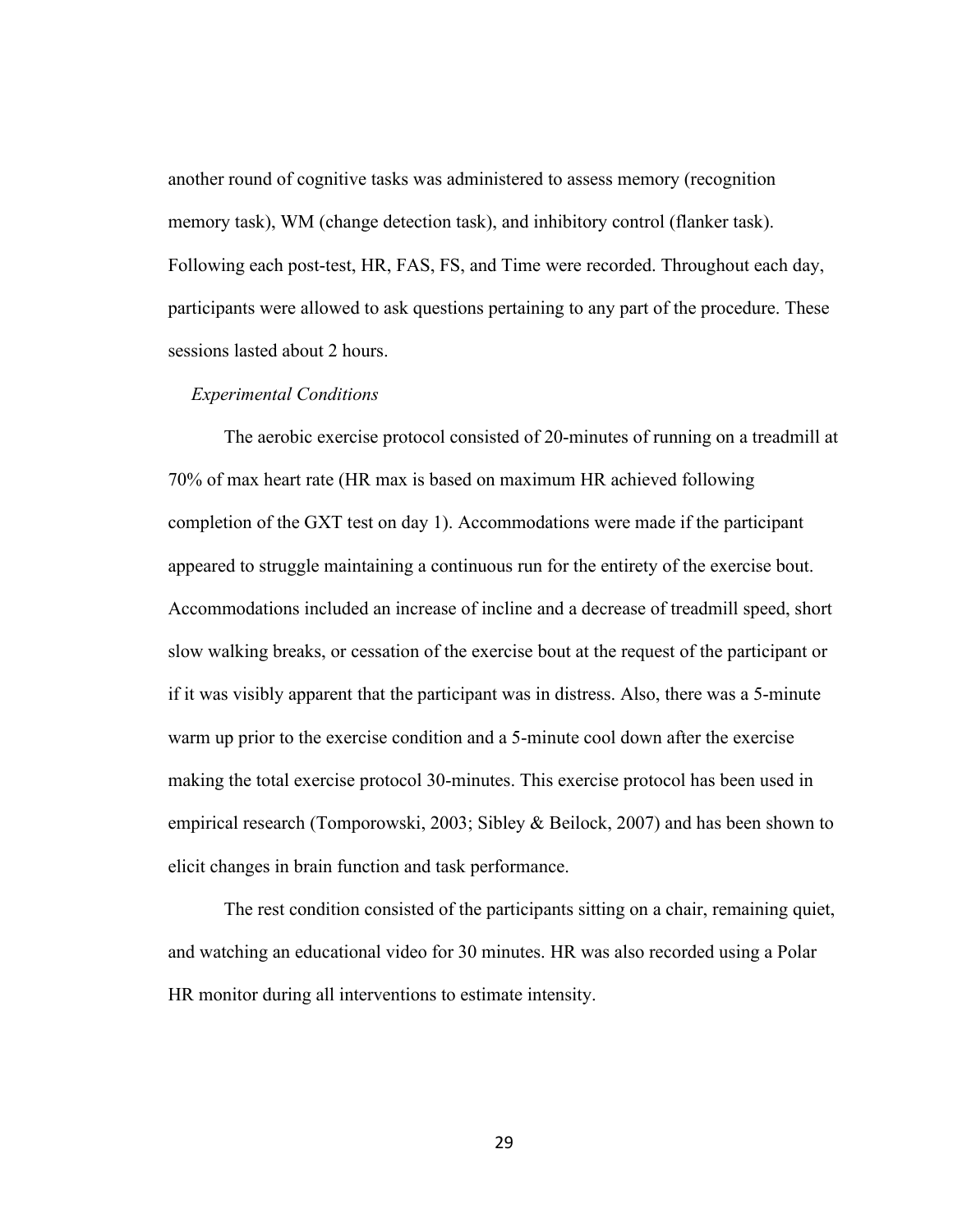### *Cognitive Tasks*

Participants completed several cognitive tasks presented on a computer screen. All stimuli in the tasks were presented at an approximate distance of 1 meter using PsychoPy stimulus presentation software (Pierce, 2009; www.psychopy.org). Participants were instructed to respond with a thumb pressure response pad. Task instructions and encouragement were emphasized for all cognitive tasks before and after each task block (i.e., "It is important that you respond as accurately as possible…") with secondary instructions pertaining to speed. This was to help participants stay within the allotted response window (i.e., "but we also want you to respond quickly so please make sure you respond before the next set of stimuli appears on the screen.") Before testing, participants were given practice trials to control for potential practice effects.

The word recognition task (memory task) required participants to memorize a list of 30 words during the study phase and then perform a delayed recognition test (i.e., 30 words from the study phase intermixed and randomly presented with 30 new words) by responding if it was an old word or a new word. Sets of 360 words were collected from the MRC Psycholinguistic Database (Coltheart, 1981b). Word selection was based on the number of letters (3-6), written frequency (2-60; Kucrea and Francis, 1982), concreteness (500-700), familiarity (300-600), and age of acquisition. Words selected were equivalent in terms of the word selection criteria as previously listed and were randomly assigned to four non-overlapping word lists. The four lists were used to make sure there was no learning effect of the words between pre- and post-test for the experimental day and the control day. The word stimuli consisted of 3 cm tall capitalized white Arial font on a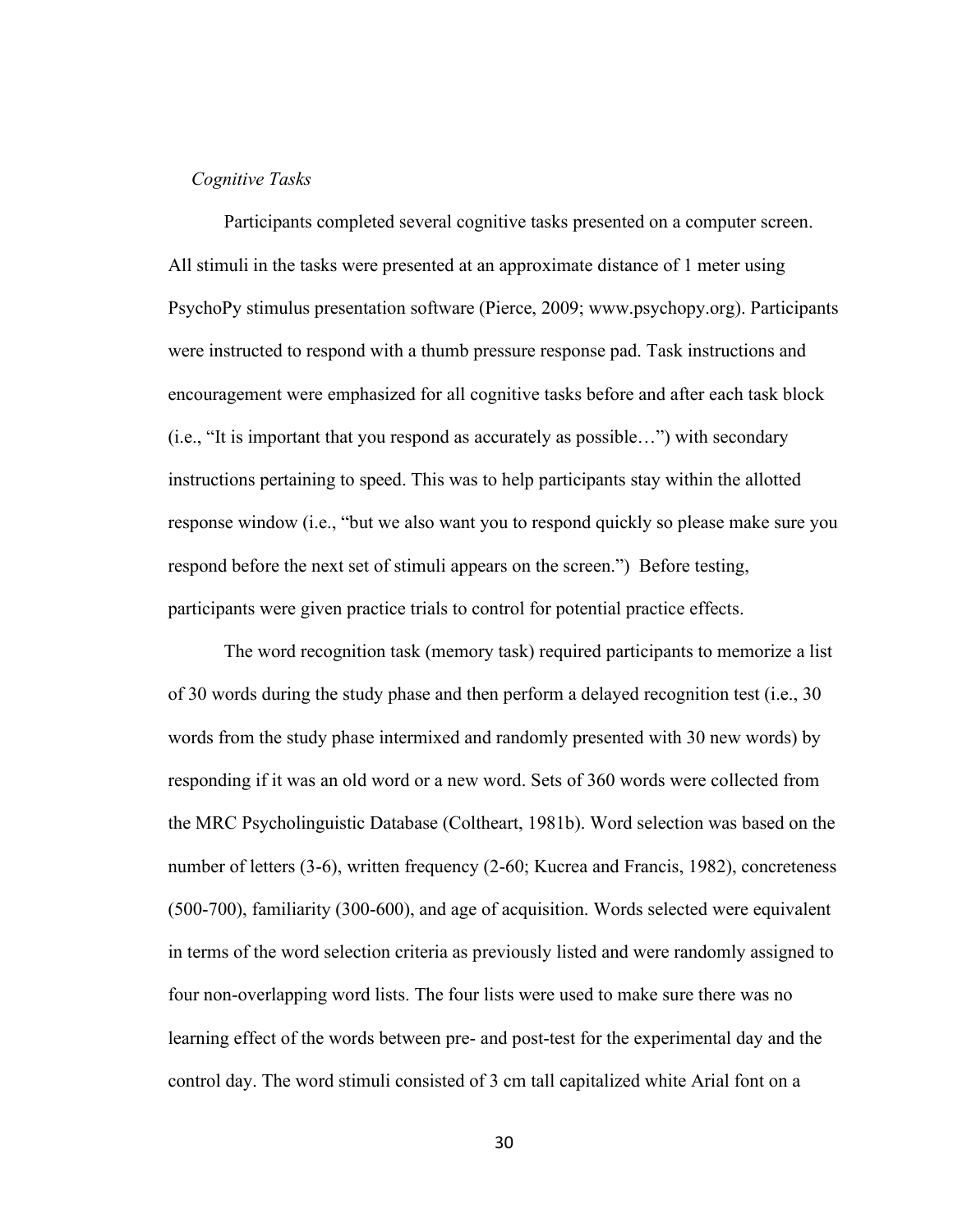black background for a duration of 100 ms with a 1200 ms inter-stimulus interval. The stimuli representation was consistent throughout the learning phase and testing phase. Participants were asked to memorize the initial 30 words during the study phase without a response. The participants were presented each word once during the study phase. The memory encoding phase took 2 minutes 15 seconds. After a delay (the WM task was performed), participants completed the memory test phase (60 words) and responded as accurately as possible by pressing the correct button on the thumb response pad. The memory test phase took 3 minutes 30 seconds. The WM task (dot task; see Figure 1) had an encoding phase and recognition phase. The encoding phase consisted of an arrow directing the participant's attention to the left or right side (200 ms) of the screen. Then the arrow disappeared and only a fixation crosshair was present in the middle of the screen for 500 ms. Afterwards, the memory array appeared – this consisted of several colored dots displayed in random locations on the monitor for a short period (150 ms). Then a delay or retention phase (850 ms) occurred in between the encoding and recognition phase with no dots on the screen. During the recognition phase (2000 ms), the dots reappeared, and participants responded with a button press indicating if any of the dots for the attended half (indicated by the arrow) had changed in color from the encoding phase. Upon the button press indicating the participant's response (or after 2000 msec had passed), there was a 1000 ms intertrial interval before the next trial was displayed on the screen. Each dots task took about 6 minutes 15 seconds (total dots task time = 18 minutes 45 seconds). Overall, 80 trials were completed. In 40 trials, there was a color change while in 40 trials there was not a color change. In each group of 40 trials,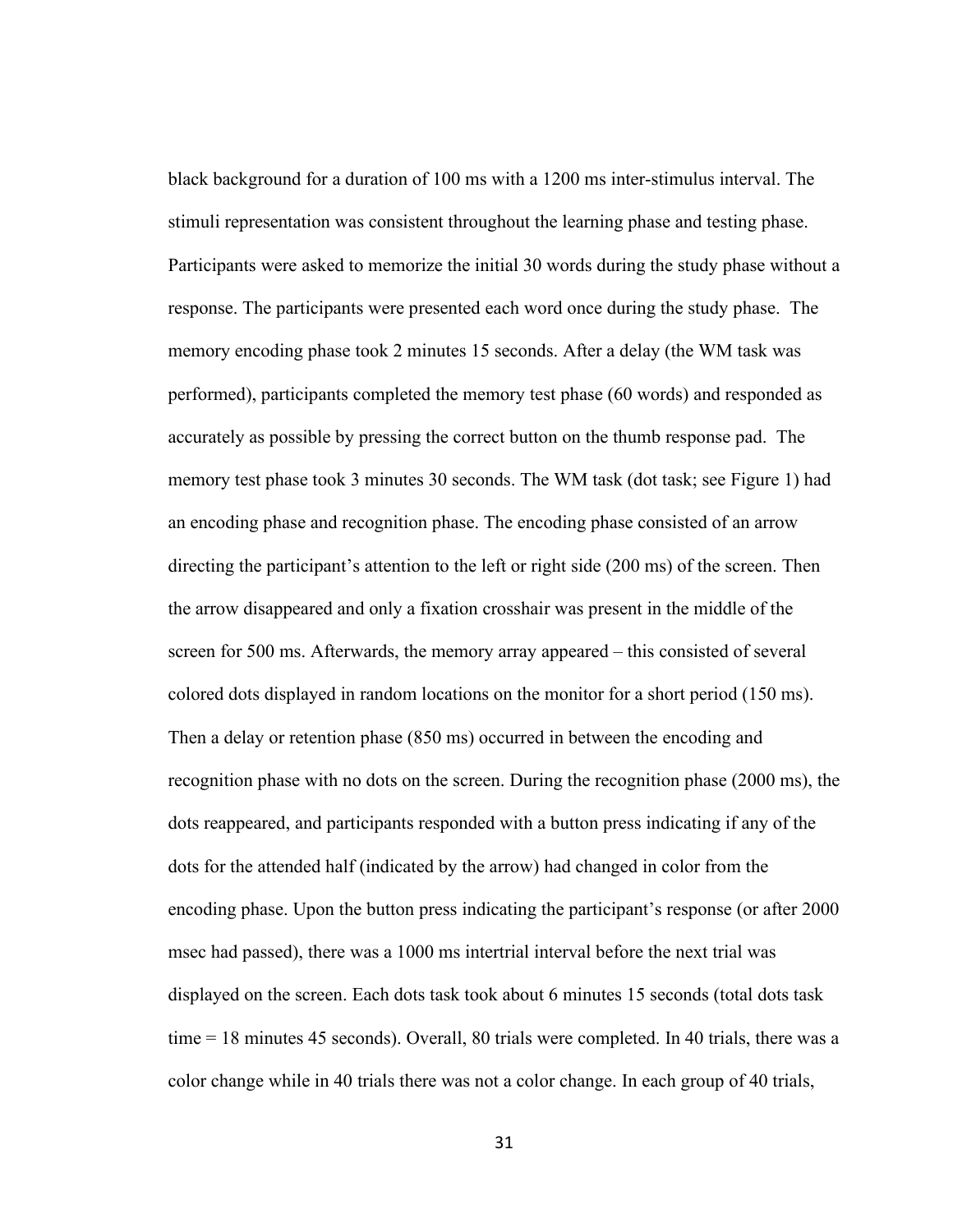there were 20 trials in which the participant focused on the left side and 20 trials on the right side. Within each group of 20 trial, there were 5 trials each for with 2 dots, 3 dots, 4 dots, and 5 dots. Among these variations, each were equiprobable.

For the final cognitive task, participants completed a modified version of the Eriksen flanker task (Eriksen & Eriksen, 1974). They were instructed to respond to the direction of the centrally presented target (3 cm tall white arrow on a black background) surrounded by either congruent (e.g.,  $\ll\ll\ll$  or  $\gg\gg\gg$ ) or incongruent (e.g.,  $\ll\ll\ll\ll$  or >><>>) flanking non-targets. A total of 108 trials were presented randomly for 100 ms on the screen with equal congruency and directionality. Additionally, the inter-stimulus interval consisted of three varying time spans (1000 ms, 1200 ms, 1400 ms). The reason for alternating timespans was to minimize learning and anticipation effects. The learning effect was corrected by the "jitter" of timespans (Kao et al., 2017). Each flanker task took 2 minutes 10 seconds (total flanker task time = 2 minutes 20 seconds). Completion of the cognitive tasks in total took about 28 minutes 50 seconds.

Lastly, a diagram of procedures was provided (see figure 2).

### *Statistical Analysis*

The analytical methods were conducted utilizing an alpha level of  $p=.05$ . The measures of RT and accuracy were evaluated for each cognitive task utilizing a 2 (Condition: Exercise, Rest) x 2 (Time: Pre, Post) repeated-measures analysis of variance. Lastly, partial eta-squared was presented as a measure of effect size for significant ANOVAs. Descriptive statistics were presented for FS, FAS, and RPE.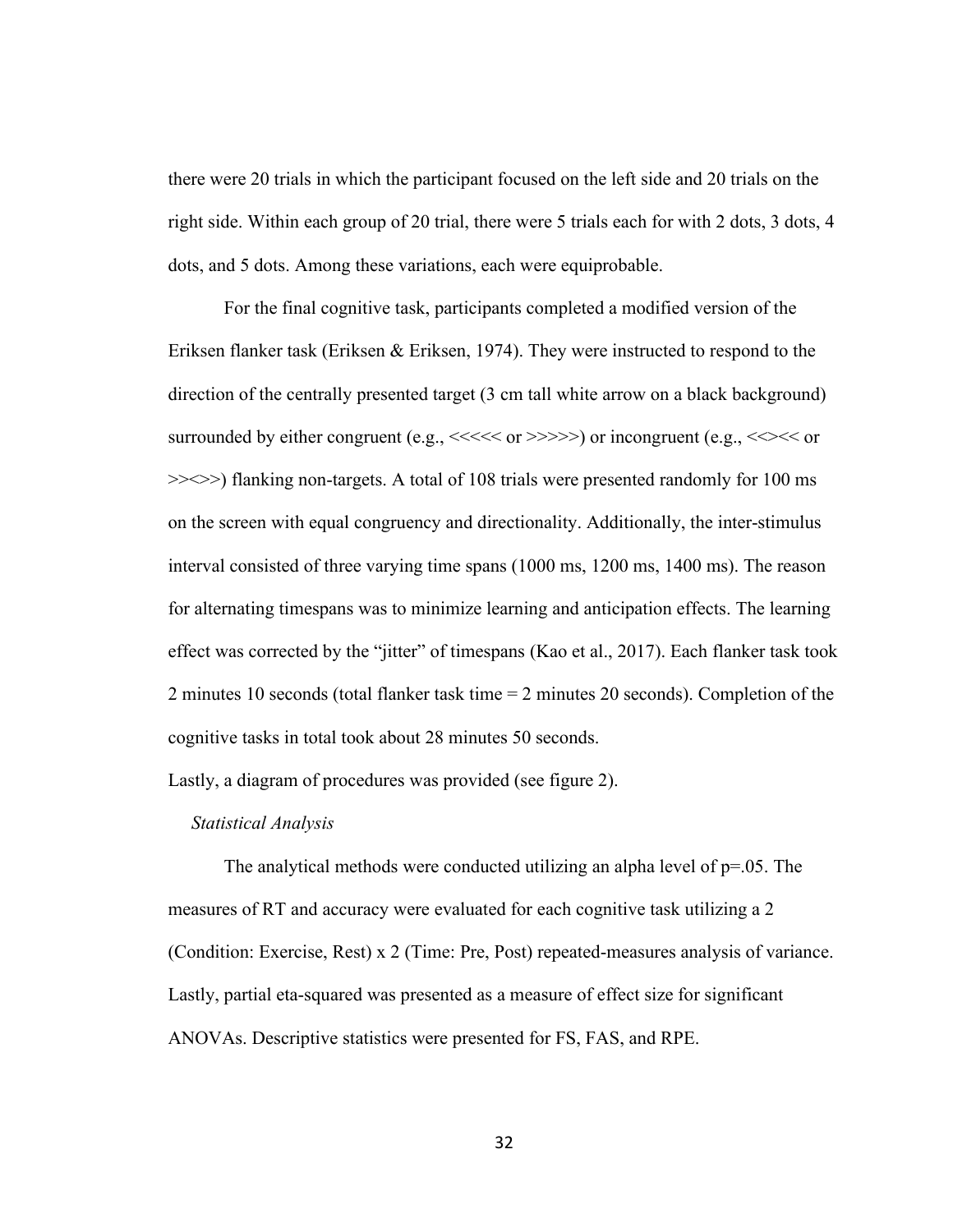# CHAPTER IV

### RESULTS

Participants in this study consisted of 22 females and 8 males with an average of 22.38 years old *(SD*= 1.41*).* According to the results of day 1 testing, participants' average maximal HR ( $VO<sub>2max</sub> HR$ ) was 187.23 bpm ( $SD=11.83$ ). In addition, the HR recorded during the  $VO_{2max}$  test was used to calculate 70% of the HR max. The average HR collected during the exercise condition was 127.07 bpm (*SD*=11.48*)* which equates to 67.87% of HR max. IPAQ scores were also calculated. Participants responded that they completed moderate physical activities in the garden/yard on an average of 1.8 days *(SD*=1.90*)* and for an average of 41.7 minutes *(SD*= 66.73*)*. Participants were also asked how many days and for how long they performed moderate physical activities inside their home. Participants responded that they completed moderate physical activities inside their homes on an average of 2.5 days *(SD*= 1.89*)* and spent an average of 59 minutes *(SD*= 68.98*)* completing the tasks. In addition, participants averaged 1.5 days *(SD*= 1.98*)* of moderate physical activities during leisure time (i.e., running, bicycling, etc.) and averaged 25.4 minutes *(SD*= 43.89*)*. Regarding vigorous physical activity, participants averaged 1.9 days *(SD*= 2.02*)* of vigorous physical activity for leisure time and averaged 42.5 min *(SD*= 53.45*)* of vigorous physical activity. Lastly, participants on average would spend 6.9 hours *(SD*= 3.88*)* of sitting during the weekday and 7.3 hours *(SD*= 3.67*)* of sitting during the weekend.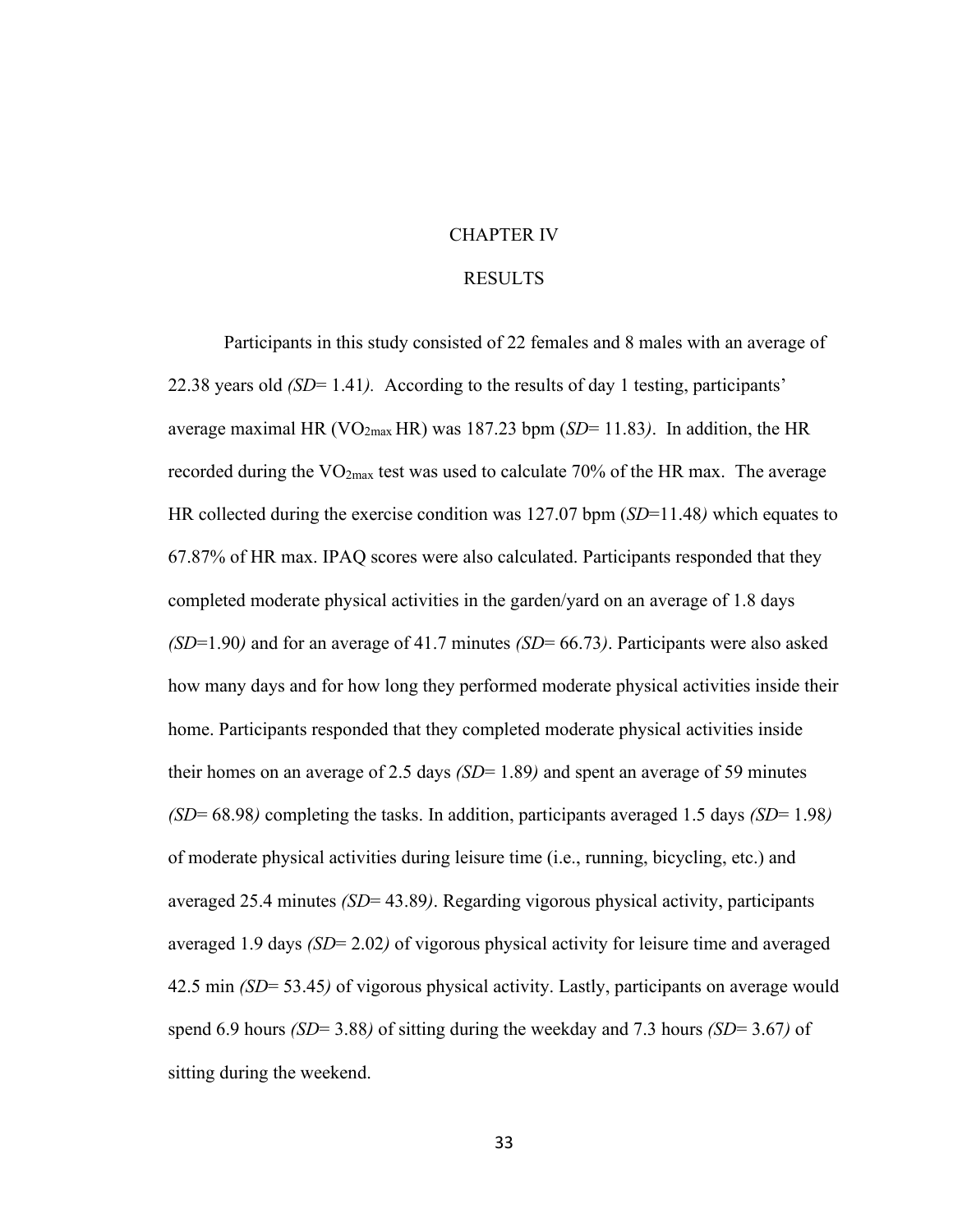Descriptive statistics were provided for HR and affect of the conditions. From the data displayed in Figure 3, one can see there was a difference in HR between the conditions with the average HR during exercise *(M= 127.07 bpm, SD= 11.48)* higher than that observed during the control condition (*M=76.53 bpm, SD=1.50)*. In Figure 4, we see that participants perceived exertion ratings increase around the transition from warm-up to the moderate exercise. Participants' RPE scores averaged 10.58 *(SD= 1.37)* which according to the Borg's RPE scale represents a fairly light exercise. Comparatively, participants responded with an average RPE score of 6.44 *(SD=0.04)* during the rest condition. Also, the felt arousal scores show that the arousal state of participants was higher during exercise than during rest (see Figure 5). FAS average rating for the exercise condition was 2.62 *(SD= 0.24)* and 1.48 *(SD=0.11)* for the rest condition. Lastly, from Figure 6 one can see that participants tended to feel slightly worse when performing the exercise  $(M= 3.27, SD= 0.24)$  condition compared to the rest condition *(M= 3.38, SD= 0.11)*.

No main effects were found for RT during the memory task as a function of condition,  $F(1, 29) = 0.00$ ,  $p > 0.05$ , or time,  $F(1, 29) = 1.56$ ,  $p > 0.05$ . There was no significant interaction between condition and time on the memory task,  $F(1,29) = 0.07$ ,  $p$ >.05. For response accuracy, no main effects were found for condition,  $F(1,29) = 0.35$ ,  $p > 0.05$ , or time,  $F(1, 29) = 0.31$ ,  $p > 0.05$ . However, there was an effect for the interaction between condition and time,  $F(1, 29) = 5.16$ ,  $p=0.03$ ,  $\eta_p^2 = 0.15$ . Response accuracy is the number of correct hits plus number of correct rejects divided by 60 (total number of words for memory recognition phase). The results are depicted in Figure 7. The data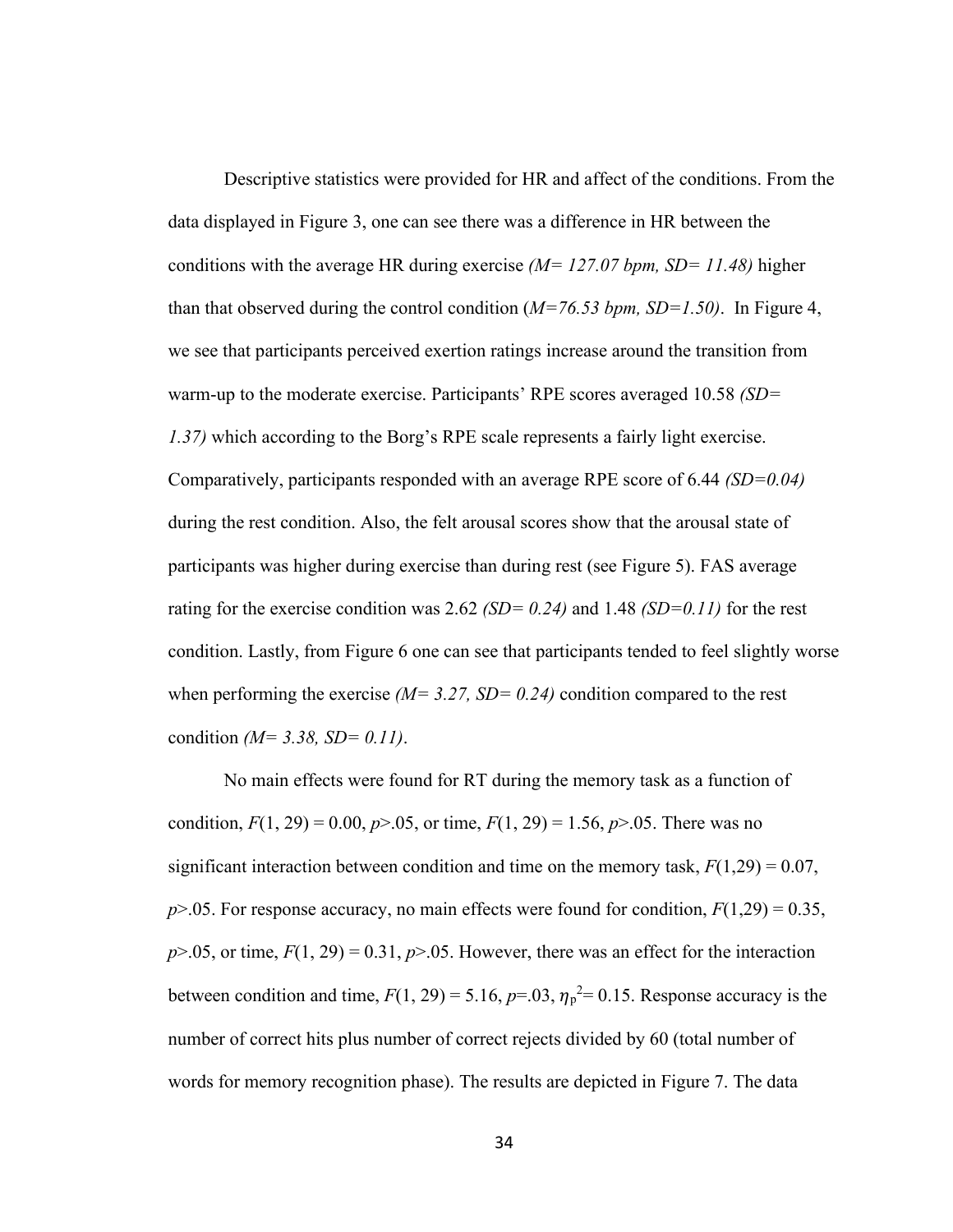shows us that response accuracy for the memory task increased after a bout of acute aerobic exercise, while response accuracy decreased after a bout of rest.

Regarding cognitive outcomes, time (pre, post) had a significant main effect on the RT for congruent stimuli during the flanker task,  $F(1, 29) = 11.23 \ p = .002, \eta_p^2 = 0.28$ (see Figure 8). There was no main effect for condition (exercise, rest),  $F(1, 29) = 0.32$ ,  $p > .05$ , or interaction effect,  $F(1, 29) = 0.35$ ,  $p > .05$ , on RT during congruent trials. Response accuracy for congruent trials portrayed no effect from condition,  $F(1, 29) =$ 0.00,  $p > 0.05$ , time,  $F(1, 29) = 0.40$ ,  $p > 0.05$ , or the interaction,  $F(1, 29) = 0.39$ ,  $p > 0.05$ . In addition, similar findings were also seen for the incongruent flanker task. The variable time had a main effect for RT during the incongruent trials,  $F(1, 29) = 12.77$ ,  $p=0.01$ ,  $\eta_p^2$  $= 0.31$  (see Figure 9). On the other hand, there was no effect from the condition (exercise, rest),  $F(1, 29) = 0.05$ ,  $p > 0.05$ , or the interaction,  $F(1, 29) = 0.75$ ,  $p > 0.05$ . Lastly, no effects for response accuracy on incongruent flanker trials were found for condition,  $F(1, 29)$  = 0.03,  $p > 0.05$ , time,  $F(1, 29) = 3.63$ ,  $p > 0.05$ , or their interaction,  $F(1, 29) = 0.42$ ,  $p > 0.05$ .

Cognitive outcome for the dots task RT illustrated statistically significant effects only for time,  $F(1,29) = 94.61$ ,  $p=0.0$ ,  $\eta_p^2 = 0.77$ . Participants illustrated an improved RT from the first round of the cognitive task to the second round for both conditions (see Figure 10). No main effect was found for condition,  $F(1,29) = 1.039$ ,  $p > 0.05$ . Likewise, the interaction between condition and time did not reach statistical significance,  $F(1,29)$  = 0.01, *p*>.05. Similar to the flanker task response accuracy, no main effect was found for condition,  $F(1, 29) = 0.67$ ,  $p > 0.05$ , time  $F(1, 29) = 0.10$ ,  $p > 0.05$ , or the interaction of condition by time,  $F(1, 29) = 0.37$ ,  $p > 0.05$  for response accuracy on the dot task.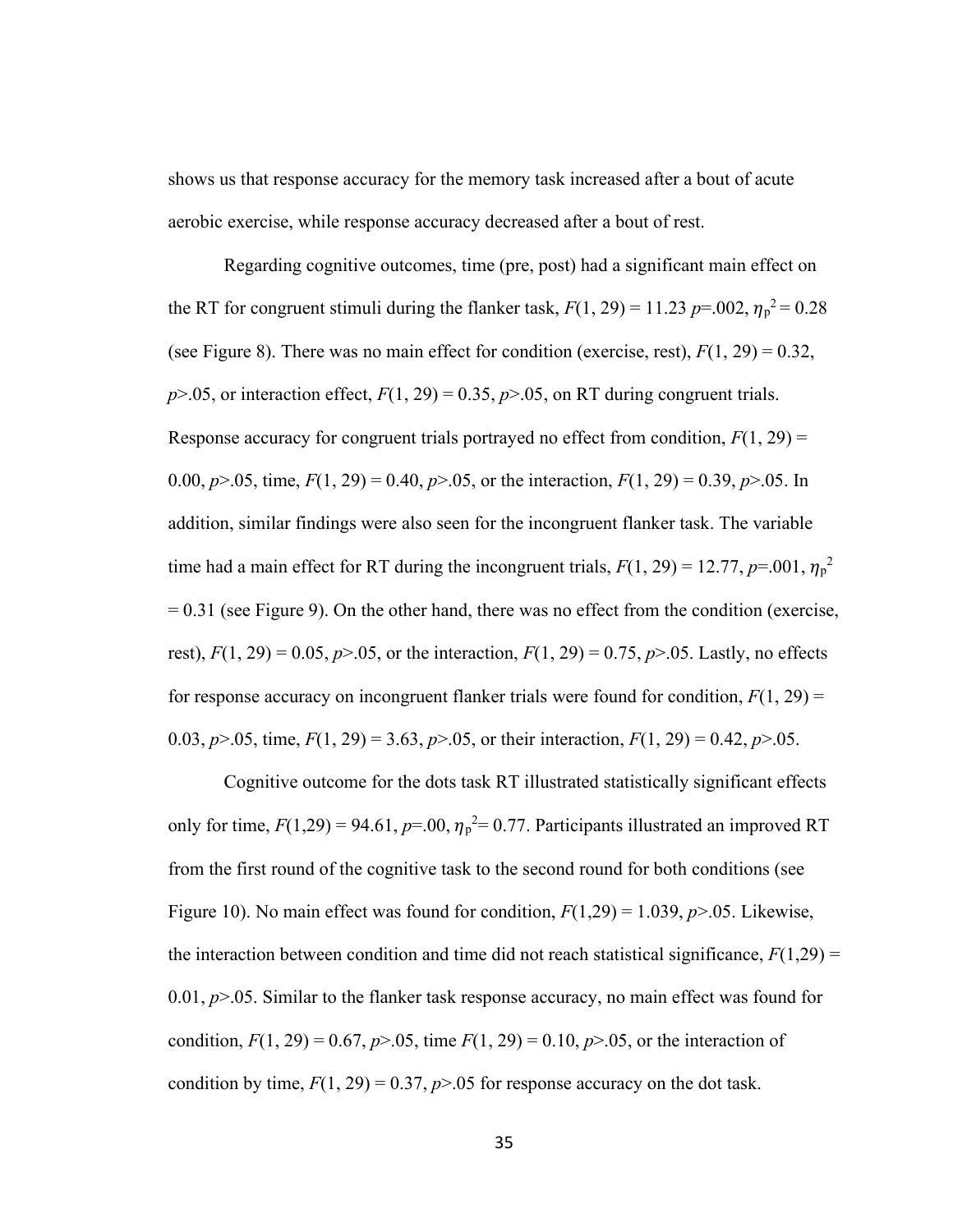# CHAPTER V

#### **DISCUSSION**

The purpose of this study was to examine the changes in EF and memory after acute aerobic exercise in college-aged young adults (18-30) using a word recognition memory task, flanker task, and a working memory (WM) task. It was hypothesized that exercise would beneficially affect RT and accuracy specific to each task (flanker, dot, and memory task). Our results revealed the condition (exercise, rest) did not have a statistically significant effect on RT or response accuracy for EF and memory tasks, whereas, the variable time (pre-test, post-test) did have a statistically significant effect on RT across flanker task trials and the dot task. In addition, there was a significant interaction effect of condition (exercise, rest) by time (pre-test, post-test) for response accuracy on the word recognition memory task. Improvement on memory recognition accuracy from pre-test to post-test was greater for the exercise condition compared to the rest condition. Aside from the interaction effect on memory recognition accuracy in this study, exercise did not have a significant effect on RT performance.

The current findings on memory performance in this study are similar to a study done by Labban and Etnier (2011). Researchers in the study found that acute moderate intensity exercise positively affected LTM. In addition, meta-analytic review of cardiovascular exercise on human memory supports the findings in the previous study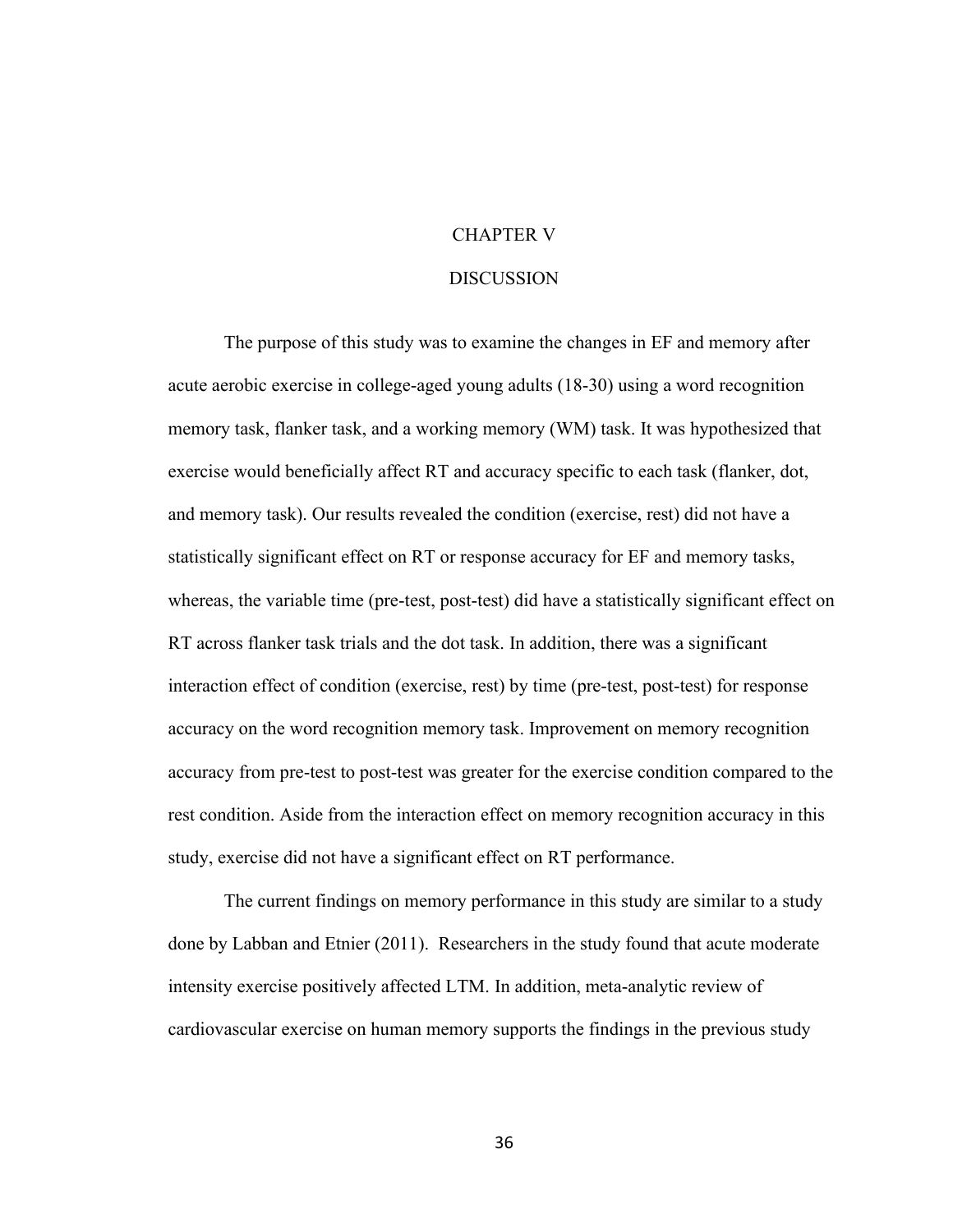and in the current study. Overall, acute exercise had small to moderate effects on LTM. Although, findings from the current study are consistent with past memory literature there is one main difference. Memory in this study was measured using a recognition task. Researchers have utilized both memory recall and recognition in their methodologies but only found significant effects on memory recall (Etnier, Labban, Piepmeier, Davis, Henning, 2014). This significant finding for memory recognition in the current study is a new finding in the literature. In addition, the memory task in this study utilized a different amount of words presented to the participants. The current study tested participants on recognizing old words (30) and new words (30), bringing the test phase to a total of 60 words. Previous research utilized a 15 word to 30 word testing ratio (Etnier et. al, 2014).

Regarding the flanker task, only the variable time (pre-, post-) had a significant effect on RT for both the congruent and incongruent trials. No significant effect was found for condition (exercise, rest) in either RT or response accuracy. According to the findings of this study, RT improved significantly from pre-test to post-test, regardless of the condition, suggesting a learning effect from pre-test to post-test. The learning effect is when cognitive test scores increase as the number of repetitions increase. Researchers found that as the number of test repetitions increased, so did the speed and accuracy on cognitive tasks (Tao, Yang, Liu, 2019). Interestingly, the same study found different effects for speed and accuracy, where speed improvements were higher compared to improvements on accuracy. Results from the current study partly coincide with the findings of the former. For the flanker task (congruent and incongruent), time (pre-test,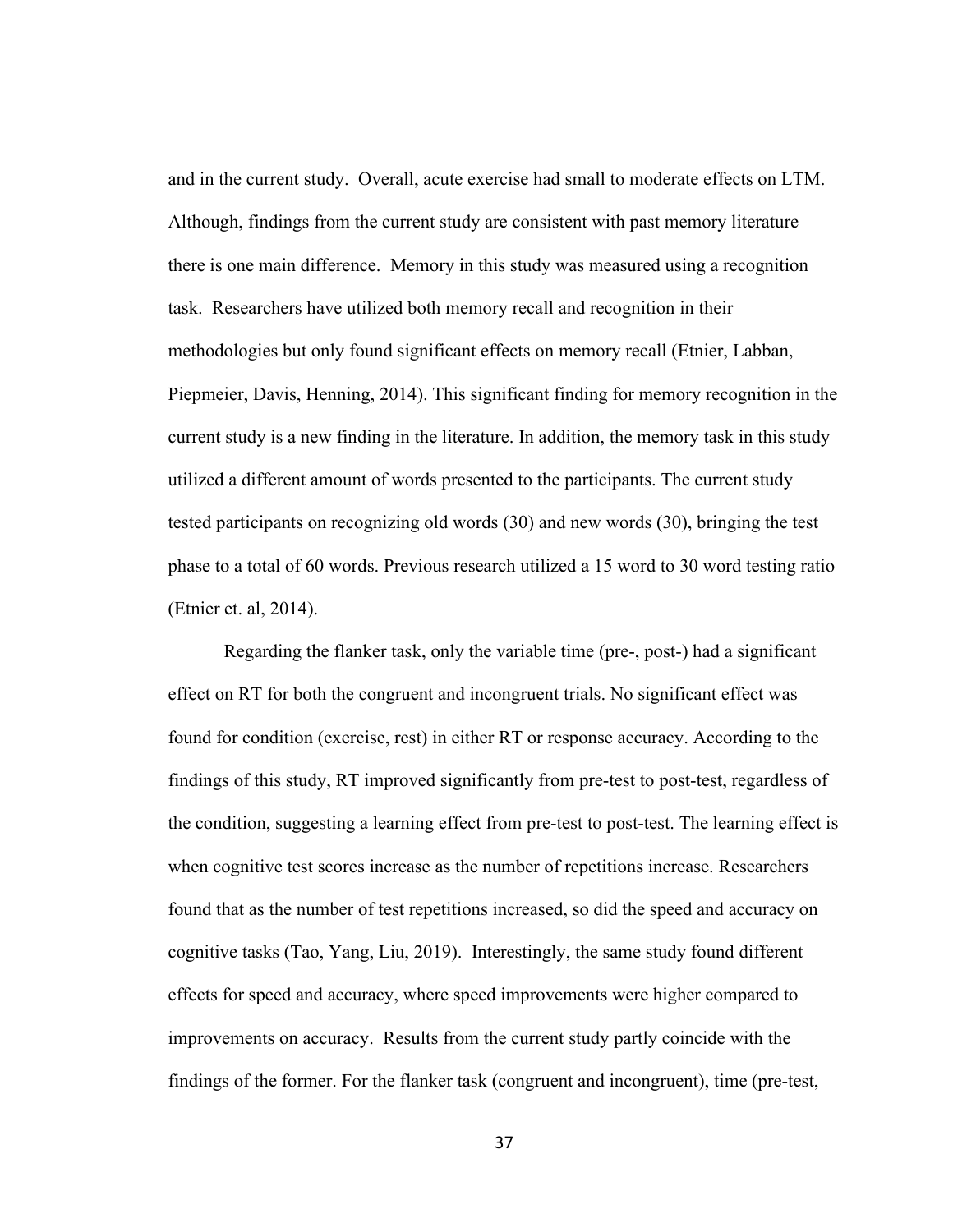post-test) had a significant effect on RT but no significant improvement for accuracy. Although, the findings around accuracy do not match, it is suggested from previous research that the learning effect has a greater impact on RT (Tao et. al., 2019). The learning effect in this study stems from the variable time, which consisted of 2 repetitions (pre-test, post-test) of the cognitive tasks.

Similar to inhibition, WM performance was not impacted by a bout of acute exercise. This finding aligns with Ludyga et al. (2018), who found that WM performance did not change between exercise and rest conditions on RT in WM tasks. These findings conflict with results from McMorris, Sroule, Turner, and Hale (2011), who found that exercise had a positive significant effect on RT in WM tasks. Even though we did not find significant effects from condition (exercise, rest), there was a significant effect of time (pre-test, post-test) on RT in the WM task. This finding is similar to the inhibitory control component in this study in that RT was impacted significantly from pre-test to post-test and not by condition (exercise, rest).

Potential limitations should be considered when interpreting the results of this study. First, it is possible that the length of cognitive tasks resulted in a too long a delay from cessation of the condition to completion of the computerized tasks. The exerciseinduced benefits may have depleted over time as the participants were completing the tasks. Chang et al., (2012) meta-analytically reviewed the research on acute exercise and cognitive performance. They found that the timing of task administration was a moderating variable. Effects sizes were significant and positive when administering the cognitive task 1-15 minutes after exercise cessation but were insignificant when waiting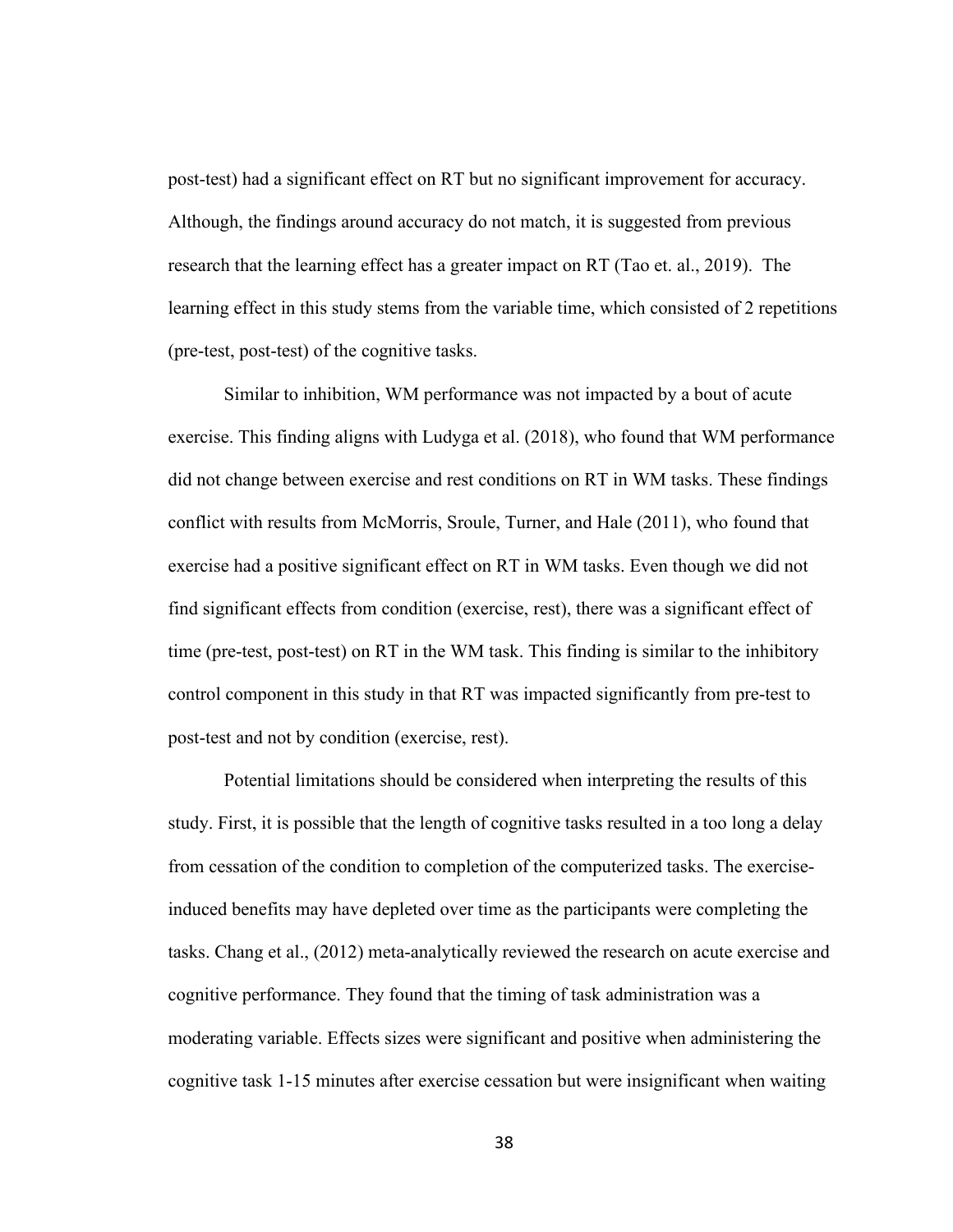longer than 15 minutes to administer the task (Chang et. al, 2012). In the current study, the total amount of time on tasks was approximately 28 minutes  $\pm$  a couple of minutes to run the code for the next task. The memory encoding phase was a short task, whereas, the dot task had 3 testing periods and took longer to complete. Based on previous research, performance on the two tasks (memory and dots) should have been positively affected by the exercise condition. While effects were evident for memory, there were no significant effects for dots or flankers (two measures of EF). In addition, a limitation to consider is the time of day in which participants completed the acute exercise session. Previous researchers have found a significant positive effect on cognitive performance when participants performed an acute exercise session in the morning compared to afternoon or evening exercise sessions which illustrated a negligible effect (Chang et. al, 2012). In this study, each testing session took place in the afternoon or evening. The time of day for completing exercise sessions adds to the possibility of why exercise did not have a more beneficial impact on cognitive performance. Lastly, not knowing the entire mechanistic understanding of how acute exercise impacts the various components within WM limits our interpretation of significant effects.

In conclusion, this study demonstrated a significant learning effect on EF tasks and an interaction effect on memory. This initial study adds to the growing body of literature around acute exercise and cognition by assessing multiple EF components. Researchers should continue to explore the effect of acute bouts of exercise on cognition. One possible direction for future studies is to look at individual factors such as BMI to see if those who tend to be overweight are impacted more by exercise compared to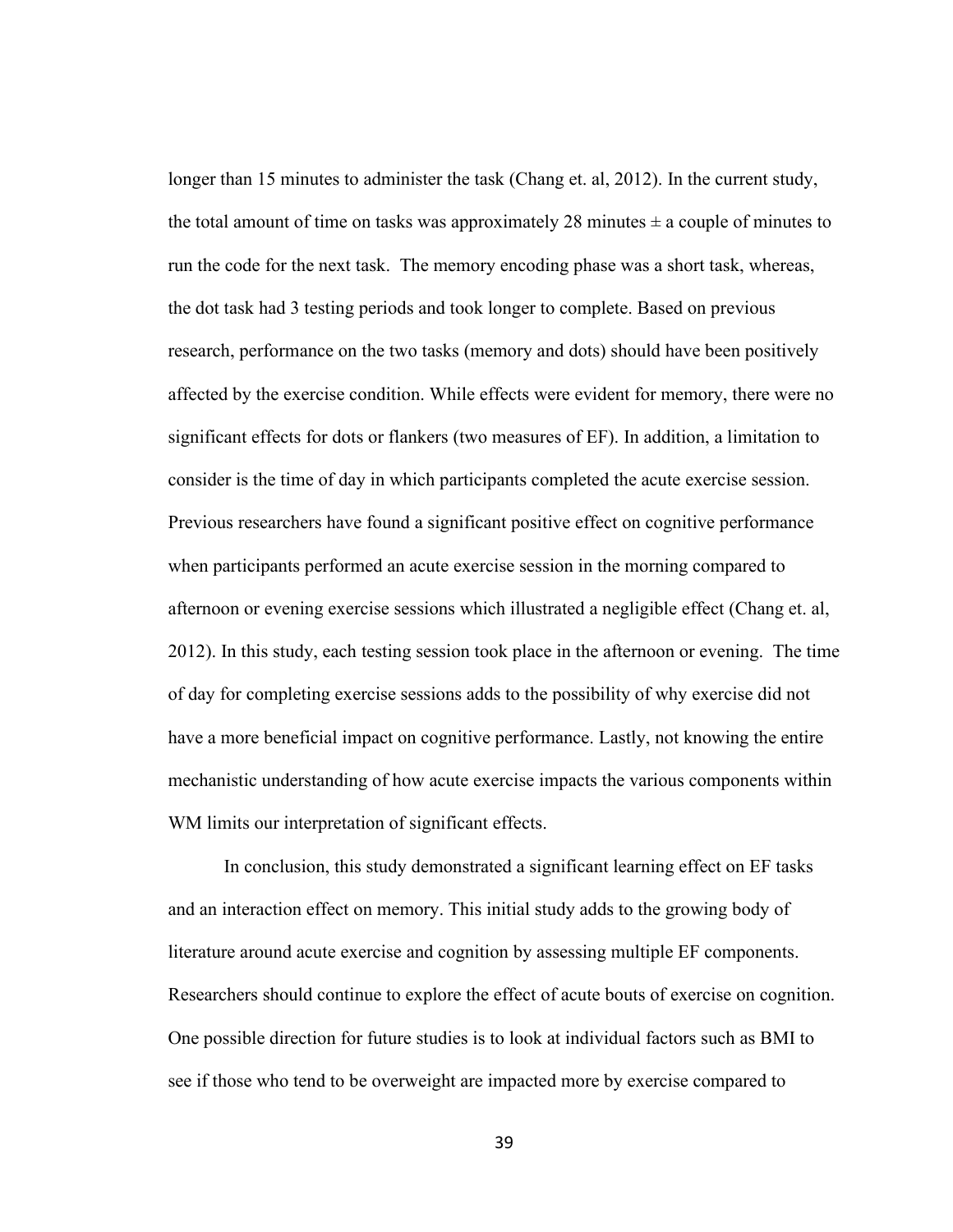healthy average BMI people. Previous research shows that being overweight is associated with decreased cognitive functioning (Li, Dai, Jackson, & Zhang, 2008). One study looked at the impact of exercise on cognition for overweight children. Researchers found that both exercise groups (20-min, 40-min) showed increased cognitive performance compared to a rest group (Mahoney, 2005). Since WM is a complex EF component studies should aim to look at intricacies of WM such as, the phonological loop and visuospatial sketchpad. This should be done in order to assess measures that will most effectively capture the scope of each, which in turn will give us a better understanding of WM.

Recommendations for future replication on this study should aim include an equal amount of male and female participants so that we can see if sex is a moderating factor. In addition, future replication should not accept  $VO<sub>2</sub>$  max results that do not meet the confidence criteria. By improving this aspect researchers can have a more accurately calculated HR range for moderate intensity exercise.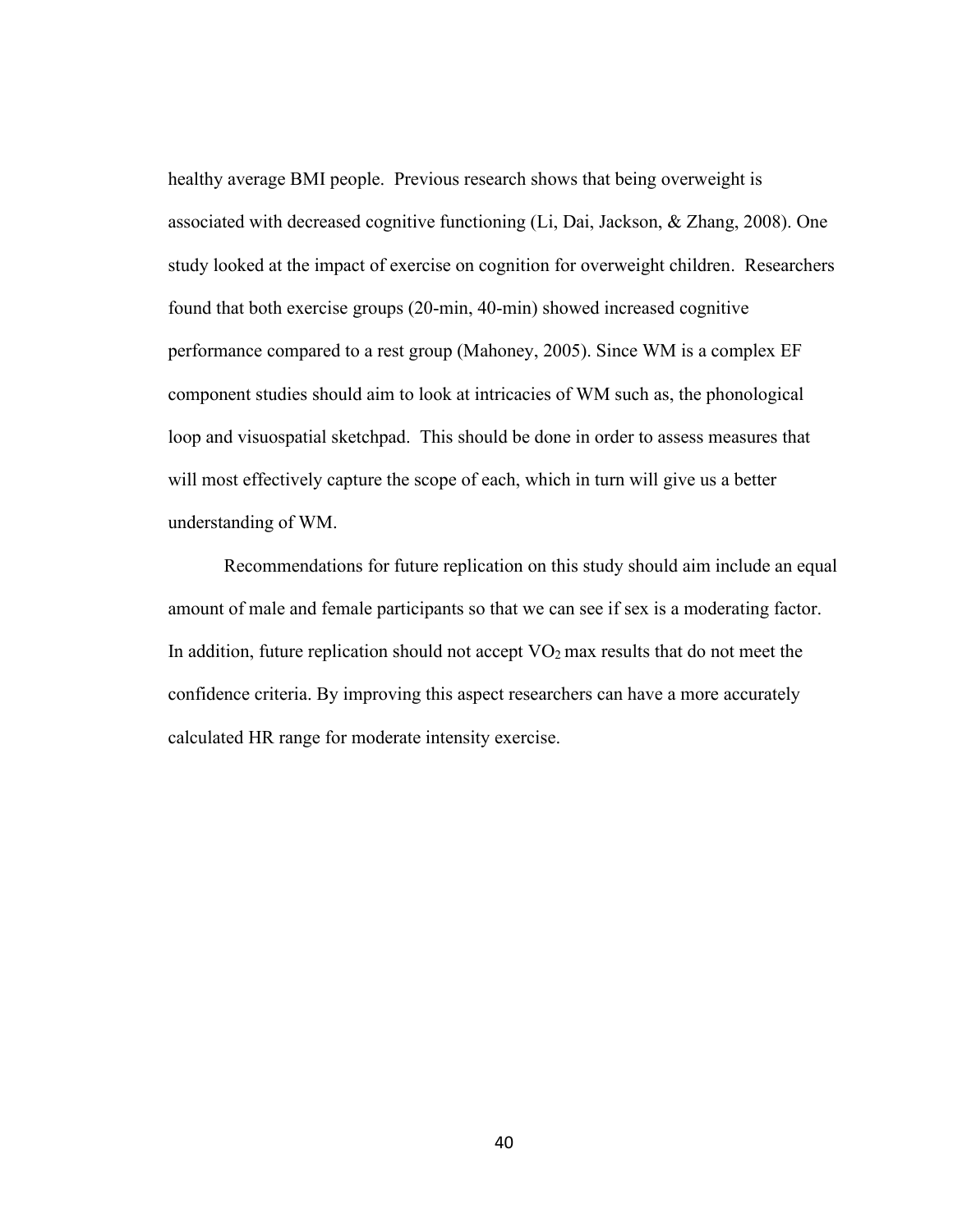Figure 1. Visual for Dots Task

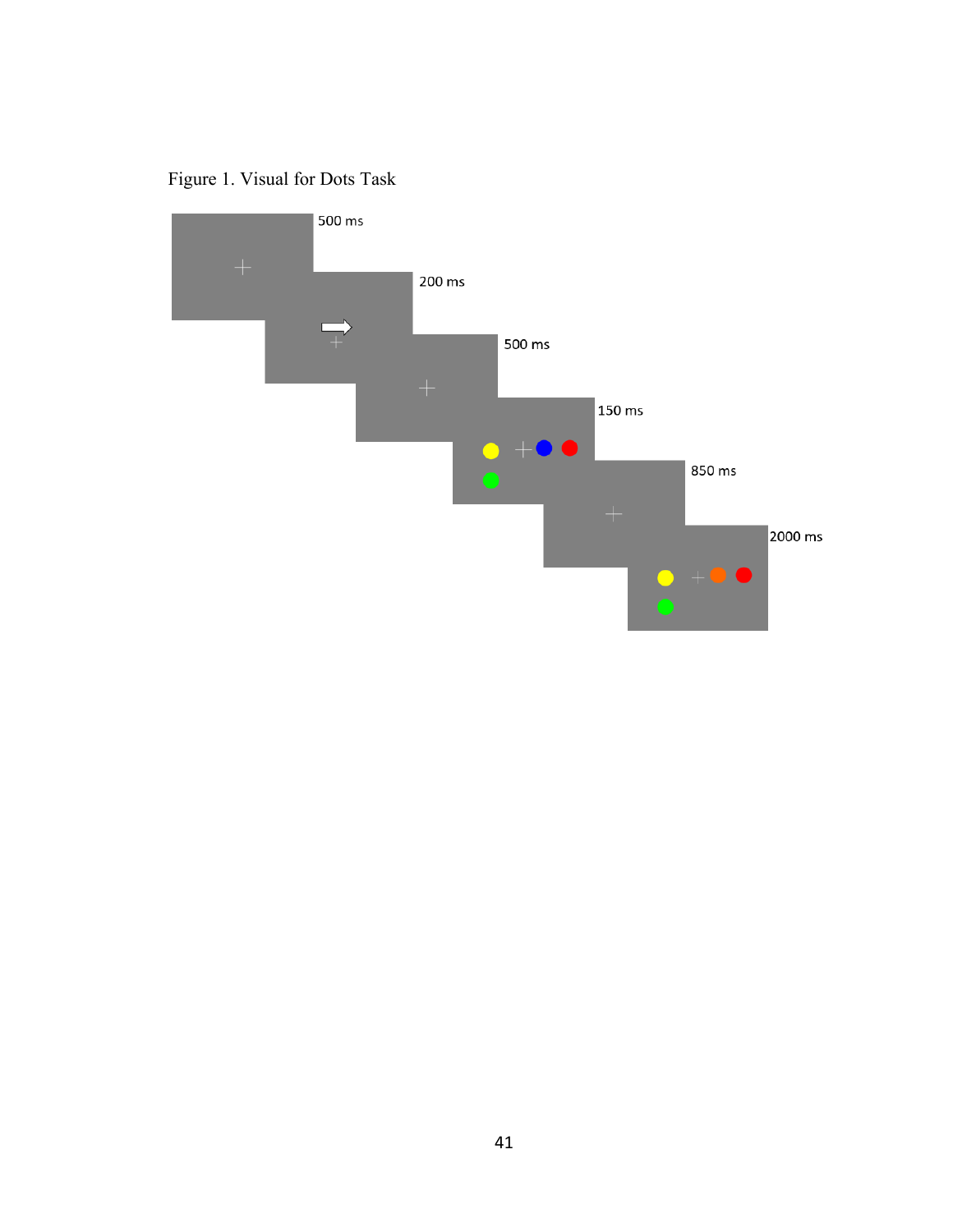|  |  | Figure 2. Diagram of Procedures |
|--|--|---------------------------------|
|--|--|---------------------------------|

| <b>Diagram of Procedures</b>         |                               |                                              |                                   |                                        |                                          |                                            |                                                    |                                |  |
|--------------------------------------|-------------------------------|----------------------------------------------|-----------------------------------|----------------------------------------|------------------------------------------|--------------------------------------------|----------------------------------------------------|--------------------------------|--|
| Memory<br>Encode phase<br>(Pre-test) | Dots Task<br>x3<br>(Pre-test) | Memory<br>Recognition<br>Phase<br>(Pre-test) | Flanker<br>Task<br>(Pre-<br>test) | Condition<br>(exercise or<br>rest)     | Memory<br>Encode<br>phase<br>(Post-test) | Dots Task<br>x <sup>3</sup><br>(Post-test) | Memory<br>Recogniti<br>on phase<br>(Post-<br>test) | Flanker<br>Task<br>(Post-test) |  |
| HR, FS, FAS                          | HR, FS,<br><b>FAS</b>         | HR, FS,<br>FAS                               | HR.<br>FS.<br>FAS                 | HR, RPE, FS,<br>FAS every 2<br>minutes | HR, FS, FAS                              | HR. FS.<br>FAS                             | HR, FS,<br>FAS                                     | HR, FS,<br><b>FAS</b>          |  |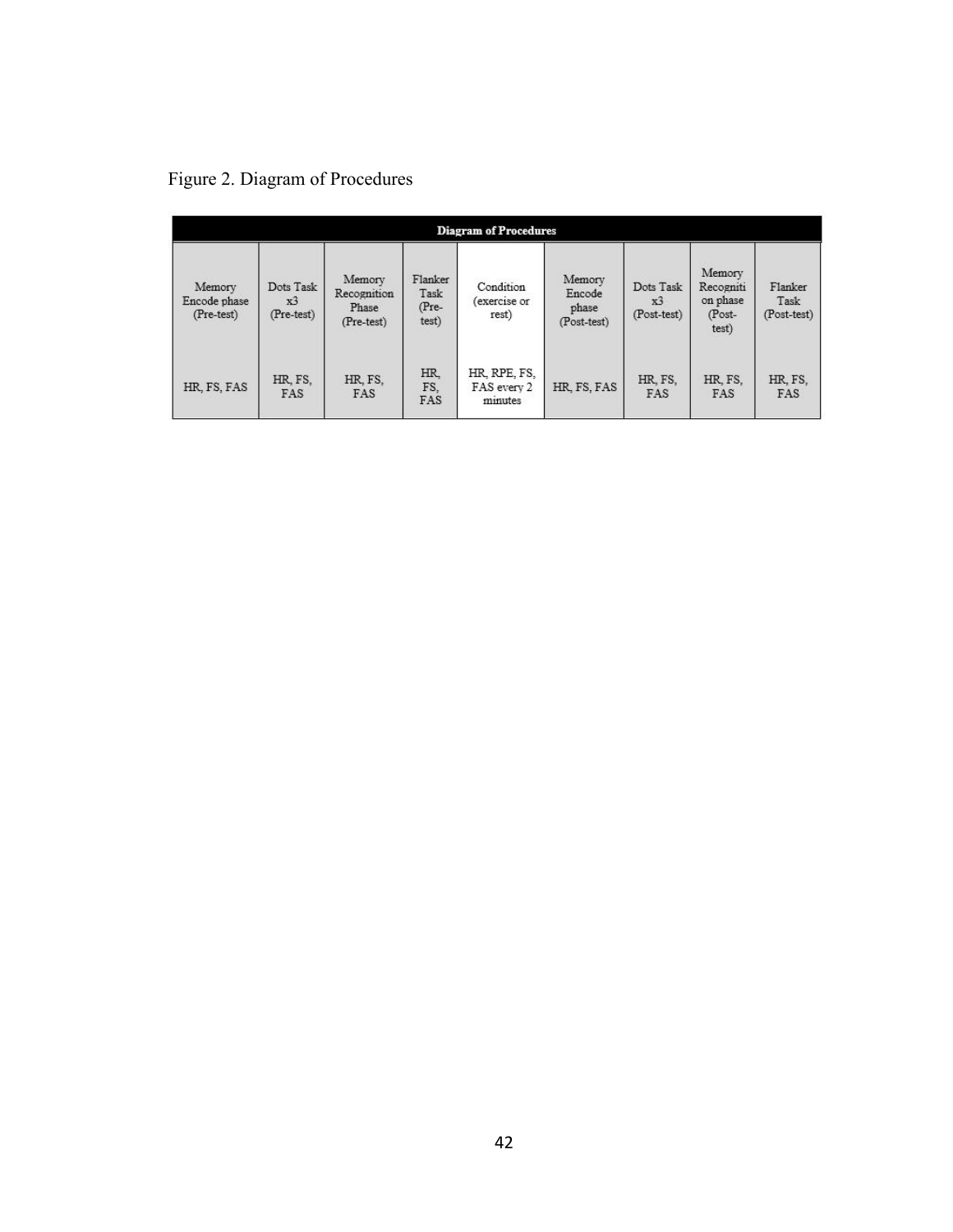

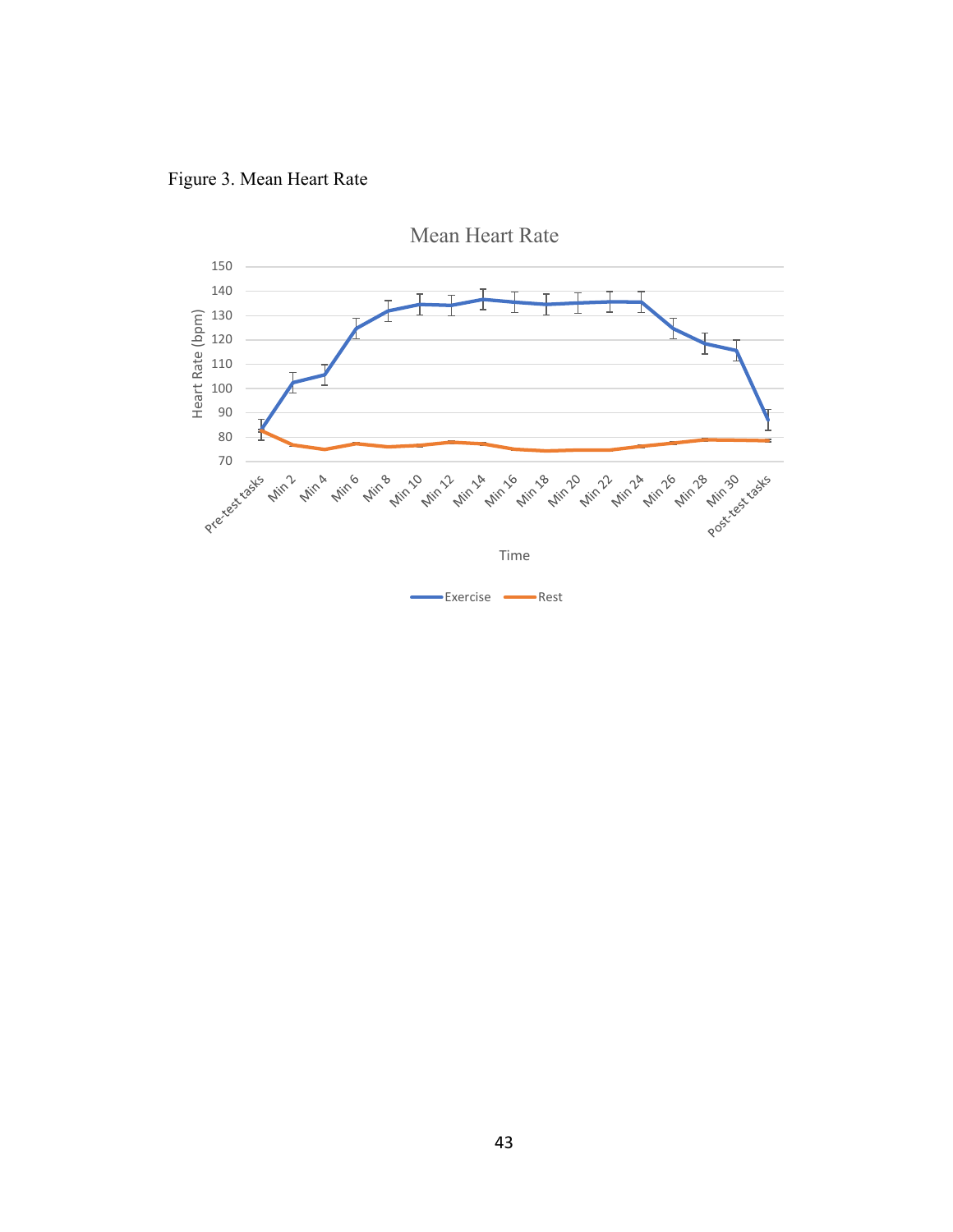Figure 4. Ratings of Perceived Exertion

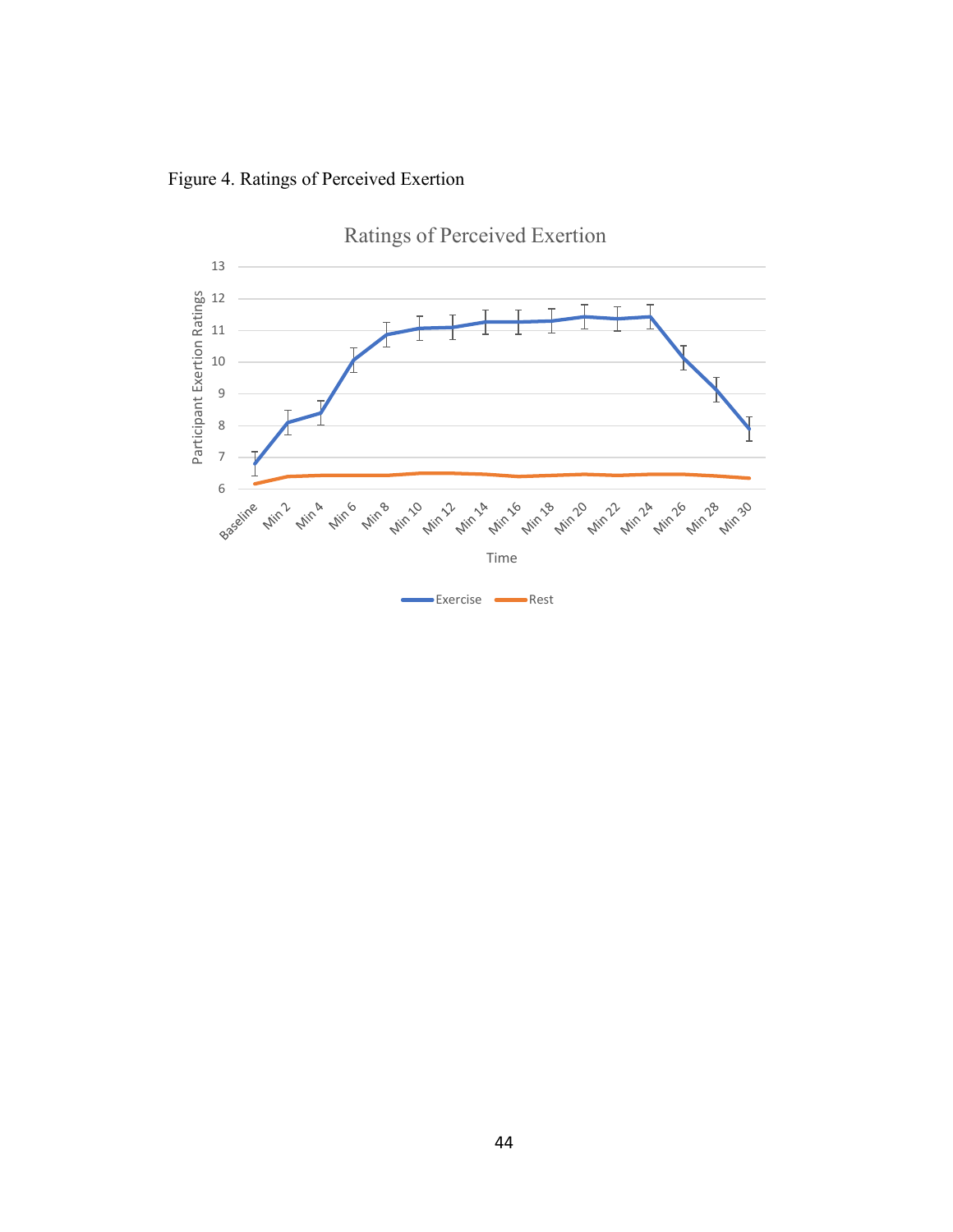Figure 5. Felt Arousal Scale Scores

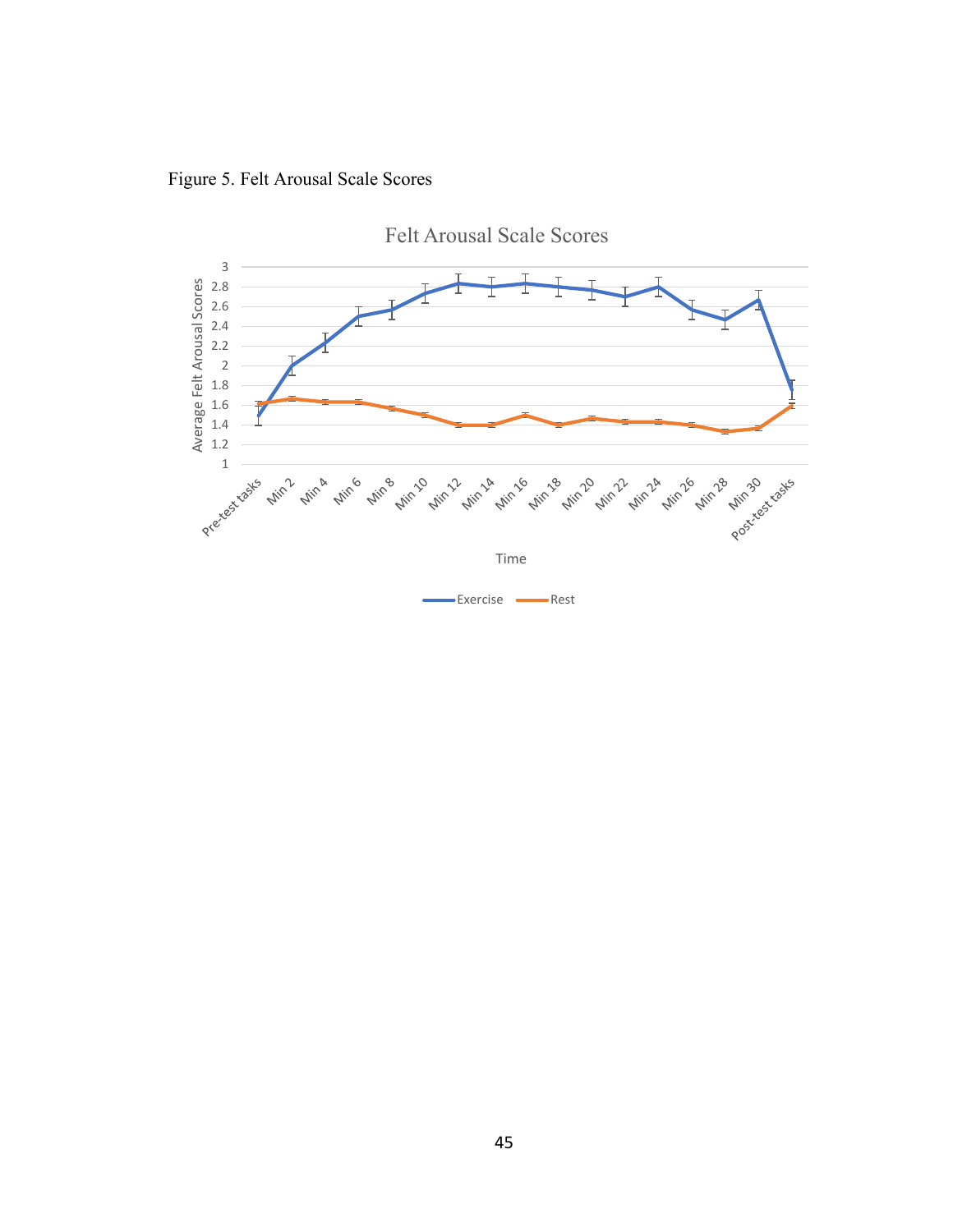Figure 6. Feeling State Scores

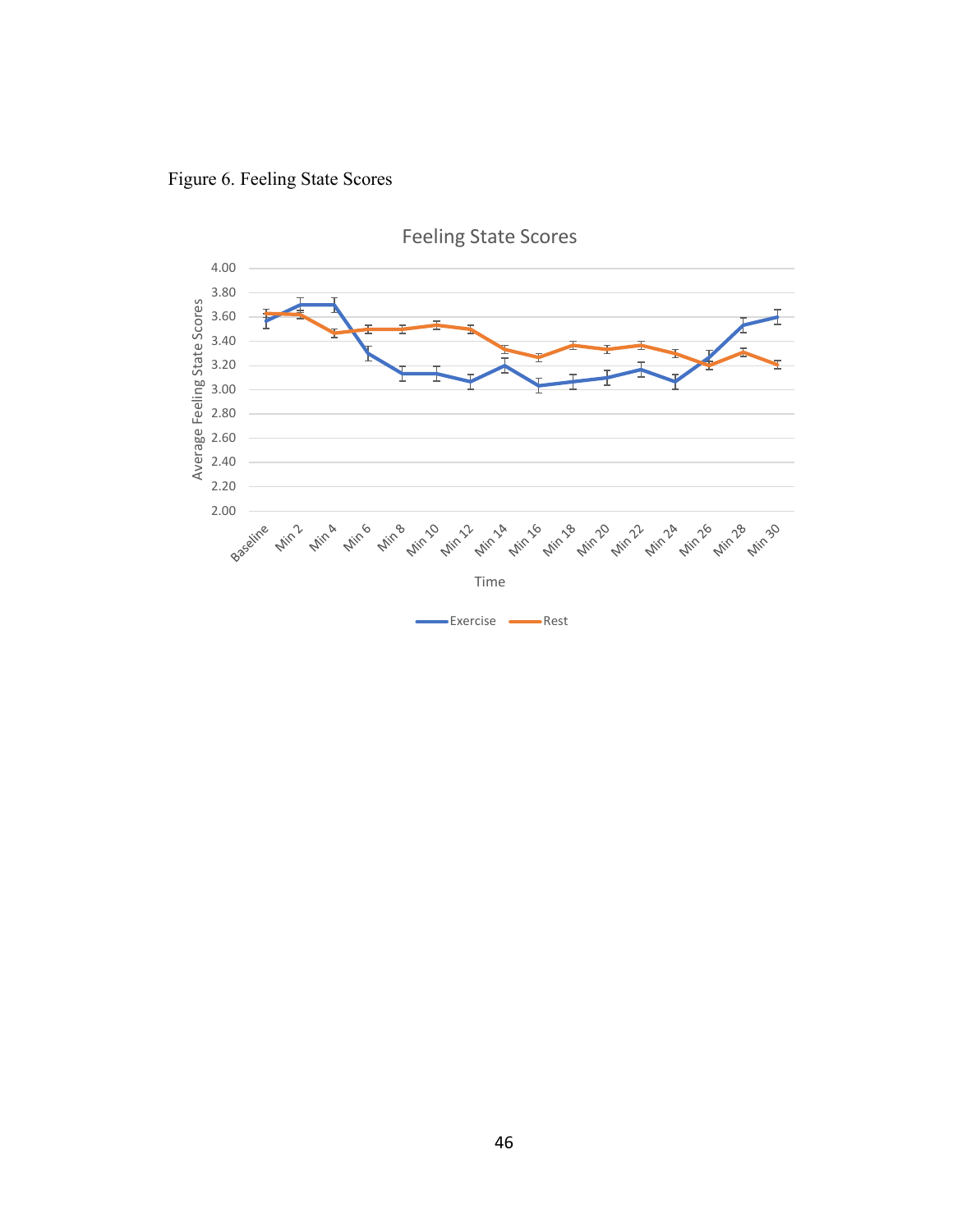

Figure 7. Response Accuracy for Memory Task

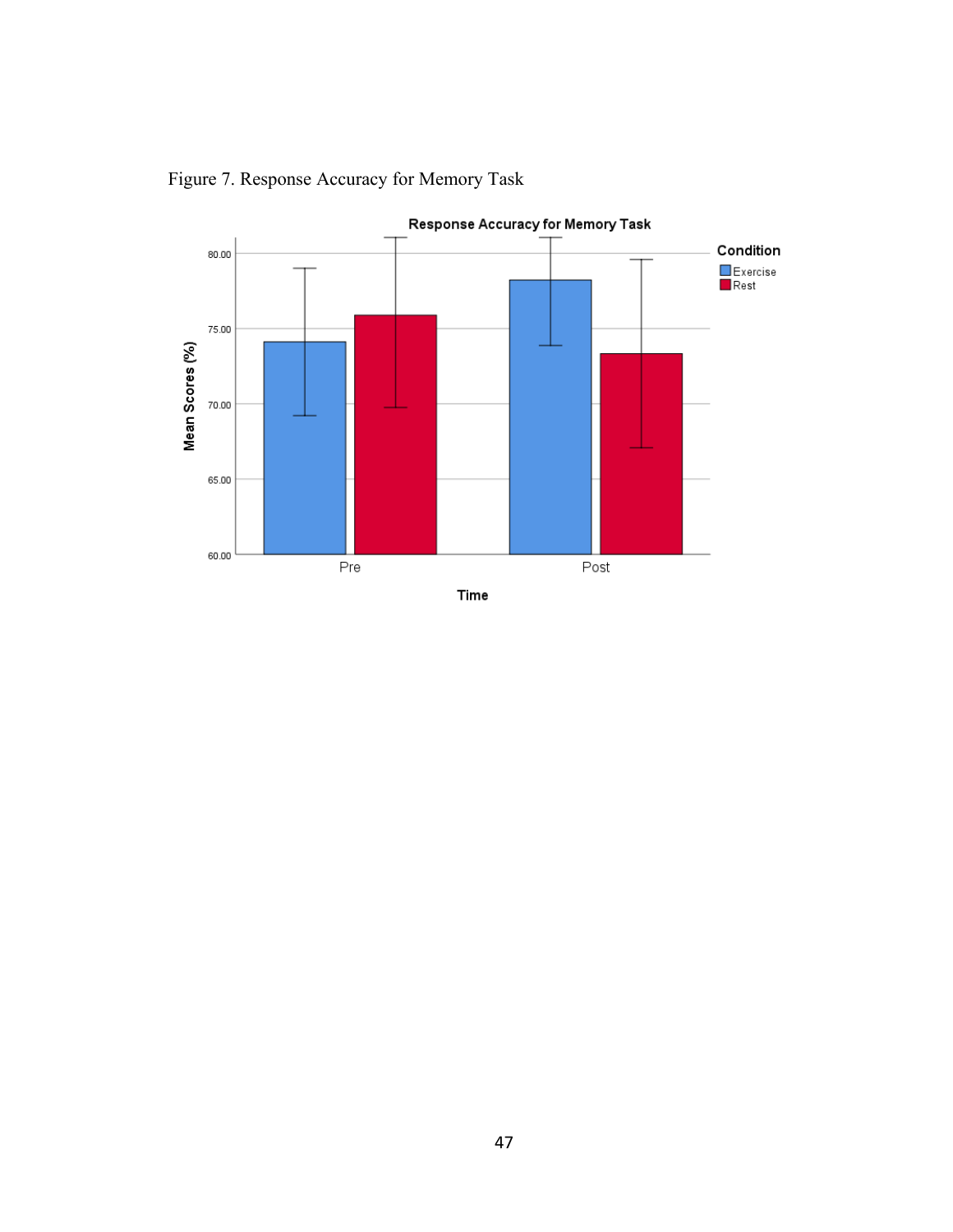

Figure 8. Flanker Task RT (Congruent Trials)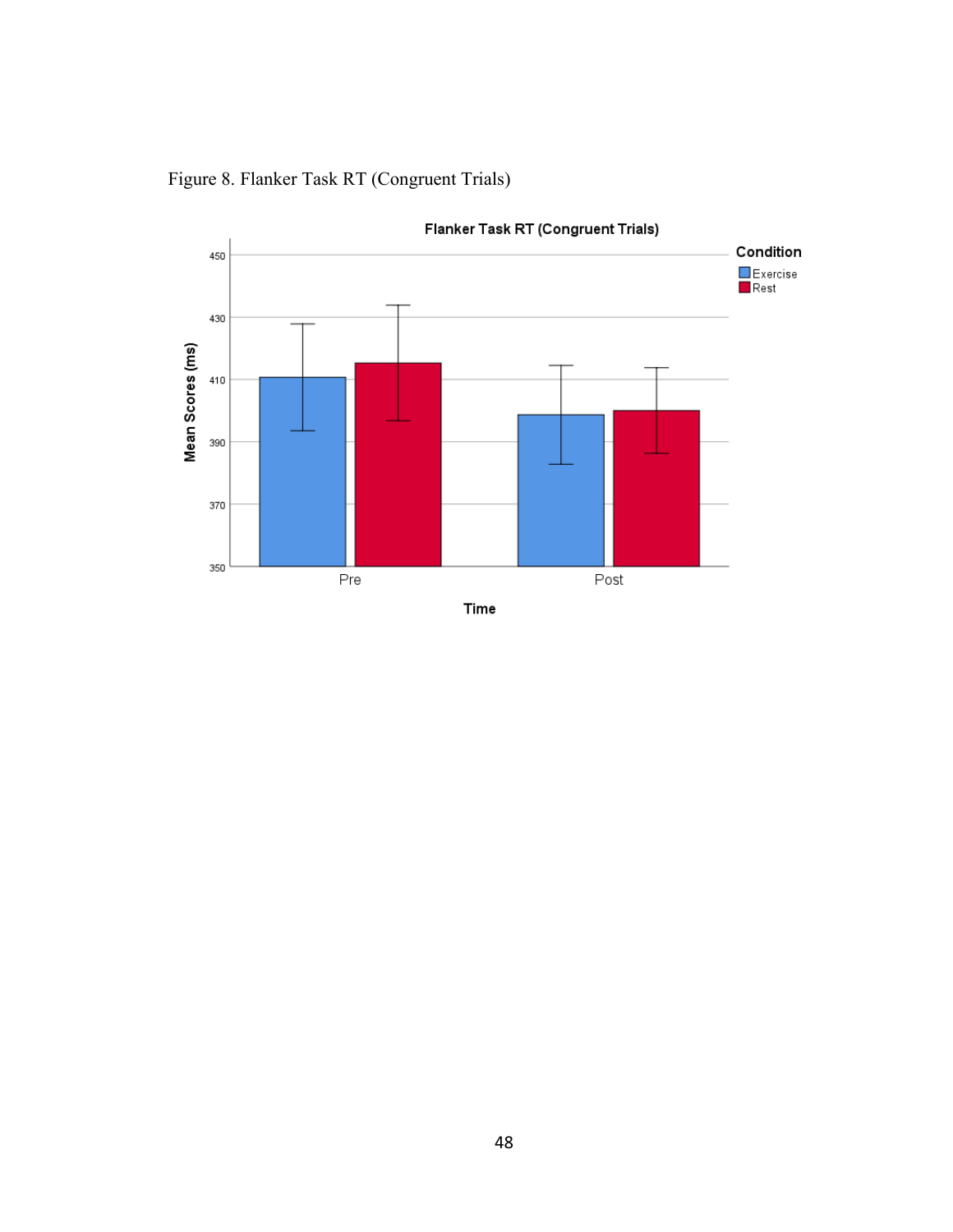

Figure 9. Flanker Task RT (Incongruent Trials)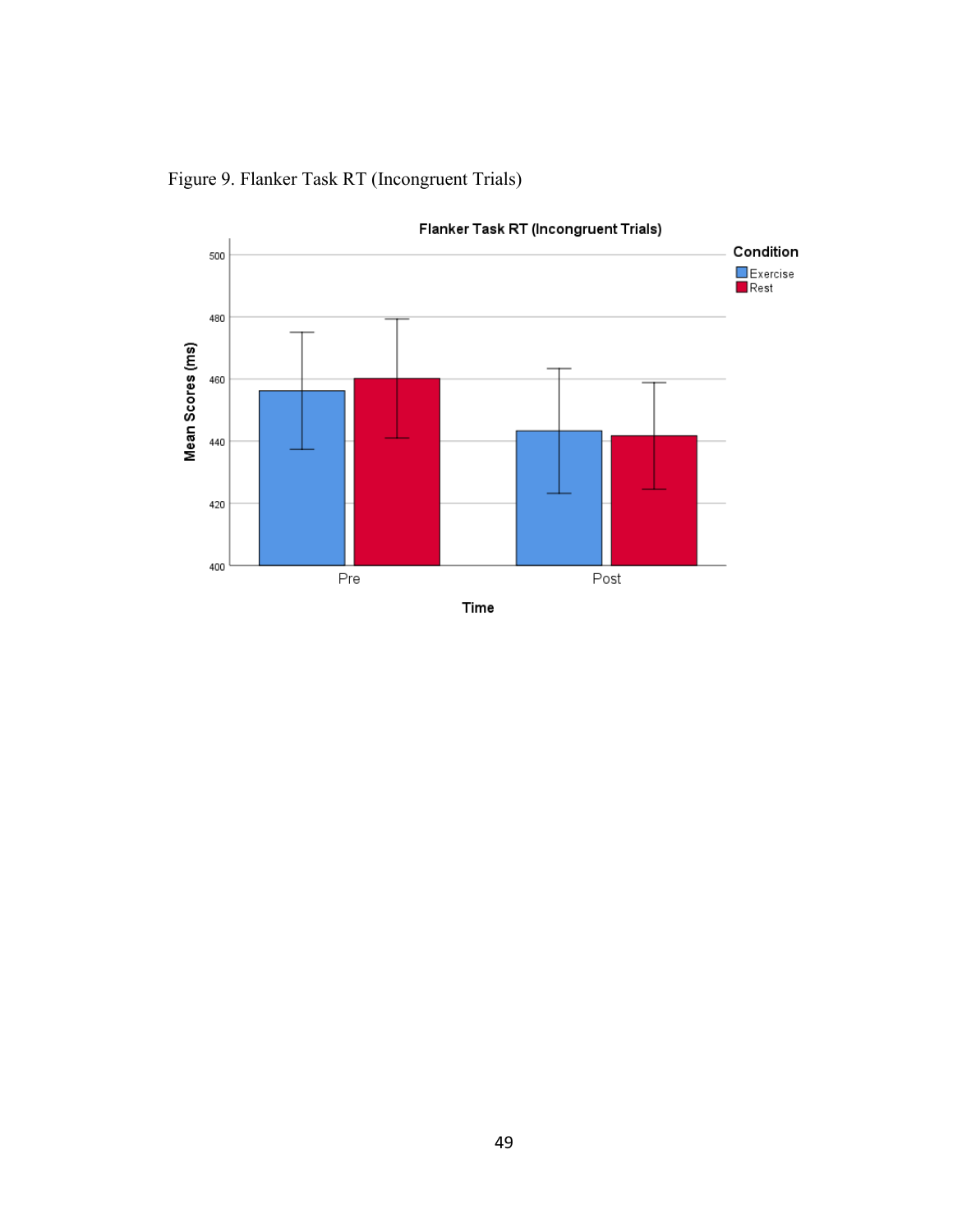



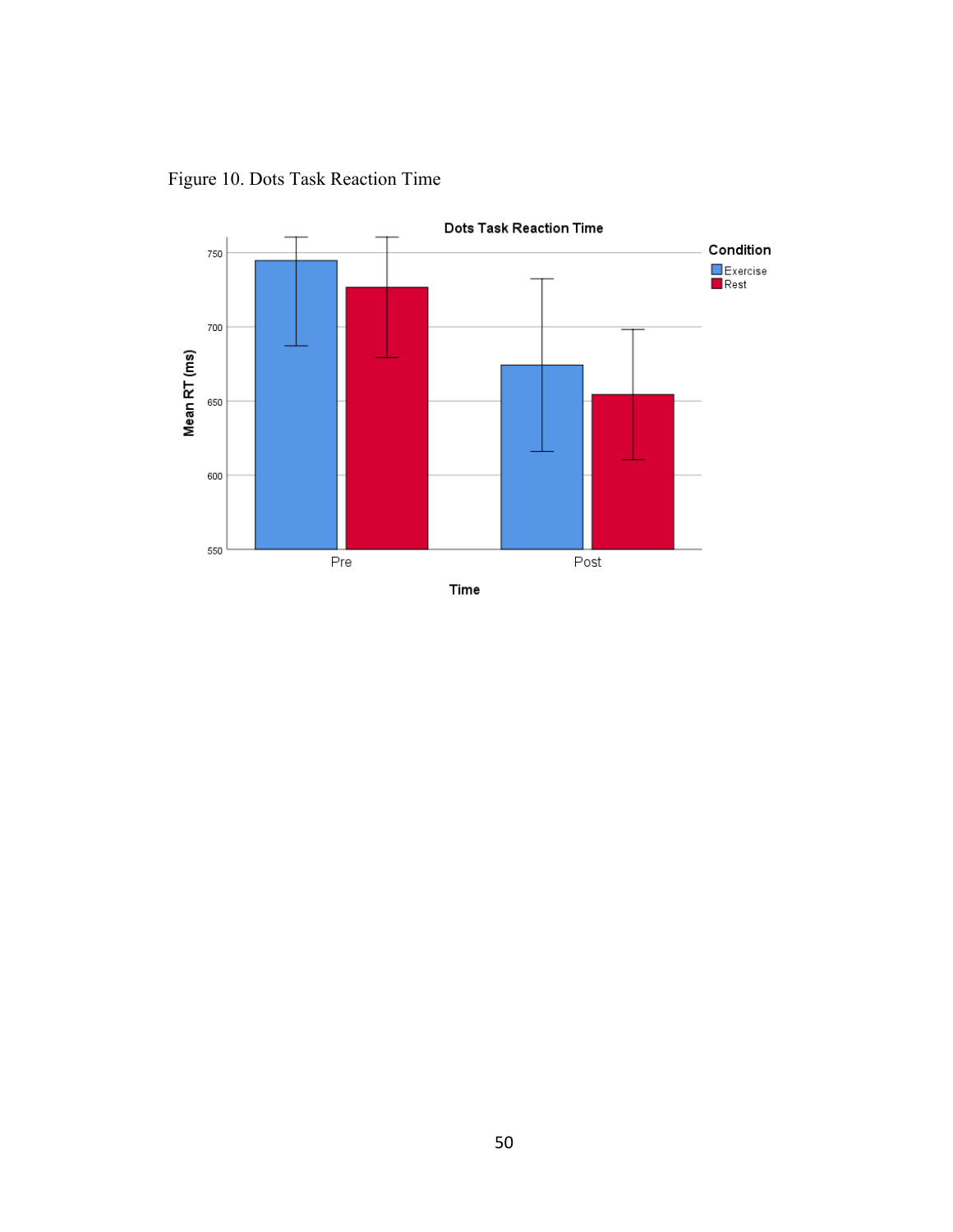### REFERENCES

- Alvarez, J., & Emory, E. (2006). Executive function and the frontal lobes: A metaanalytic review. *Neuropsychology Review, 16*(1), 17-42. doi:10.1007/s11065-006- 9002-x
- Alves, C. R., Gualano, B., Takao, P. P., Avakian, P., Fernandes, R. M., Morine, D., & Takito, M. Y. (2012). Effects of acute physical exercise on executive functions: A comparison between aerobic and strength exercise. *Journal of Sport and Exercise Psychology*, 34(4), 539–549.
- Baddeley, A. D. (1986). *Working memory.* Oxford, England: Oxford University Press.
- Baddeley, A., & Hitch, G. (1974). *Working memory* (pp. 47-89). Elsevier. doi:10.1016/S0079-7421(08)60452-1
- Barella, L. A., Etnier, J. L., & Chang, Y.-K. (2010). The immediate and delayed effects of an acute bout of exercise on cognitive performance of healthy older adults. *Journal of Aging and Physical Activity*, 18(1), 87–98.
- Beise, D., & Peaseley, V. (1937). The relation of reaction time, speed, and agility of big muscle groups to certain sport skills. *Research Quarterly. American Physical Education Association,8*(1), 133-142. doi:10.1080/23267402.1937.10761808
- Borg, G. (1998). *Borg's perceived exertion and pain scales*. Champaign, IL, US: Human Kinetics.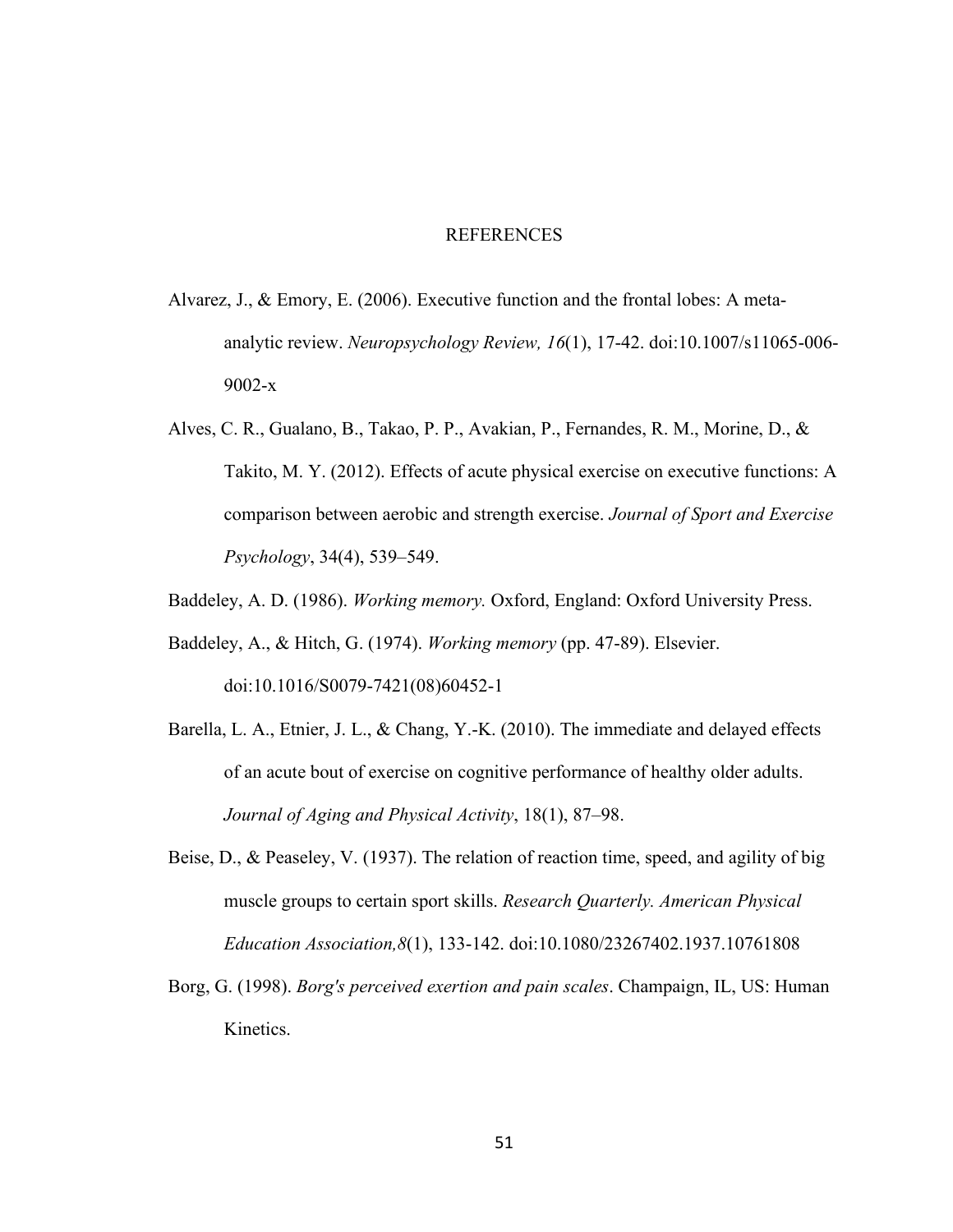- Burpee, R., & Stroll, W. (1936). Measuring reaction time of athletes. *Research Quarterly. American Physical Education Association,7*(1), 110-118. doi:10.1080/23267402.1936.10761762
- Chang, Y., Labban, J., Gapin, J., & Etnier, J. (2012). The effects of acute exercise on cognitive performance: A meta-analysis. *Brain Research, 1453*, 87-101. doi:10.1016/j.brainres.2012.02.068
- Chaudhary, S., Narkeesh, A., & Gupta, N. (2009). A study of cognition in relation with hand dominance. *Journal of Exercise Science and Physiotherapy, 5*(1), 20-23.
- Chen, A., Yan, J., Yin, H., Pan, C., & Chang, Y. (2014). Effects of acute aerobic exercise on multiple aspects of executive function in preadolescent children. *Psychology of Sport and Exercise, 15*(6), 627-636. doi:10.1016/j.psychsport.2014.06.004
- Coles, K., & Tomporowski, P. (2008). Effects of acute exercise on executive processing, short-term and long-term memory. *Journal of Sports Sciences, 26*(3), 333-344. doi:10.1080/02640410701591417
- Coltheart, M. (1981b). *The MRC Psycholinguistic Database.* Quarterly Journal of Experimental Psychology, 33A, 497-505.
- Cordova, C., Silva, V. C., Moraes, C. F., Simoes, H. G., & Nobrega, O. T. (2009). Acute exercise performed close to the anaerobic threshold improves cognitive performance in elderly females. *Brazilian Journal of Medical and Biological Research*, 42(5), 458–464. doi: 10.1590/ S0100-879X2009000500010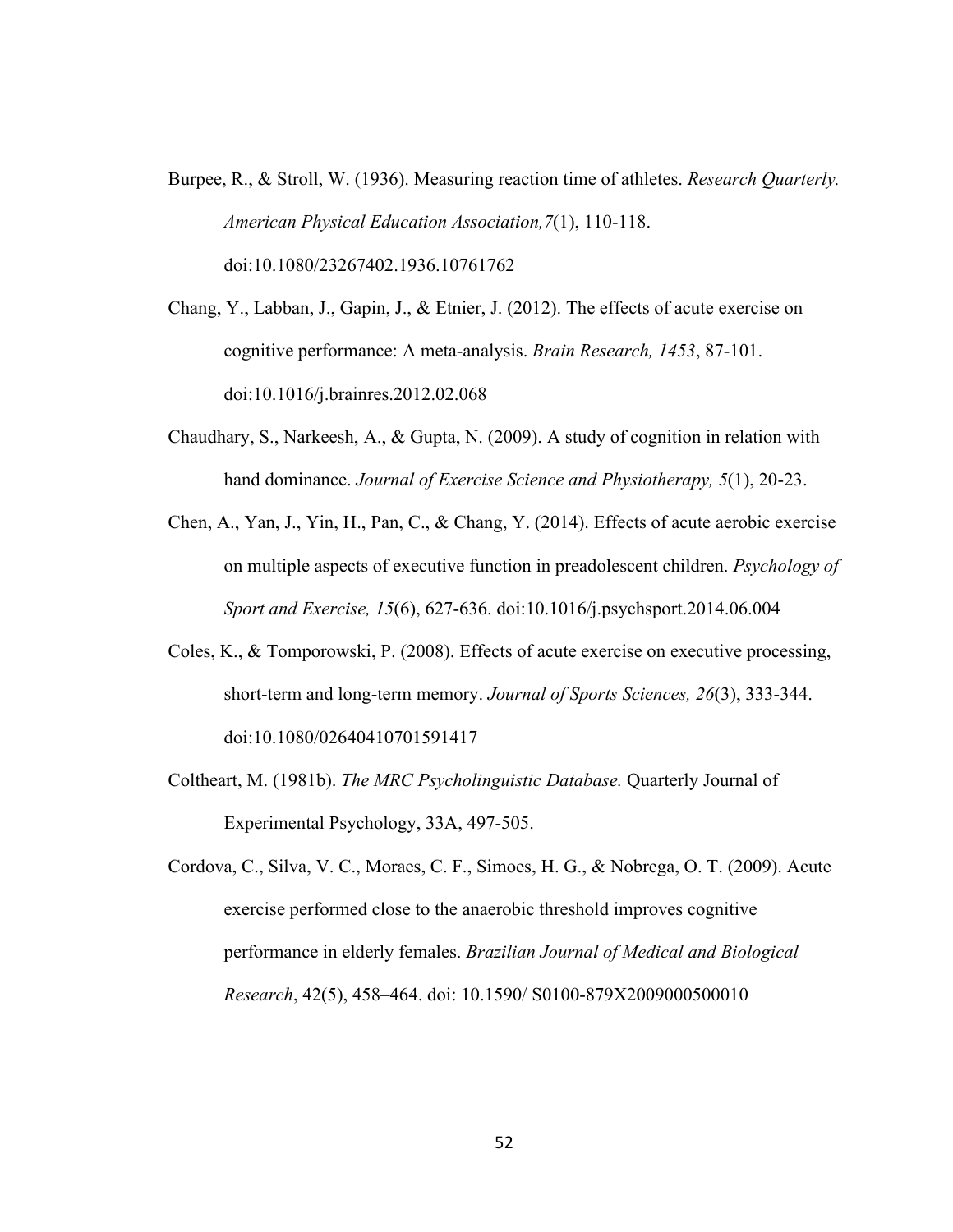- Cowan, N. (2008). What are the differences between long-term, short-term, and working memory? *Essence of Memory, 169*, 323-338. doi:10.1016/S0079-6123(07)00020- 9
- Craig, C., Marshall, A., Sjostrom, M., Bauman, A., Booth, M., Ainsworth, B., Pratt, M., Ekelund, U., Yngve, A., Sallis, J., Oja, P. (2003). International physical activity questionnaire: 12-country reliability and validity. *Medicine and Science in Sports and Exercise, 35*(8), 1381-1395.
- Davis, E., Bruce, J., Snyder, K., & Nelson, C. (2003). The x-trials: Neural correlates of an inhibitory control task in children and adults. *Journal of Cognitive Neuroscience, 15*(3), 432-43.
- Durston, S., Thomas, K., Yang, Y., Uluğ, A., Zimmerman, R., & Casey, B. (2002). A neural basis for the development of inhibitory control. *Developmental Science, 5*(4), 16. doi:10.1111/1467-7687.00235
- Ebbinghaus, H., & American Psychological Association. (1913). *Memory: A contribution to experimental psychology* (Columbia university. teachers college. educational reprints, no. 3). New York, N.Y.: Teachers college, Columbia University. (1913).
- Eriksen, C. W., & Eriksen, B. A. (1974). Effects of noise letters upon the identification of a target letter in a non-search task. *Perception & Psychophysics*, 16, 143–149.
- Etnier, J., Labban, J., Piepmeier, A., Davis, M., & Henning, D. (2014). Effects of an acute bout of exercise on memory in 6th grade children. *Pediatric Exercise Science, 26*(3), 250-8. doi:10.1123/pes.2013-0141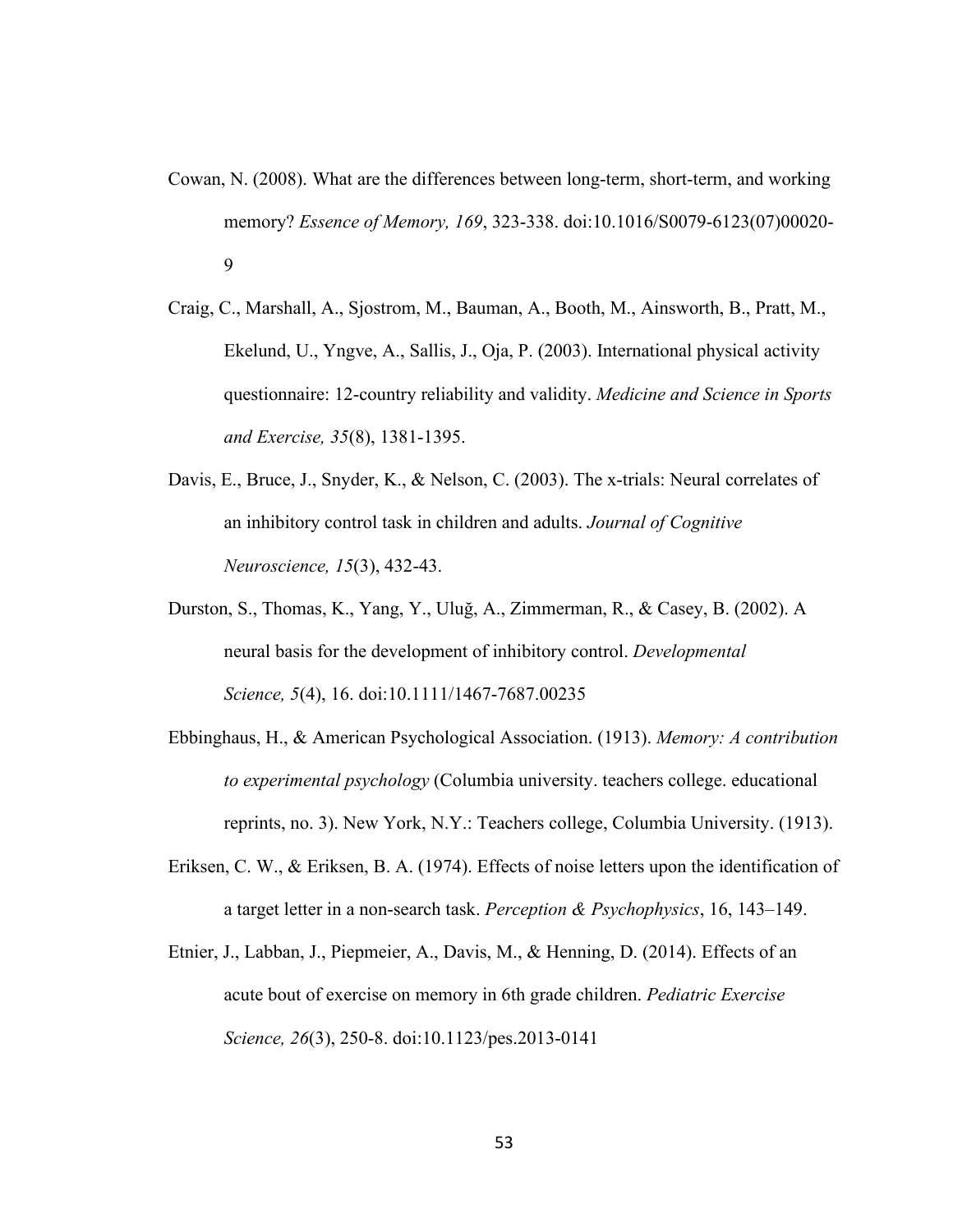Etnier, J. L., Salazar, W., Landers, D. M., Petruzzello, S. J., Han, M., & Nowell, P.

- Gilbert, S., & Burgess, P. (2008). Executive function. *Current Biology: Cb, 18*(3), 110-4. doi:10.1016/j.cub.2007.12.014
- Hardy CJ, Rejeski WJ. Not what, but how one feels: the measurement of affect during exercise. *J Sport Exerc Psychol*. 1989; 11: 304–317.
- James, W. (1890). *The principles of psychology* (American science--advanced course). New York: H. Holt and Company.
- Kao, S., Drollette, E., Scudder, M., Raine, L., Westfall, D., Pontifex, M., & Hillman, C. (2017). Aerobic fitness is associated with cognitive control strategy in preadolescent children. *Journal of Motor Behavior, 49*(2), 150-162. doi:10.1080/00222895.2016.1161594
- Kucera and Francis, W.N. (1967). *Computational Analysis of Present-Day American English.* Providence: Brown University Press.
- Labban, J.D., & Etnier, J.L. (2011). Effects of acute exercise on long-term memory. *Research Quarterly for Exercise and Sport, 82*(4), 712-721.

Lambourne, K., & Tomporowski, P. (2010). The effect of exercise-induced arousal on cognitive task performance: A meta-regression analysis. *Brain Research, 1341*(C), 12-24. doi:10.1016/j.brainres.2010.03.091

Laura, P., Concepción, P., Fabrice, B., & Pilar, A. (2014). The effects of chronic exercise on attentional networks. *Plos One, 9*(7). doi:10.1371/journal.pone.0101478

<sup>(1997).</sup> The influence of physical fitness and exercise upon cognitive functioning: A meta-analysis. *Journal of Sport and Exercise Psychology*, 19(3), 249–277.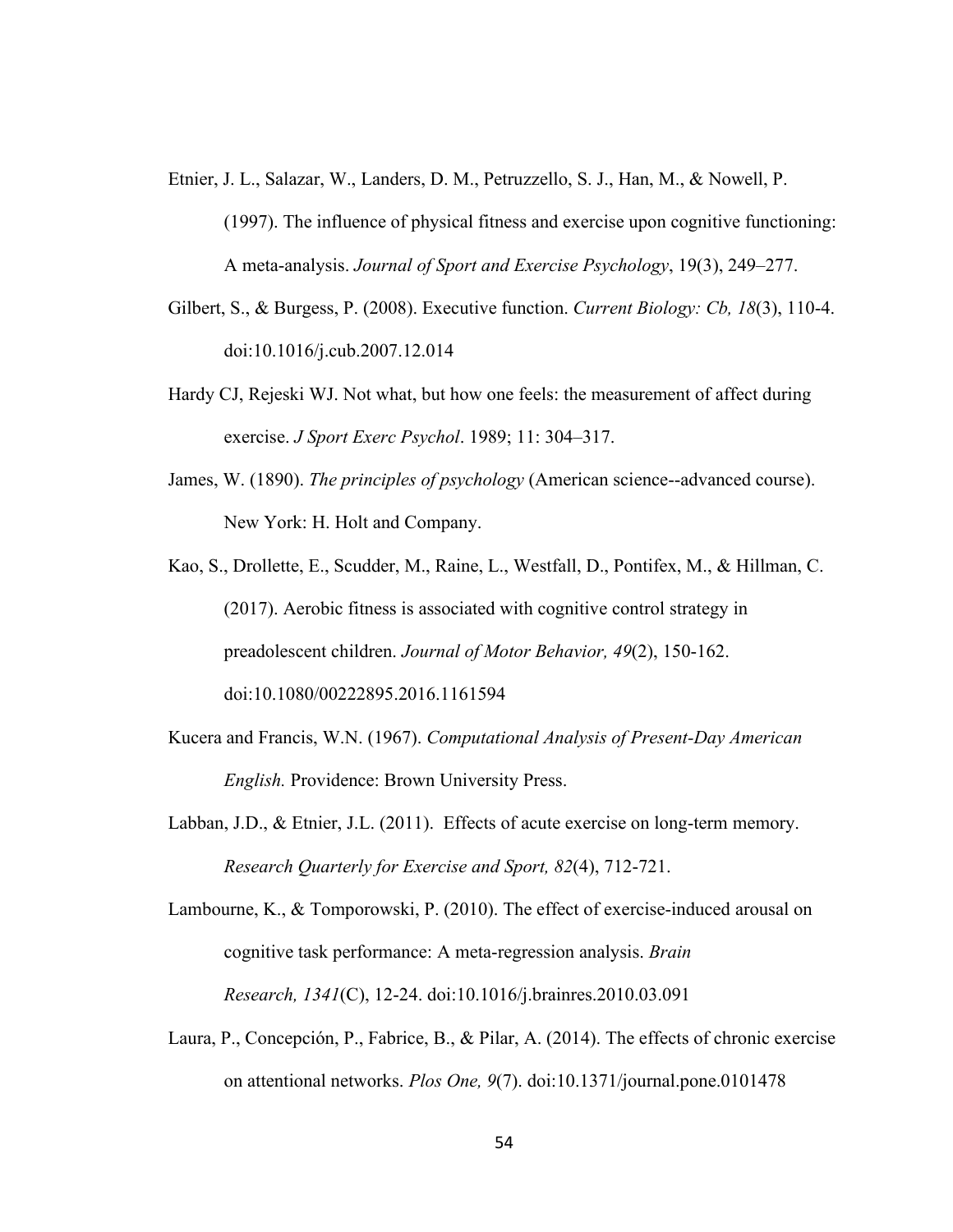- Loprinzi, P. D., & Kane, C. J. (2015). Exercise and cognitive function: A randomized controlled trial examining acute exercise and free-living physical activity and sedentary effects*. Mayo Clinic Proceedings,* 90(4), 450–460. doi: 10.1016/j.mayocp.2014.12.023
- Li, J., O'Connor, H., O'Dwyer, N., & Orr, R. (2017). The effect of acute and chronic exercise on cognitive function and academic performance in adolescents: A systematic review. *Journal of Science and Medicine in Sport, 20*(9), 841-848. doi:10.1016/j.jsams.2016.11.025
- Li, L., Men, W., Chang, Y., Fan, M., Ji, L., Wei, G., & Liu, Y., Editor. (2014). Acute aerobic exercise increases cortical activity during working memory: A functional mri study in female college students. *Plos One, 9*(6). doi:10.1371/journal.pone.0099222
- Ludyga, S., Gerber, M., Brand, S., Holsboer‐Trachsler, E., & Pühse, U. (2016). Acute effects of moderate aerobic exercise on specific aspects of executive function in different age and fitness groups: A meta-analysis. *Psychophysiology, 53*(11).
- Ludyga, S., Gerber, M., Brand, S., Pühse, U., & Colledge, F. (2018). Effects of aerobic exercise on cognitive performance among young adults in a higher education setting. *Research Quarterly for Exercise and Sport, 89*(2), 164-172. doi:10.1080/02701367.2018.1438575
- Martins, A., Kavussanu, M., Willoughby, A., & Ring, C. (2013). Moderate intensity exercise facilitates working memory. *Psychology of Sport & Exercise, 14*(3), 323- 328. doi:10.1016/j.psychsport.2012.11.010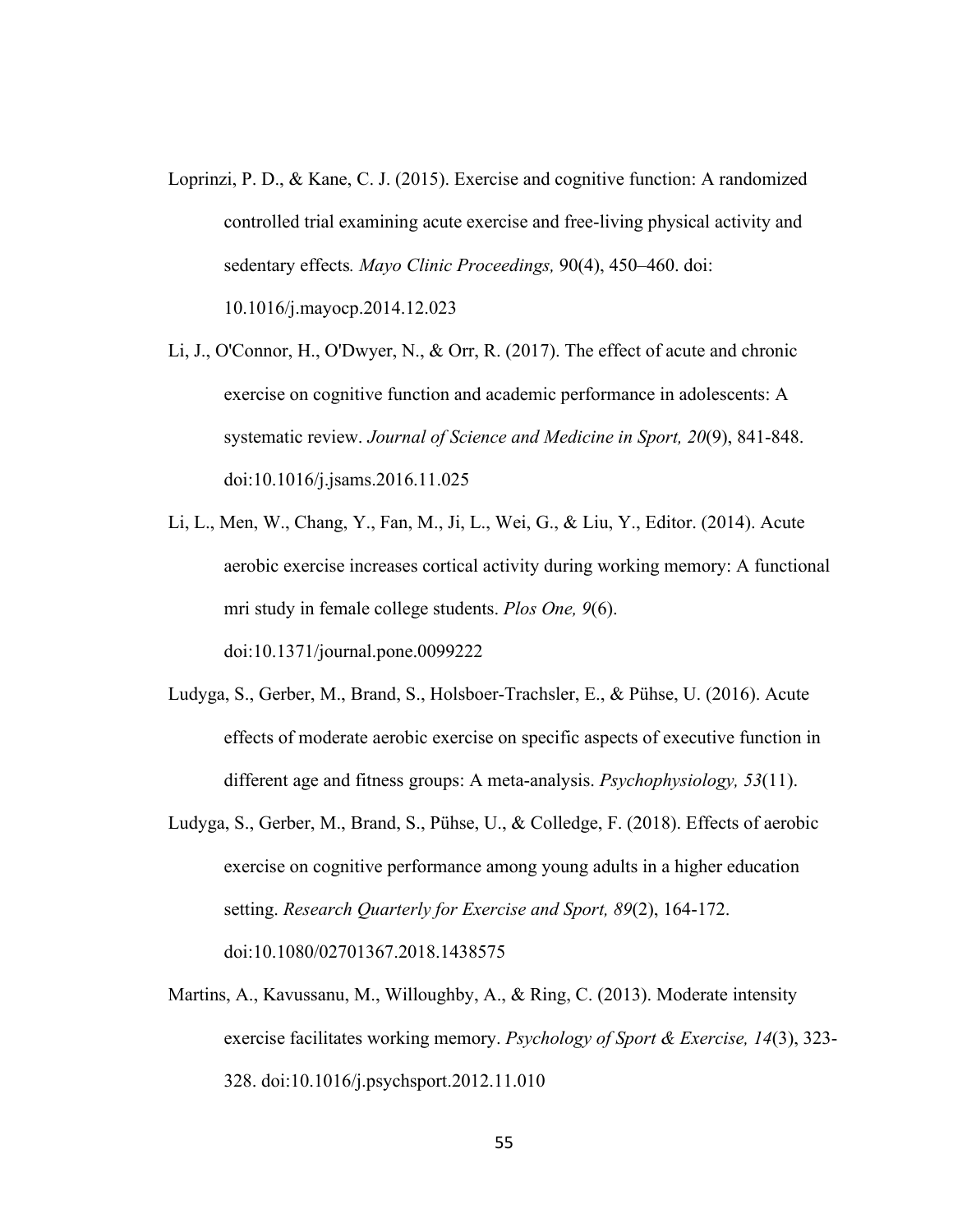- McMorris, T., Sproule, J., Turner, A., & Hale, B. (2011). Acute, intermediate intensity exercise, and speed and accuracy in working memory tasks: A meta-analytical comparison of effects. *Physiology & Behavior, 102*(3), 421-428. doi:10.1016/j.physbeh.2010.12.007
- Miller, GA.; Galanter, E.; Pribram, KH. *Plans and the structure of behavior*. New York: Holt, Rinehart and Winston, Inc; 1960.
- Miyake, A., Friedman, N., Emerson, M., & Witzki, A. (2000). The unity and diversity of executive functions and their contributions to complex "frontal lobe" tasks: A latent variable analysis. *Cognitive Psychology, 41*(1), 49-100.

Neisser, U. (1967). *Cognitive psychology*. New York: Appleton-Century-Crofts.

Peirce J. W. (2009). Generating stimuli for neuroscience using PsychoPy. *Frontiers in Neuroinformatics,* 2 (10), 1-8. doi:10.3389/neuro.11.010.2008

Pontifex, M., Hillman, C., Fernhall, B., Thompson, K., & Valentini, T. (2009). The effect of acute aerobic and resistance exercise on working memory. *Medicine and Science in Sports and Exercise, 41*(4), 927-34.

doi:10.1249/MSS.0b013e3181907d69

Qualtrics. (2019). Provo, Utah, USA: Qualtrics.

Roig, M., Nordbrandt, S., Geertsen, S., & Nielsen, J. (2013). The effects of cardiovascular exercise on human memory: A review with metaanalysis. *Neuroscience and Biobehavioral Reviews, 37*(8), 1645-1666. doi:10.1016/j.neubiorev.2013.06.012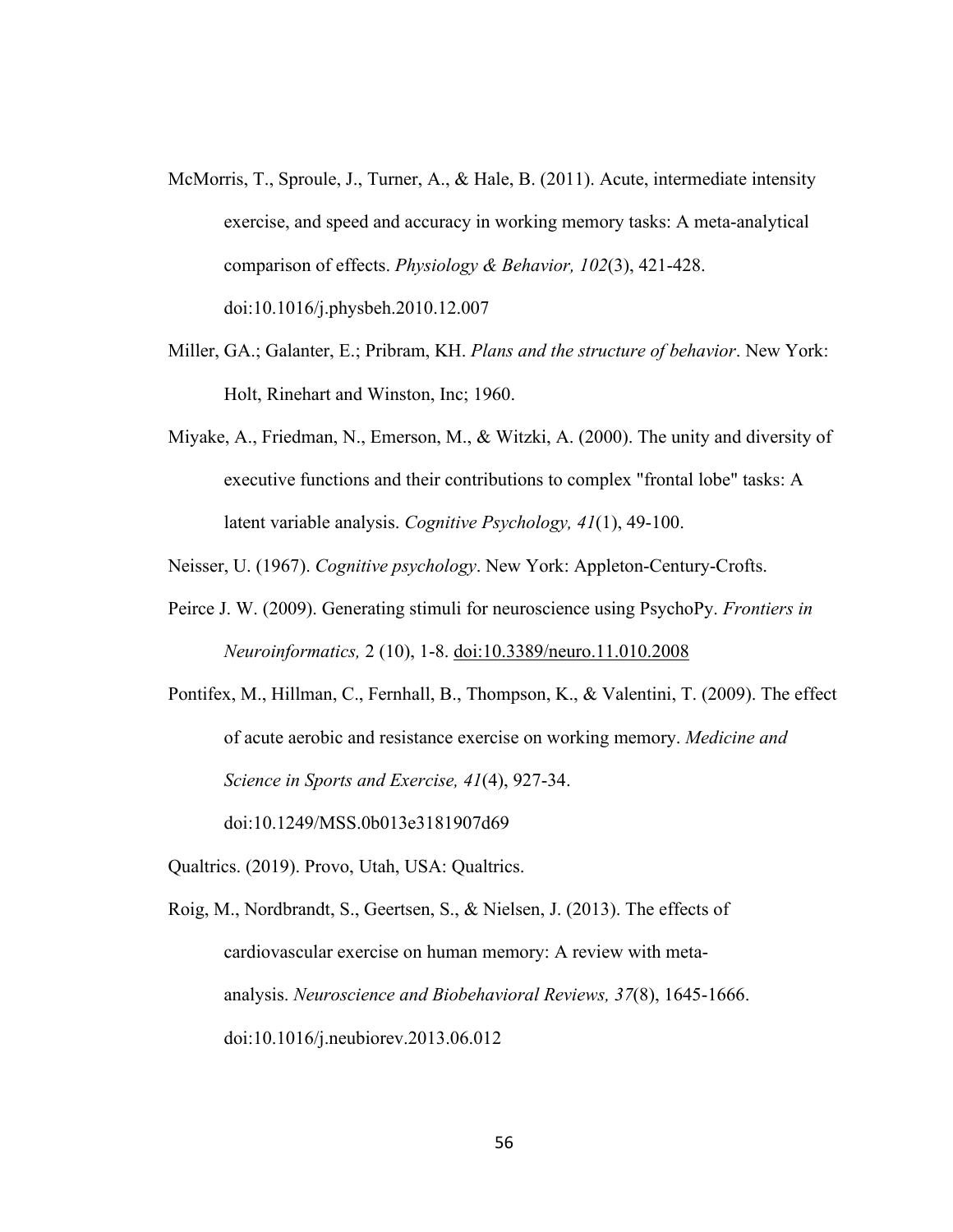- Sibley, B., & Beilock, S. (2007). Exercise and working memory: An individual differences investigation. *Journal of Sport & Exercise Psychology, 29*(6), 783- 791.
- Sibley, B., & Etnier, J. L. (2003). The relationship between physical activity and cognition in children: A meta-analysis. *Pediatric Exercise Science*, 15, 243–256.
- Stroth, S., Hille, K., Spitzer, M., & Reinhardt, R. (2009). Aerobic endurance exercise benefits memory and affect in young adults. *Neuropsychological Rehabilitation, 19*(2), 223-43. doi:10.1080/09602010802091183
- Svebak S, Murgatroyd S. Metamotivational dominance: a multimethod validation of reversal theory constructs. *J Pers Soc Psychol.* 1985; 48: 107–116.
- Tao, M., Yang, D., & Liu, W. (2019). Learning effect and its prediction for cognitive tests used in studies on indoor environmental quality. *Energy & Buildings, 197*, 87-98. doi:10.1016/j.enbuild.2019.05.044
- Themanson, J., & Hillman, C. (2006). Cardiorespiratory fitness and acute aerobic exercise effects on neuroelectric and behavioral measures of action monitoring. *Neuroscience, 141*(2), 757-67.
- Tomporowski, P.D. (2003). Effects of acute bouts of exercise on cognition. *Acta Psychologica, 112,* 297-324.
- Tomporowski, P., Cureton, K., Armstrong, L., Kane, G., Sparling, P., & Millard‐Stafford, M. (2005). Short‐term effects of aerobic exercise on executive processes and emotional reactivity. *International Journal of Sport and Exercise Psychology, 3*(2), 131-146. doi:10.1080/1612197X.2005.9671763